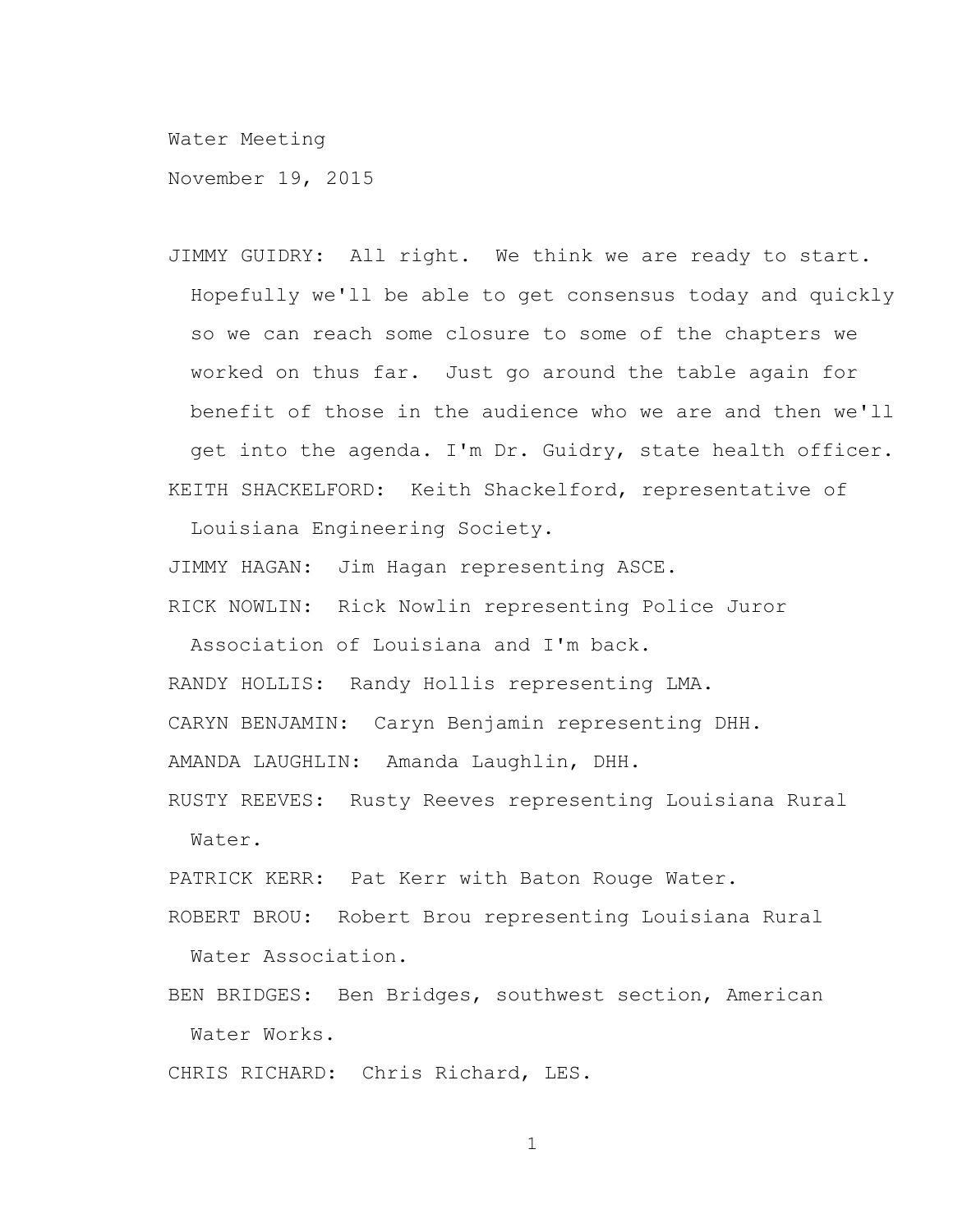- JIMMY GUIDRY: Since we don't have a large audience can we have an introduction of the audience who you are and who you represent.
- DAVID HATCHER: Hi, I'm David Hatcher representing Thornton Musso and Bellemin.

TONY: Tony, Thornton Musso and Bellemin. SIDNEY BECNEL: Sidney Becnel representing DHH. CONNIE BANHAM: Connie Banham with Dow Chemical. JIMMY GUIDRY: If we could, let's do a quick roll call. LAURIE JEWELL: Dirk Barrios (absent), Vern Breland

(absent), Ben Bridges, Robert Brou, Jeffrey Duplantis (absent), Greg Gordon (absent), Dr. Guidry, Jimmy Hagan, Randy Hollis, Pat Kerr, Rick Nowlin, Rusty Reeves, Chris Richard, Keith Shackelford, Cheryl Slavant (absent), Joe

Young (absent), David Constant. We have a quorum. JIMMY GUIDRY: Thank you. All right, do I have a motion to approve the minutes from the October 14th meeting?

RANDY HOLLIS: I motion.

BEN BRIDGES: Second.

JIMMY GUIDRY: Anyone opposed to the approval of the minutes as first and seconded as written? Okay, accepted the minutes approval. We thought we would start out with new business is the notice of intent for the final rule on disinfection. Let me just say we took a lot of input from our members and from our folks that were interested in the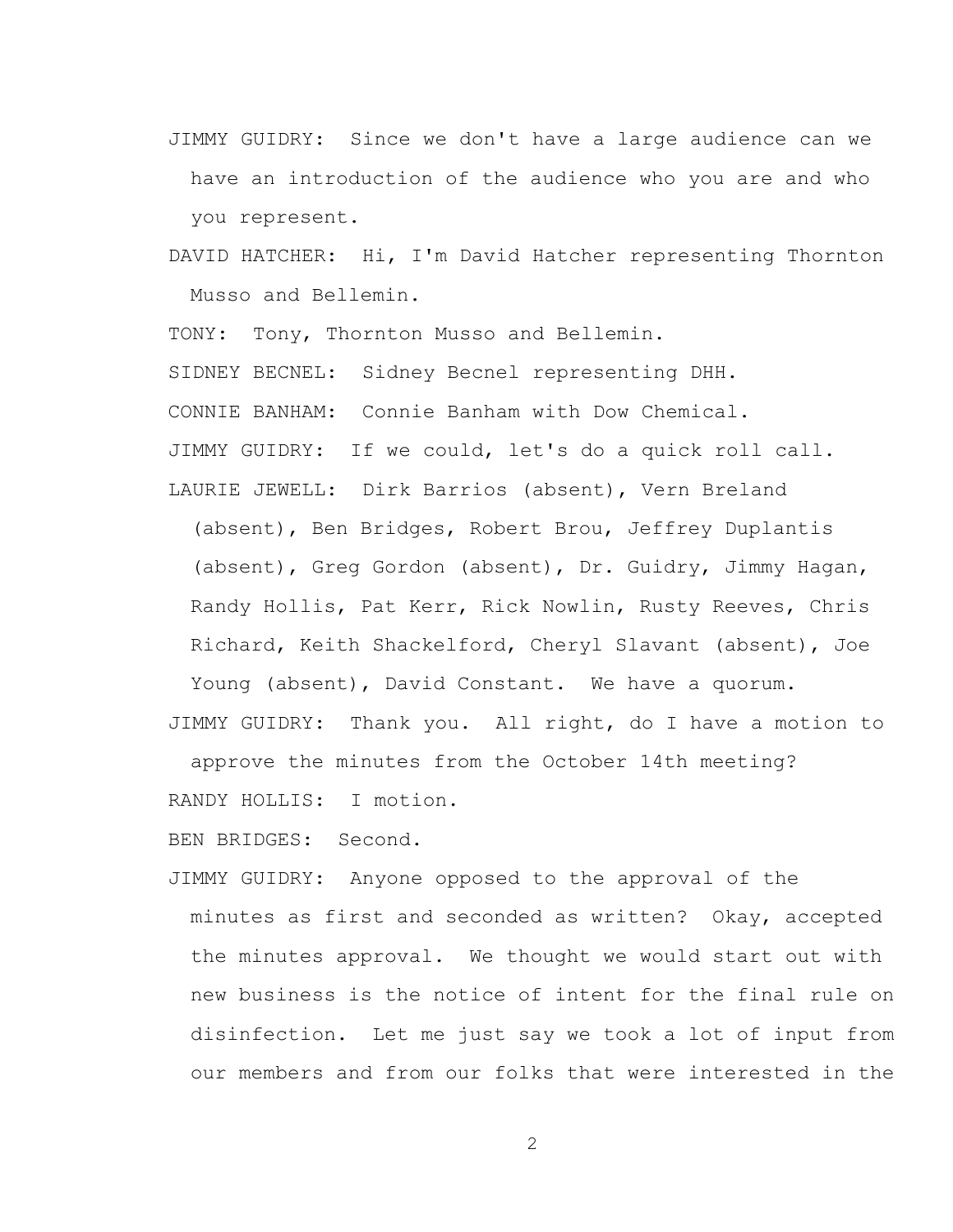final rule. Certainly appreciate everybody letting us know how they felt about it and we took it to heart and made significant changes. If we could quick review of what changes we made so that we can at least bring you up to where we are today. This will go to notice of intent at the end of December and will become final rule after input from the public.

AMANDA LAUGHLIN: At the last meeting Caryn did a presentation going over the proposed rule and we have made some changes based on comments. Instead of 2016 one of the comments was that the nitrification control plan be revised by June 1st 2016 and there was some concerns that was not long enough so we did move that date back to January 1st 2017. We had several parameters to be monitored. Once per day at the POE was free chlorine, total chlorine, PH, free ammonia and mono chloramine and that was changed to free ammonia once per week at the point of entry only, one parameter. Also on that particular parameter you can do once per week in the water delivered to the POE unless there's an alternate measurement or method approved by the state health officer. Originally we had once per week within the distribution system to monitor for free ammonia, and total chlorine, PH, and mono chloramine. That was changed to nitrite once a quarter and in response to any action level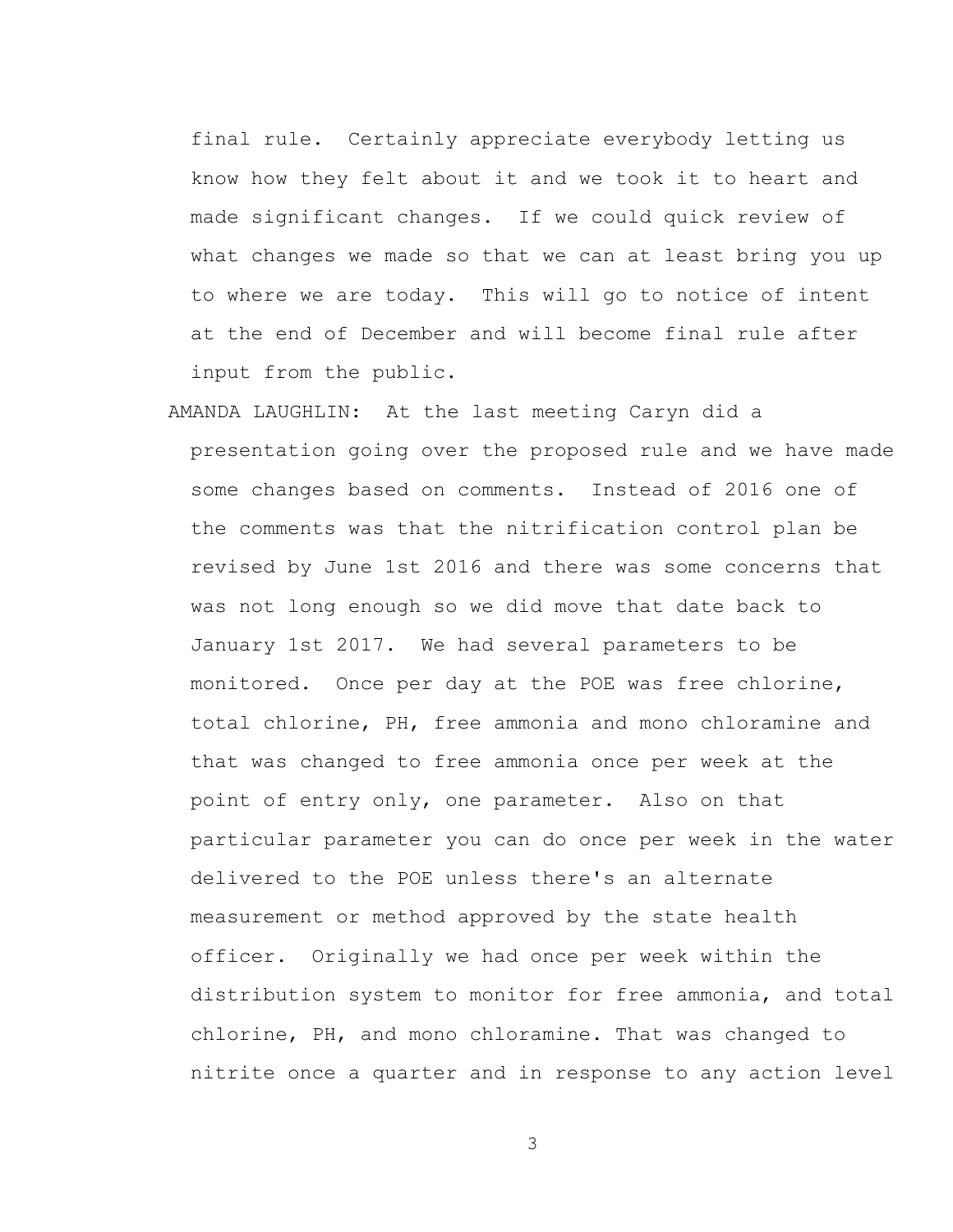trigger in your distribution at sites per nitrification. So that would be part of your plan. Still had the reporting requirements and the minimum disinfectant residual stayed the same. The notice of intent is December 20th and the public hearing is January 25th 2016 at 9:00 in the morning. And those were the changes. I think everyone got an actual notice of intent copy. If you have any additional comments on the rule after today you can do it in the public hearing. That's that.

- JIMMY GUIDRY: Any questions? I think we've come a long way from where we first started, right. My biggest goal is to make sure that by next summer people prepare for amoeba season and make sure there's no amoeba in their system. Hopefully people will look at the nitrification that's occurring in their systems and try to address them before the amoeba finds a place to settle. What about an update on the systems that had positives, where are we, we know that at this point?
- AMANDA LAUGHLIN: We have one system left to resample. That's North Monroe. And all of the other systems have gone through their re-sampling and everyone has been negative so far. So that's good. We have got the Schriever results today.
- JIMMY GUIDRY: Good job. All right. That's good news. Another year the amoeba has gone by. Okay, now we'll get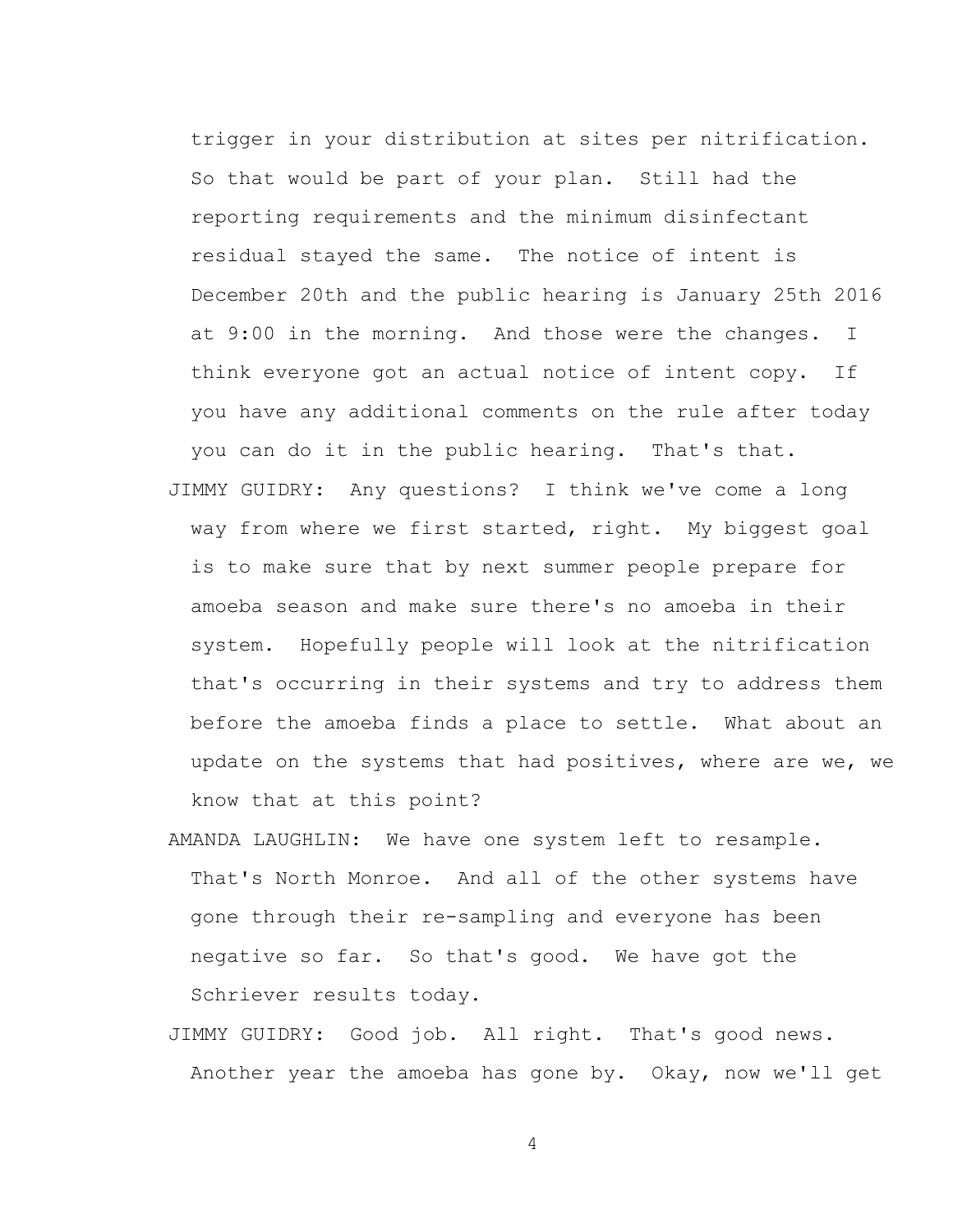to old business. And I think we sent this out, but certainly discussed this. What I was hoping to get done today is finish the discussion and get approval so we can finish this. And all we'll have left, unless we revisit anything, will be the chapter is it 4 or 6? Four is the only one left. The plan would be to have a side by side on it, get some discussion around it, get it done, and then we would be ready to go to rule making on all the work we've done.

PATRICK KERR: What about backflow prevention, 10.

AMANDA LAUGHLIN: We're actually meeting on Monday and probably going to propose an emergency rule to cover all of the items on backflow prevention that aren't going to be covered in the IPC amendments in part 12.

PATRICK KERR: In which part of part 12?

CARYN BENJAMIN: 344.

PATRICK KERR: I disagree with you putting it in a part of chapter 12 that this committee does not have any

jurisdiction over.

CARYN BENJAMIN: It's chapter 3, you do. Water quality. PATRICK KERR: I thought water quality was under the department under the law, correct? Isn't that where the emergency rule for disinfection is also? CARYN BENJAMIN: Some of it.

AMANDA LAUGHLIN: It covers several actually.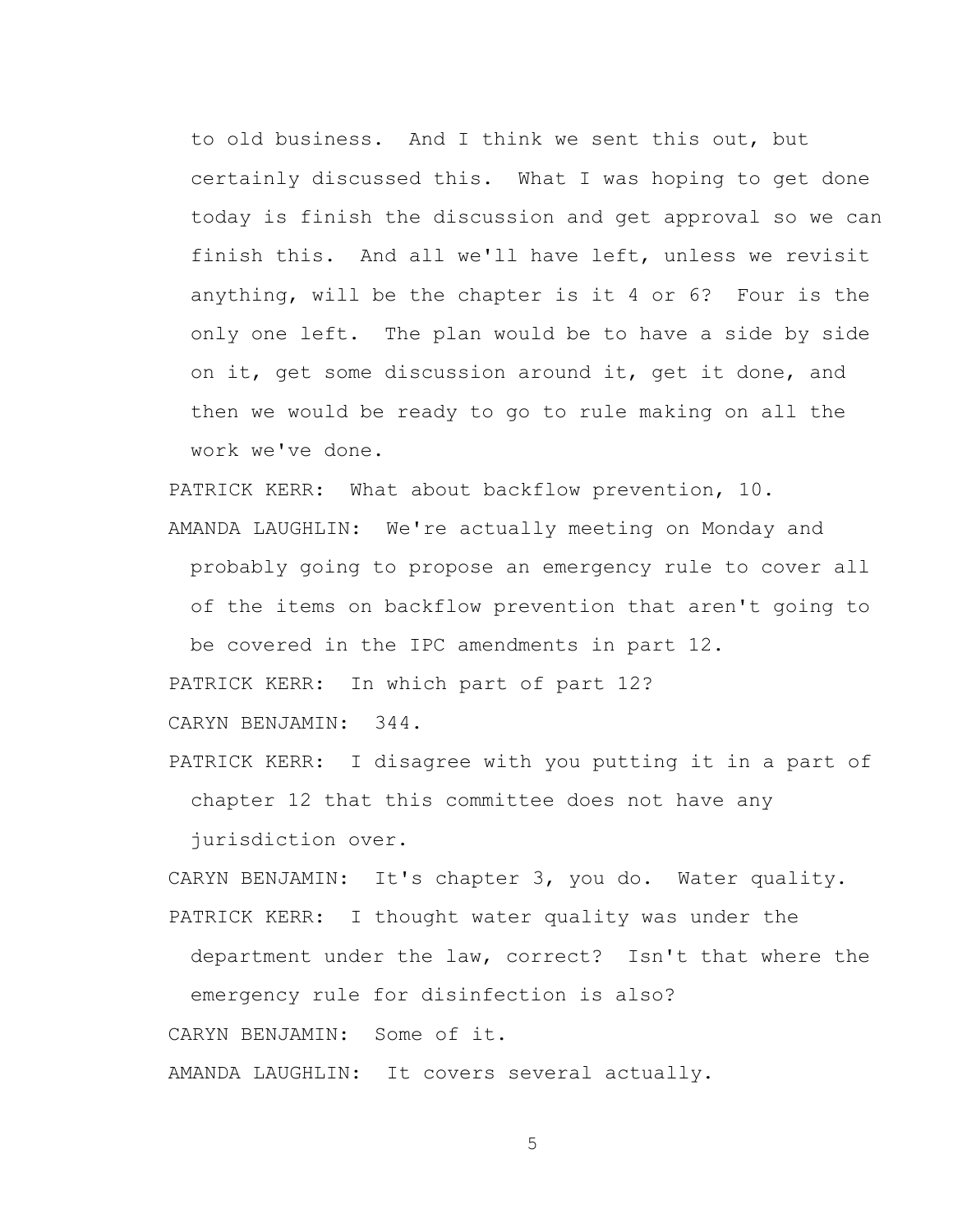CARYN BENJAMIN: That's where it currently exists.

- PATRICK KERR: I understand. Again, I think that is something that should be subject to this committee's input and deliberation. Whether you do an emergency rule or not is your call.
- JIMMY GUIDRY: But verify for me cause I don't have to do anything with backflow.

PATRICK KERR: I want to do something with backflow. JIMMY GUIDRY: Clarify for me what you'd like to see. PATRICK KERR: My concern is we can get buy in from this committee and sell it. It's been such a contentious issue for so long that if we can get everyone at the table to buy into it I think we have a better chance of selling it and maybe getting some legislative relief if there's a battle to be fought. I think it's in the department's best interest. Also, I'm an incredible advocate of backflow prevention and cross connection control. But I do think it should be in a section we have purview over. JIMMY GUIDRY: I think the urgency, and I want to have this discussion real quick even though it's not part of the agenda because I'm trying to figure out how to get around the fact that come January these people haven't figured this out because a law that was passed I no longer have authority over the plumbing code. Which means a lot of things for all of us. It means that the uniform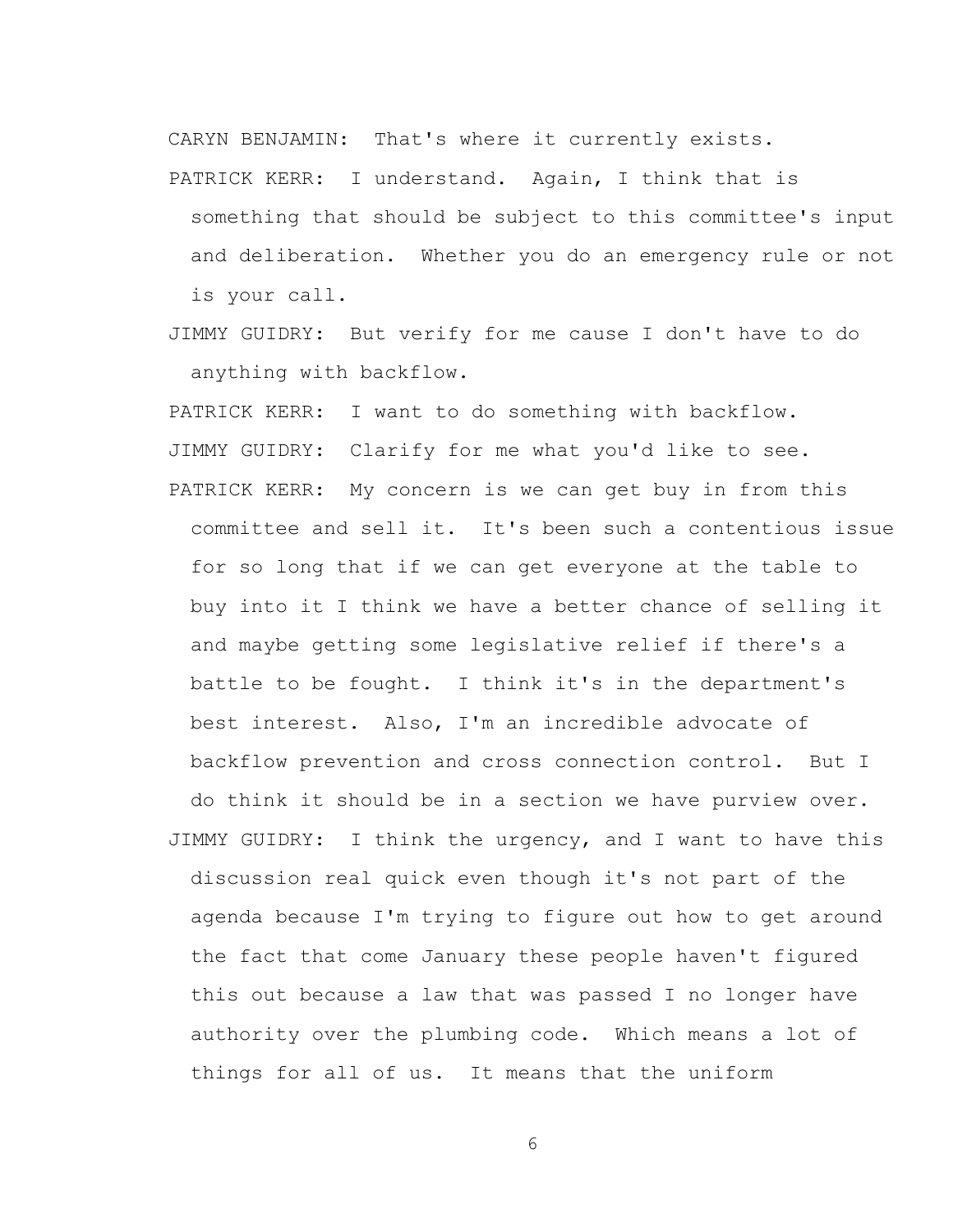construction code council will have authority to go around and approve plumbing. And every day I have issues with plumbing that's not done correctly. I don't know if they know what they've bitten off, but they've bitten off something that's very complex. And they've not taken a lot of our advice on what needed to be amended on the IPC code. There's a lot of plumbing that has not been addressed including backflow. So I'm concerned and I think the reason we were going to emergency rule was to align it with them not so much to get around the committee, but to make sure we get their attention. PATRICK KERR: Emergency rule is fine with me Dr. Guidry.

I think we could act as quickly as you can.

- JIMMY GUIDRY: What you would like to see is what we come up with for the rule before the committee.
- PATRICK KERR: And I hope the committee would pass it as we have every other part and you could make the emergency rule making in a section other than water quality.
- CARYN BENJAMIN: Y'all do have purview from 1 to 3. And the next water committee meeting was December 15th so we were going to probably provide a draft before then so that you can weigh in. But it's just the revision to insure continued protection. We're not increasing the requirements. It's to take whatever's in 14 that didn't get put in the IPC and make sure it remains in place so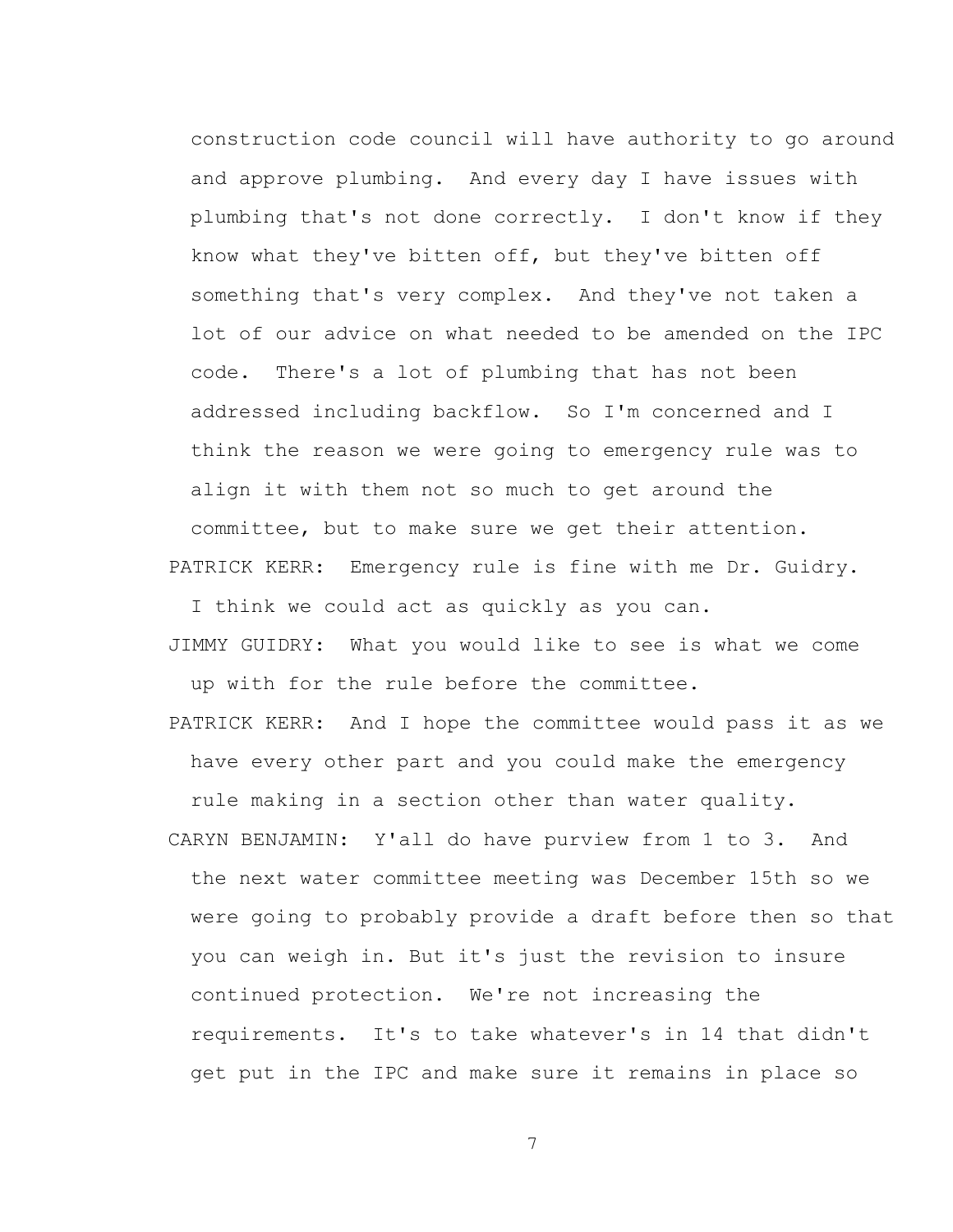systems can take action, or continue to take action. JIMMY GUIDRY: I'm just trying to make it clear. I'm not trying to pull a fast one.

PATRICK KERR: Oh, I know that.

JIMMY GUIDRY: And I am concerned here because we won't have authority over the plumbing that comes to your system. So if it's not done appropriately and it's checked off on there's risk that your system will get contaminated more so than it's ever been before. And the reason I know this will happen is because the things I deal with that aren't done appropriately that get by us now it's not even going to be looked at. For instance, the thing that gets my attention that we have the most heartburn over is a grease trap. They don't want to size it correctly, they don't want to treat the grease, it ends up in the sewage, it backs up. If sewage backs up there's a chance your system could get contaminated. That seems far-fetched, but it has happened. I'm not dreaming this up. Again, we're going to need your help come legislative time. I think the plumbers are going to be in force because they're very upset about what's going forward. But I think y'all are at risk of getting more contamination. Believe me, less headache for me cause if I'm not over plumbing I don't have all the calls and everything that goes about trying to get around the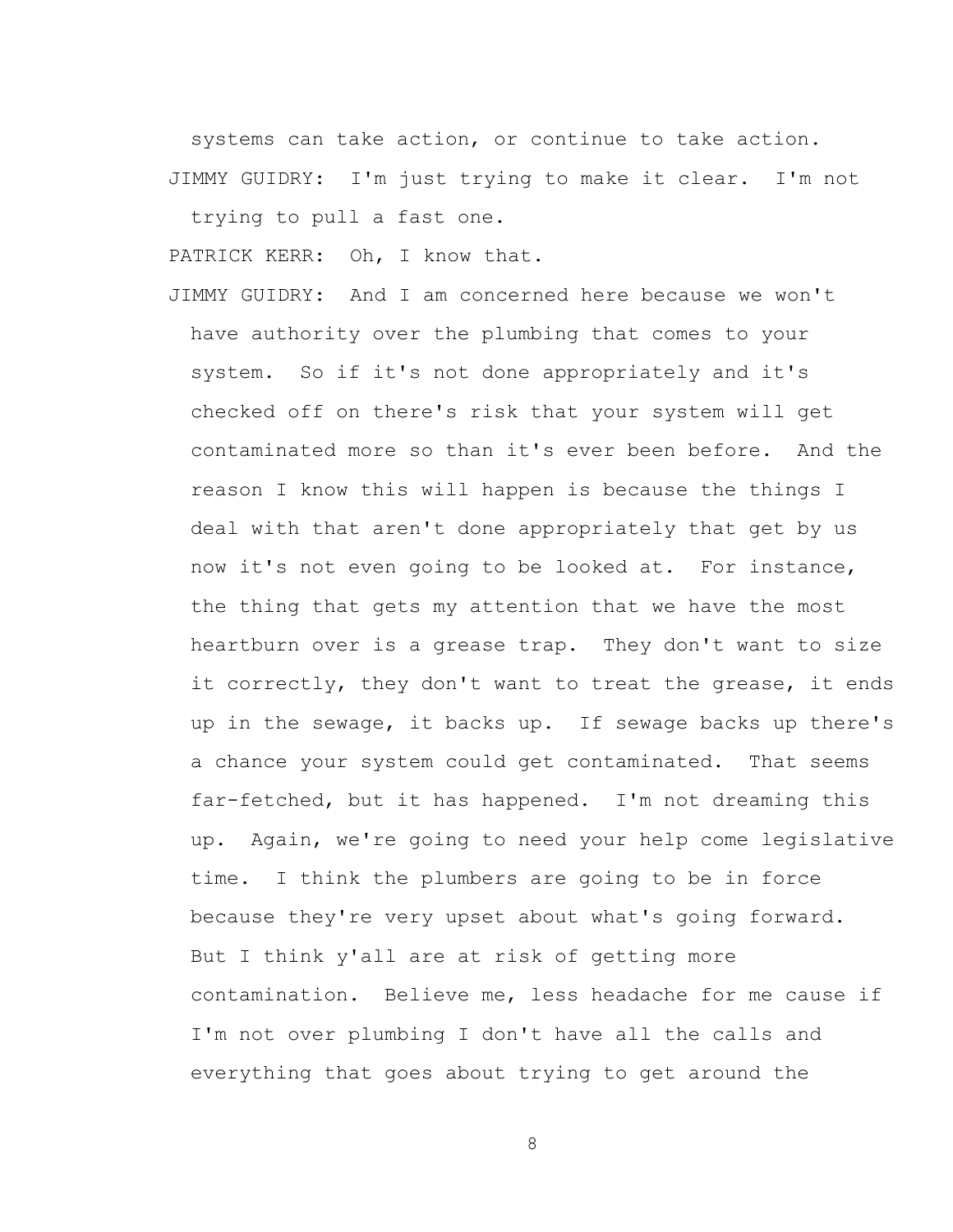plumbing code. It's not more work for me. What's more work for me is what happens when it doesn't work and there's a health outbreak and then I have to come back behind them and fix it. That's the headache I'm worried about. And you are too. On the record I think we have a process and I hope everybody agrees. Who is going to discuss ASME final language and hopefully getting closer to approval.

AMANDA LAUGHLIN: We came up with some language for the committee's review about ASME tanks. And you have a copy. Basically simplified it and just said that pressure tanks shall meet ASME code requirements or an alternative approved by the state health officer. Any alternative must be rated to at least one and a half times maximum discharge pressure of the pump. That's pretty much the conversation we had at the last committee meeting. So that's what we came up with. If you have any comments anybody.

RANDY HOLLIS: I move we accept.

PATRICK KERR: Second.

JIMMY GUIDRY: Wait a minute, that's too easy.

RANDY HOLLIS: I read the minutes from the last meeting we beat it to death.

AMANDA LAUGHLIN: Laurie says you need a full vote to move past.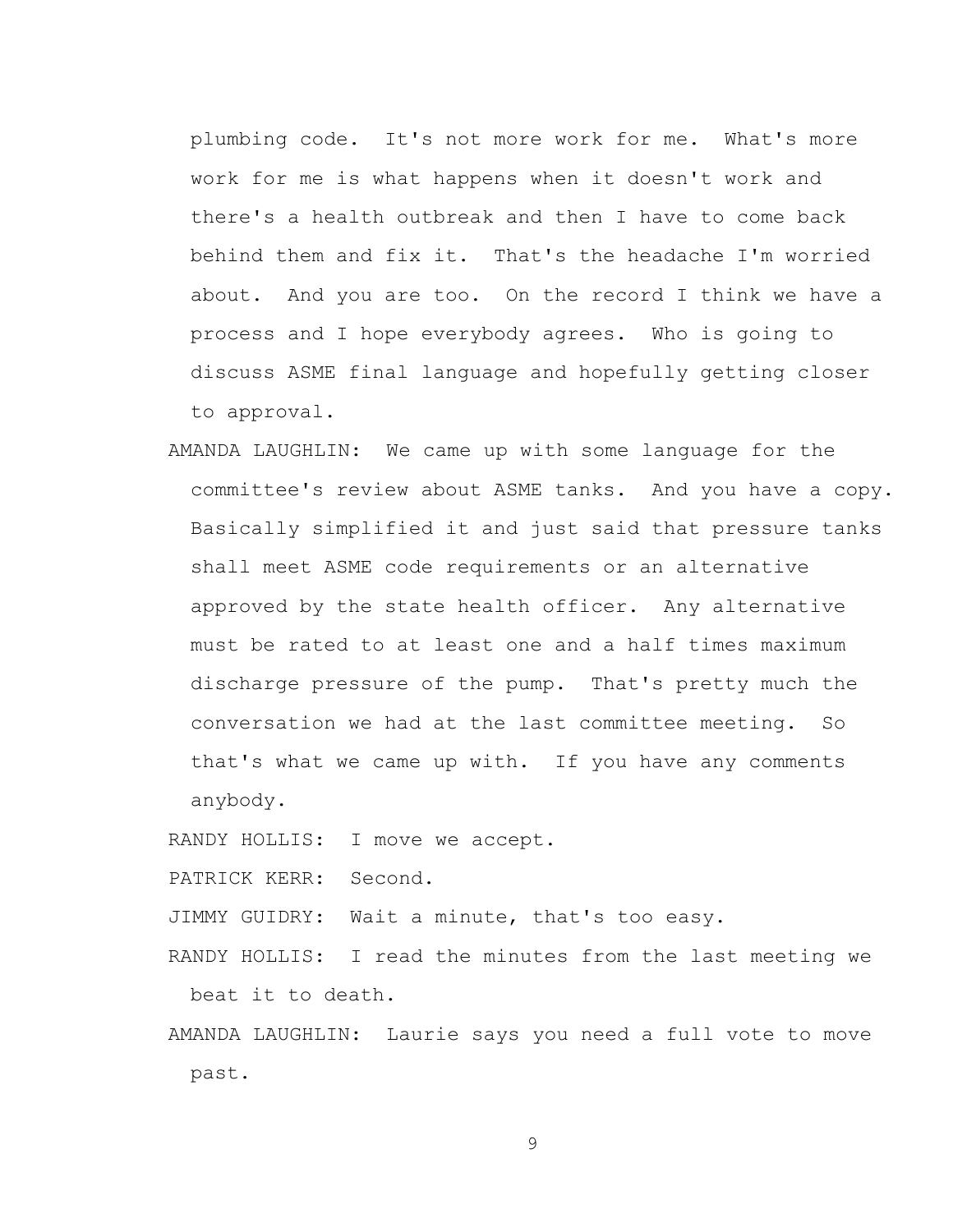JIMMY GUIDRY: Is there anyone opposed?

LAURIE JEWELL: This will just go back into part 7 that

y'all already approved the rest of.

- JIMMY GUIDRY: We now have this piece so everything has been approved. All right, that was easy. I hope the next one is the same. Day tank. Are we saving all our energy for day tanks. Here's a new day tank, I don't know if we'll call it final language, but here's the new with everybody's input this is the language we came up with. We need to finalize this to get approval of part 5 once this is done. Discussion.
- PATRICK KERR: I don't think we discussed the 55 gallon shipping container as the trigger for day tanks for any chemical. We bantered about a bit, but I thought we came to the consensus that we were going to pick certain chemicals we were concerned about and then use day tanks or other engineering solutions to insure that we don't overfeed. But the 55 gallon shipping container language went away I think three or four discussions ago. There are lots of systems that have chemicals stored in greater quantities than 55 gallons. I think if you want to look at specific chemicals and set a threshold size that's fine, but to do it for things like ammonia which overfeeds don't cause an acute health problem. For any number of chemicals that have other triggers that you would see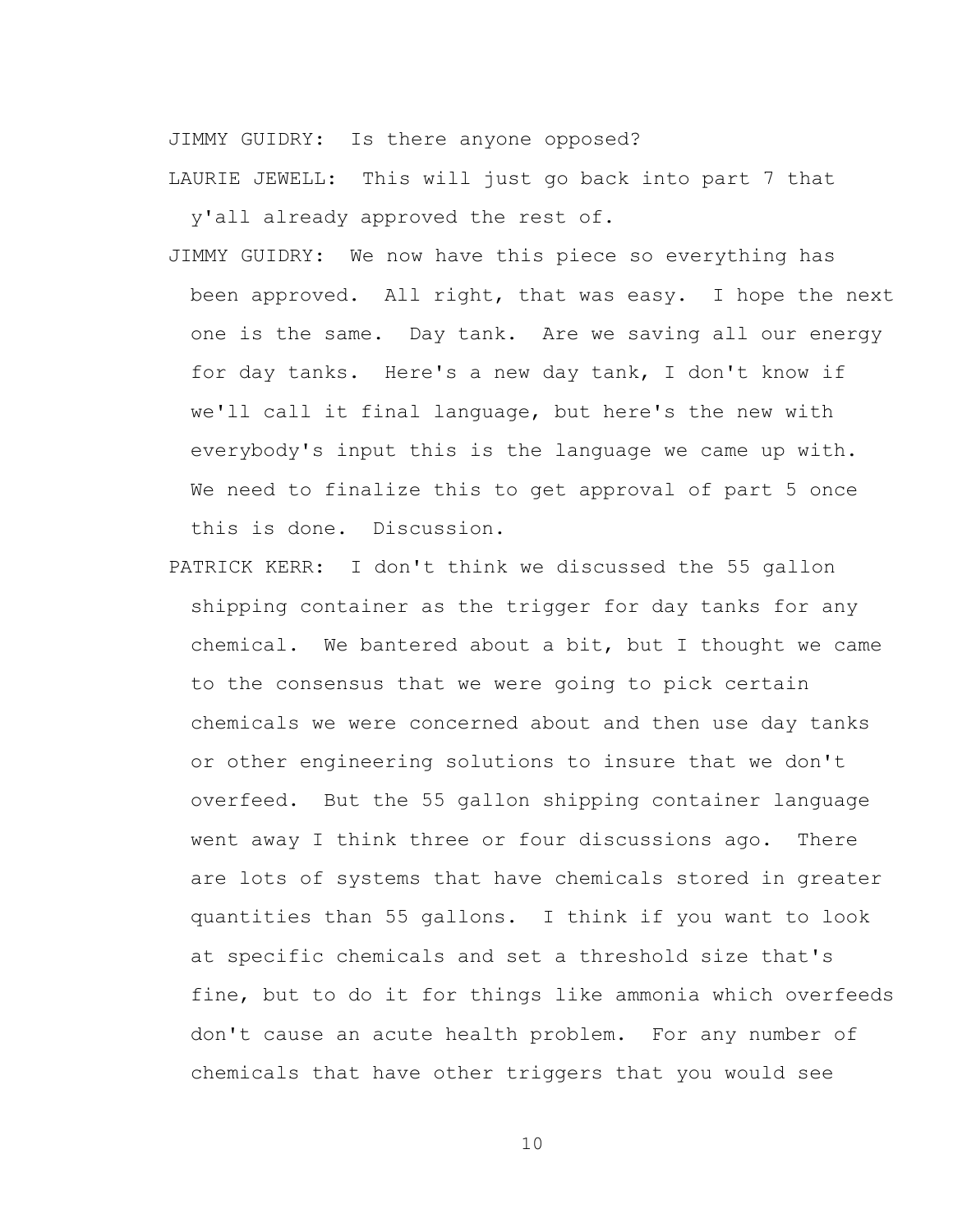almost immediately with an overfeed or have simple solutions. I would like to take the 55 gallon container out.

- JIMMY GUIDRY: So it would stop at, you're recommending to be fed from shipping containers or.
- PATRICK KERR: If the engineer comes to you with a solution for fluoride, and that's what we're talking about here, well in two places, subparagraph A I think applies to all chemicals, right. So again, you cannot feed anything from containers over 55 gallons for any chemical the way this is written. And then for fluoride we have the 55 gallon limit again. And I think if this engineering solution is sound to prevent an overfeed it doesn't matter what size tank it is, it matters whether your controls are effective or not. I think we're back here to regulating every chemical, requiring a day tank for every chemical the way subparagraph A is written. I think it must be just an over site cause we settled on day tanks for fluoride and nothing else I thought.
- JIMMY GUIDRY: So you're saying A would be correct if we said for fluoride?
- PATRICK KERR: Yeah, or move this to day tanks for fluoride or something like that and then took away A and just had one A. I don't know how you would do it. But if fluoride is the only chemical we're left with day tanks, then yes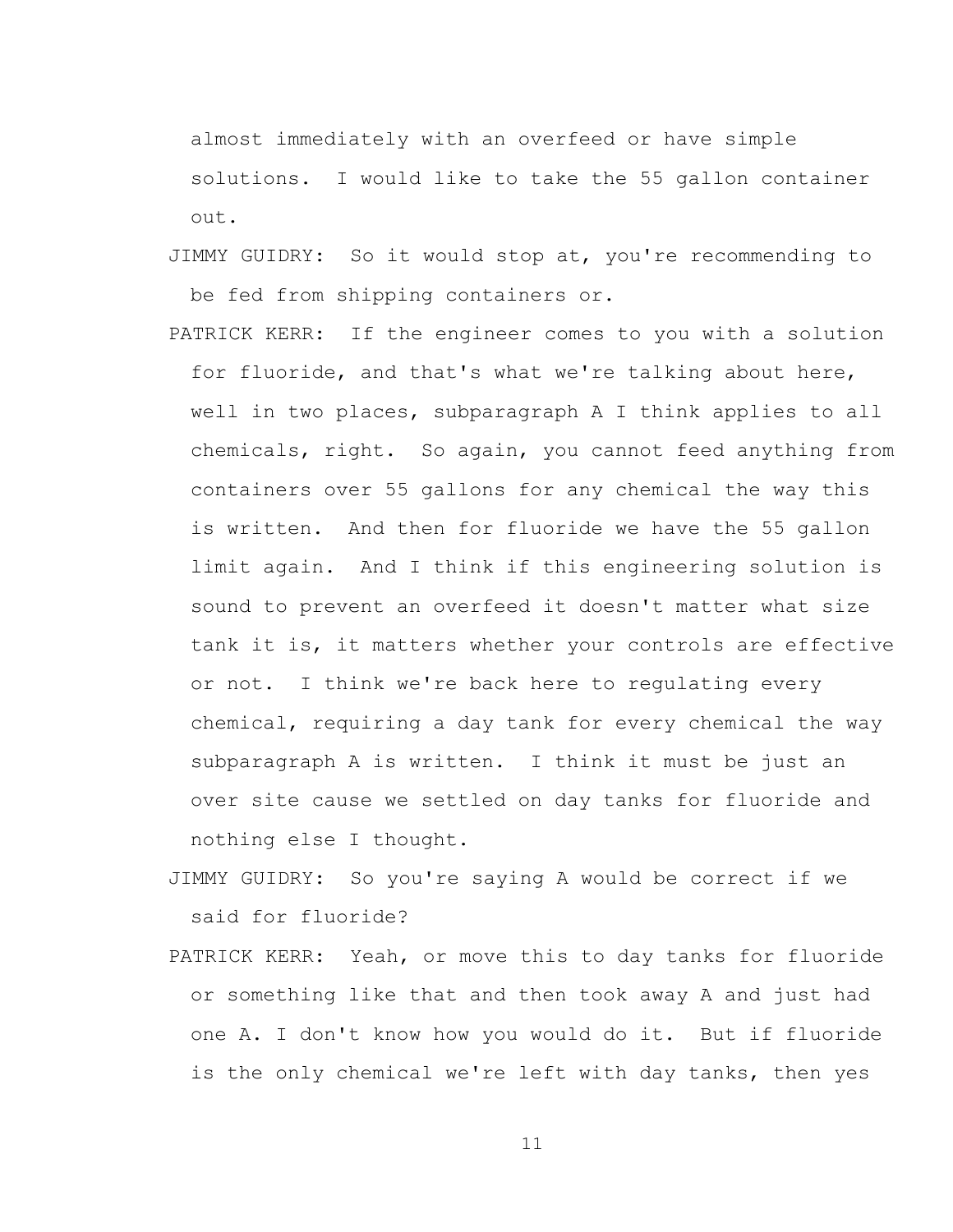this 5.1.11 ought to be fluoride day tanks. But as written right now we're back to day tanks for everything. And I don't know what the difference is between everything else and fluoride anymore because we have the same 55 gallon limit. And you might say day tanks provide bulk storage of fluoride or fluorosilicic acid is provided. We got to limit to fluoride because that's what we agreed to, correct? Am I off the reservation here?

RANDY HOLLIS: Significant deficiencies fluoride is the only one lifted.

CARYN BENJAMIN: For surveys.

AMANDA LAUGHLIN: This is for new construction.

PATRICK KERR: And again, so we're back to wanting day tanks for everything. There's no exception.

AMANDA LAUGHLIN: There is an exception.

JIMMY GUIDRY: I'm reading big letter A under 1 when an approved process control and/or procedure to provide chemical overfeed protection that provides at least the same level of protection as a day tank. So if you meet that requirement you don't have to put a day tank.

PATRICK KERR: Provided your tank is less than 55 gallons or where chemicals are fed directly from shipping containers no longer than 55 gallons, right?

CARYN BENJAMIN: It's either one or the other. If it meets the requirements of the 5.1.5 or if it's fed from a 55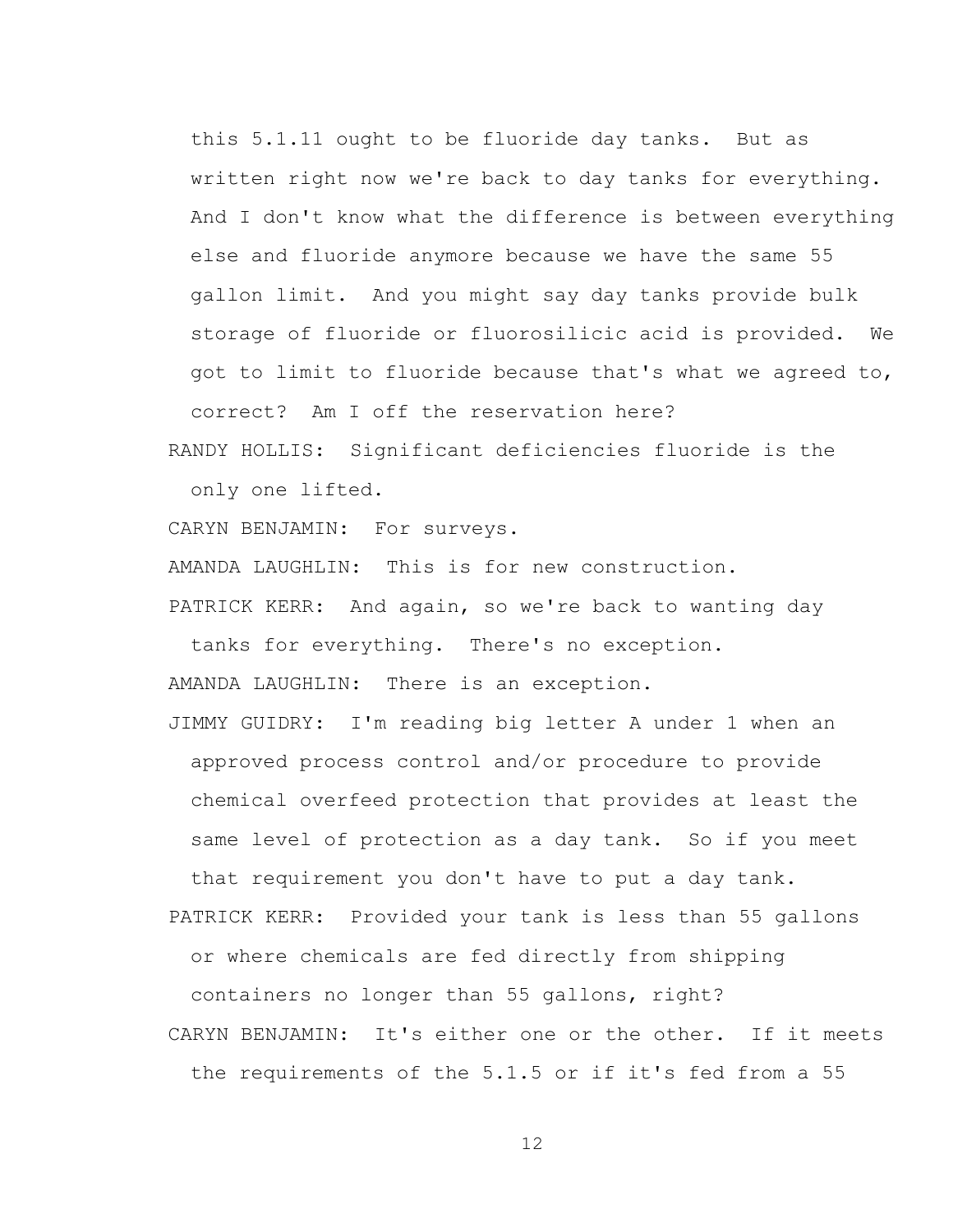gallon you don't have to have a day tank.

CHRIS RICHARD: You don't have to have a process control if you have a 55 gallon. The 55 gallon is to allow you to directly feed, the way I'm reading it, from a bulk tank. So A is the exception to the 55 gallon or a day tank.

PATRICK KERR: So what you're saying is we can use any size bulk storage?

CHRIS RICHARD: Except for fluoride.

PATRICK KERR: Except for fluoride.

- CHRIS RICHARD: If you have process control in all procedures.
- JIMMY GUIDRY: There's exceptions for everything, but fluoride is the way I read it. If we take off the 55 gallons under big A what does that mean? Where chemicals are fed directly from shipping containers and just leave it at that. Is it confusing?
- CHRIS RICHARD: The way I read it is process control can be used in lieu of the 55 gallon tank requirement or the day tank.
- PATRICK KERR: So if you have a bulk storage tank greater than 55 gallons you must have a day tank or an exception from the health department?

CHRIS RICHARD: Or an approved process, correct.

JIMMY GUIDRY: This is on new systems so we're going to have to approve them anyway.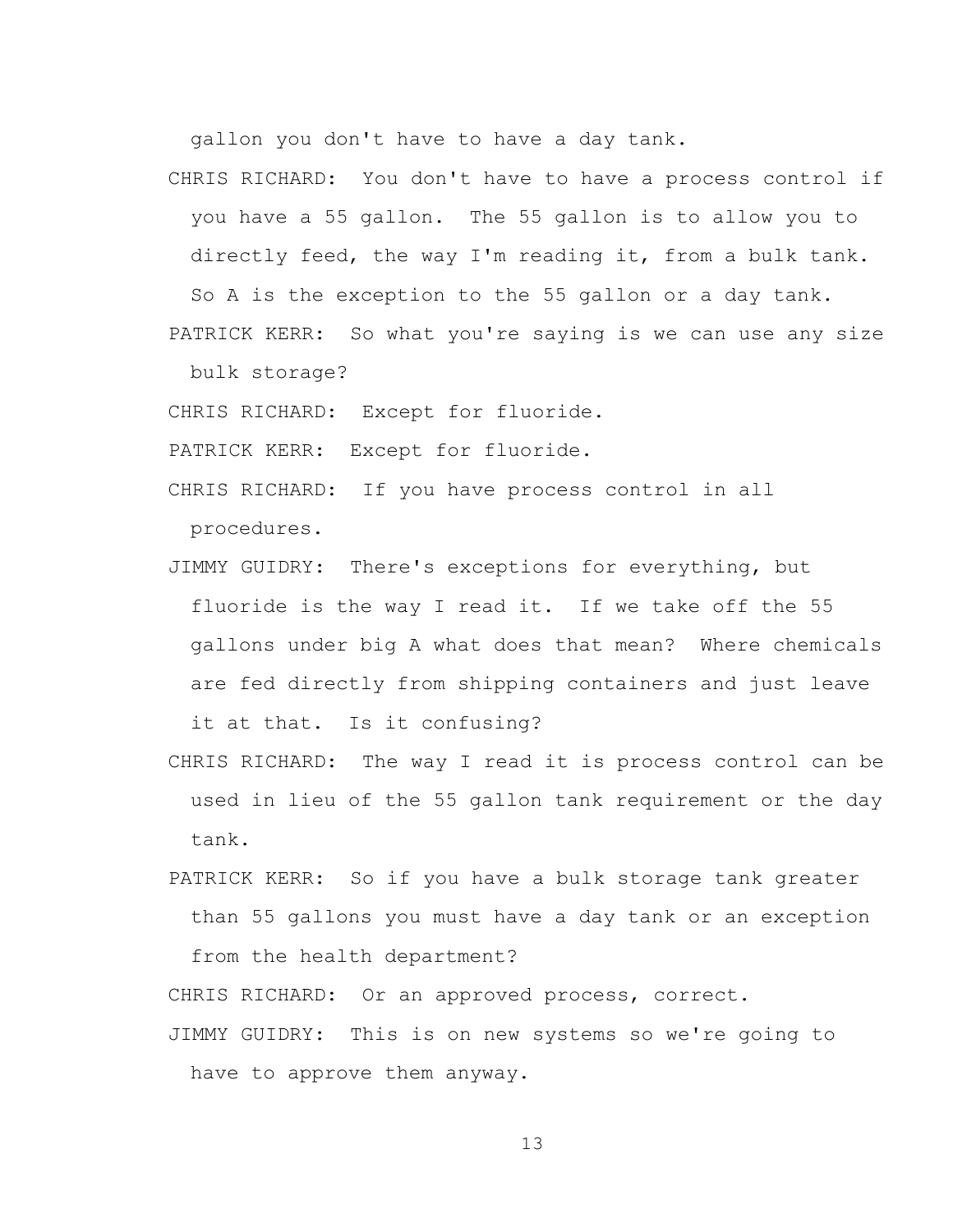BEN BRIDGES: What is that approved process? The gist I understand is the day tank should not allow you to feed more product in a given 24 hours so you don't harm public health. And every case that I have ever been associated with the day tank has been more of a problem by overflowing when they go to fill up the day tank every day they've overflowed caustic or whatever which is a greater hazard than the original cause of not having more than 30, 40, 50 gallons on site that could be pumped at one time. The real crux is sizing the pump so it doesn't have the capability to pump 200 gallons of chlorite, or whatever that is, that you size. I use chlorite because that's a good example. I size my chlorite pumps where they cannot exceed the MCL even if we lost all chlorine based on that production of maximum output of water. We're not going to have a 15 or 20 gallon per minute pump on there when a 5 or 100 gallon per day pump is the maximum that you could get by with. I think what we're focusing on to me is we ought to be looking at the pumping equipment more so than the size of the vat that's holding the chemical. The day tank doesn't give me any more security, in my opinion, when you're pumping something like this whether it's a 55 gallon drum or 8,000 gallon bulk tank. It's the pumping mechanism that allows it to get in and maybe you need controls over it, but you're not going to get these smalls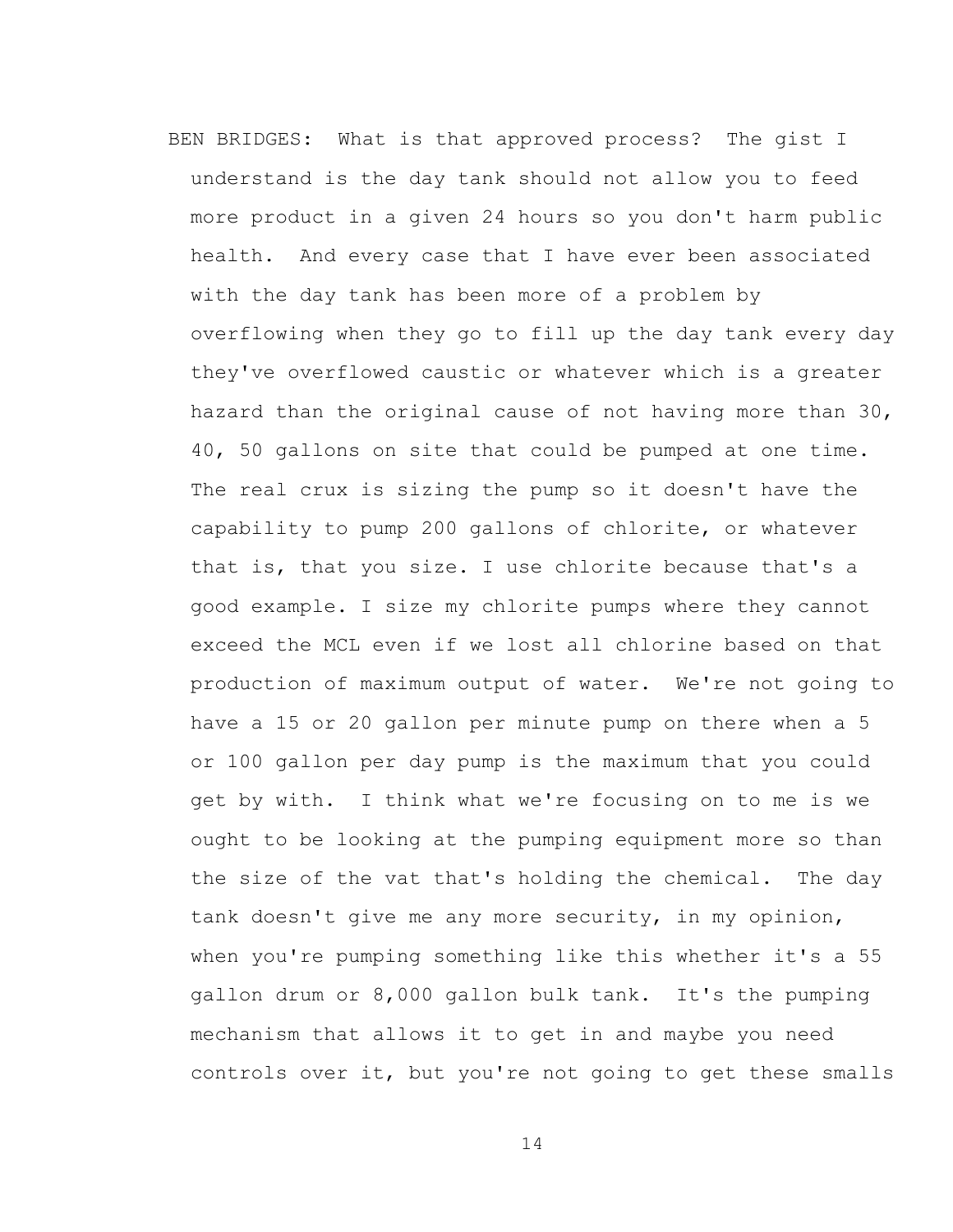systems to invent tens of thousands of dollars of high

dollar equipment to monitor this stuff when a simple

sizing of the pump may fix 90 percent of your problems.

- AMANDA LAUGHLIN: That's exactly what an approved process control would be.
- RANDY HOLLIS: Because it's not just the pump. You have to make sure you have an anti siphon valve in addition to the pump so you don't suck the material. So if we start trying to outline every single thing we would be here forever. But I think the words approved process control includes the pump, anti siphon--

CHRIS RICHARD: And all procedures.

AMANDA LAUGHLIN: Right.

ROBERT BROU: But with all of that in mind instead of saying you need a day tank and then we have all these exceptions why don't we just say you need an approved process or procedures to prevent overfeed and don't talk about day tanks. It clears everything up except there's an exception fluoride needs a day tank. It would clarify everything cause all the rest of the verbiage is absolutely correct, but if that's going to be the main way you go and day tanks are an option for others, but it would be an approved process control to prevent overfeed and then--

PATRICK KERR: Could we call this chemical feed process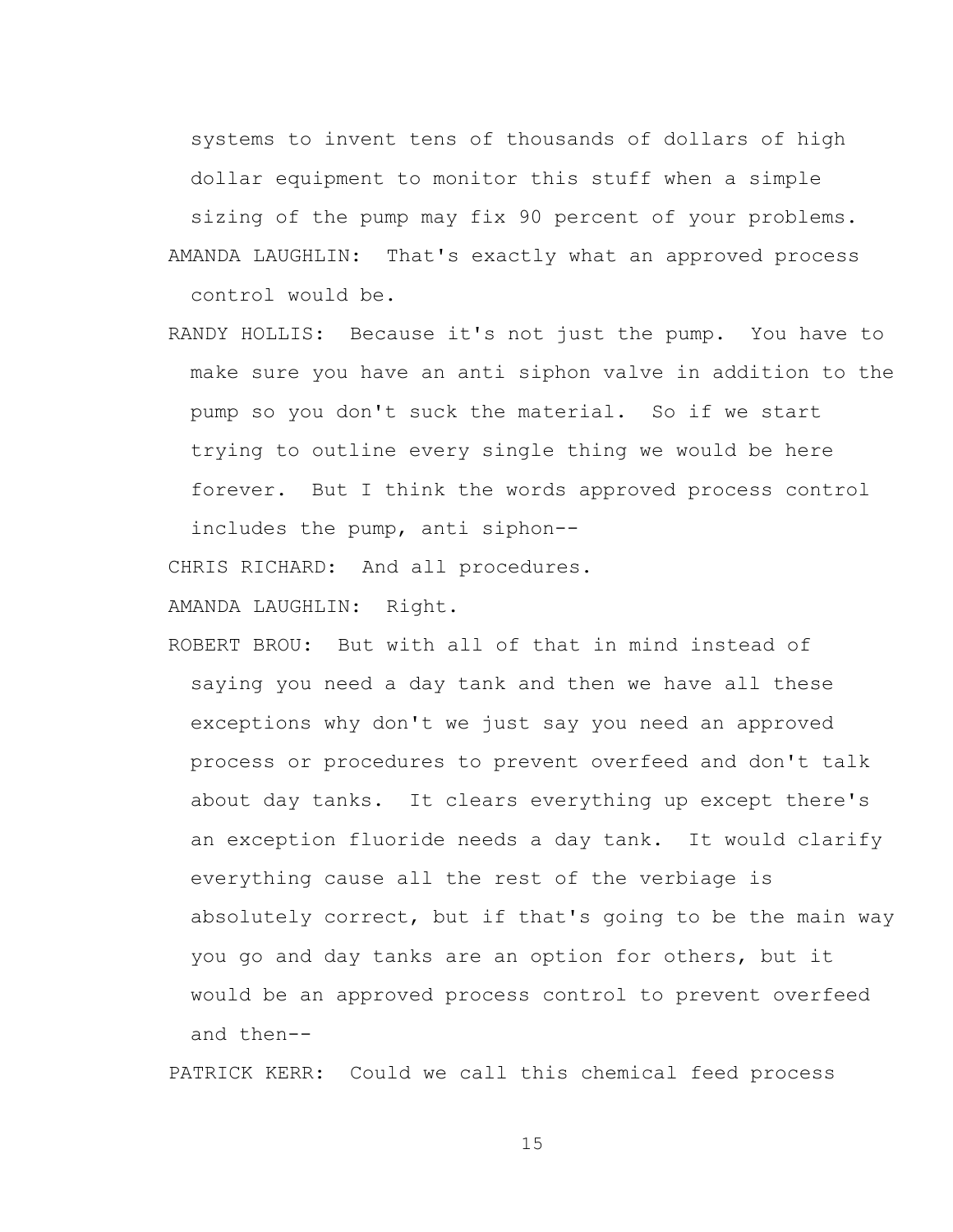control and then just have big A and it just says an approved process control and take out all the other? CHRIS RICHARD: I think you need to go and see where it fits cause this section is heading day tanks. If you're going to do something like that it probably fits under some section that's already written that you may stick it under, don't create a new section.

- PATRICK KERR: I guess what I don't like about this is we're saying day tanks are the standard and you might get an exception for process control whereas I think we should be saying process control is the way to control this and if you can't you need a day tank.
- CHRIS RICHARD: You could also say day tank is a method of control.

PATRICK KERR: It is.

CHRIS RICHARD: But what I'm saying is we can't just make that decision without seeing the entire section 5 because we don't know where it's going to fit in.

PATRICK KERR: And the title might be overfeed protection. BEN BRIDGES: Can it be as simple as pump sizing could be

your control mechanism.

PATRICK KERR: Yes.

BEN BRIDGES: Because when I read that maybe I read more into it than what I should. I'm thinking more like a system of a control system than sizing a pump accurately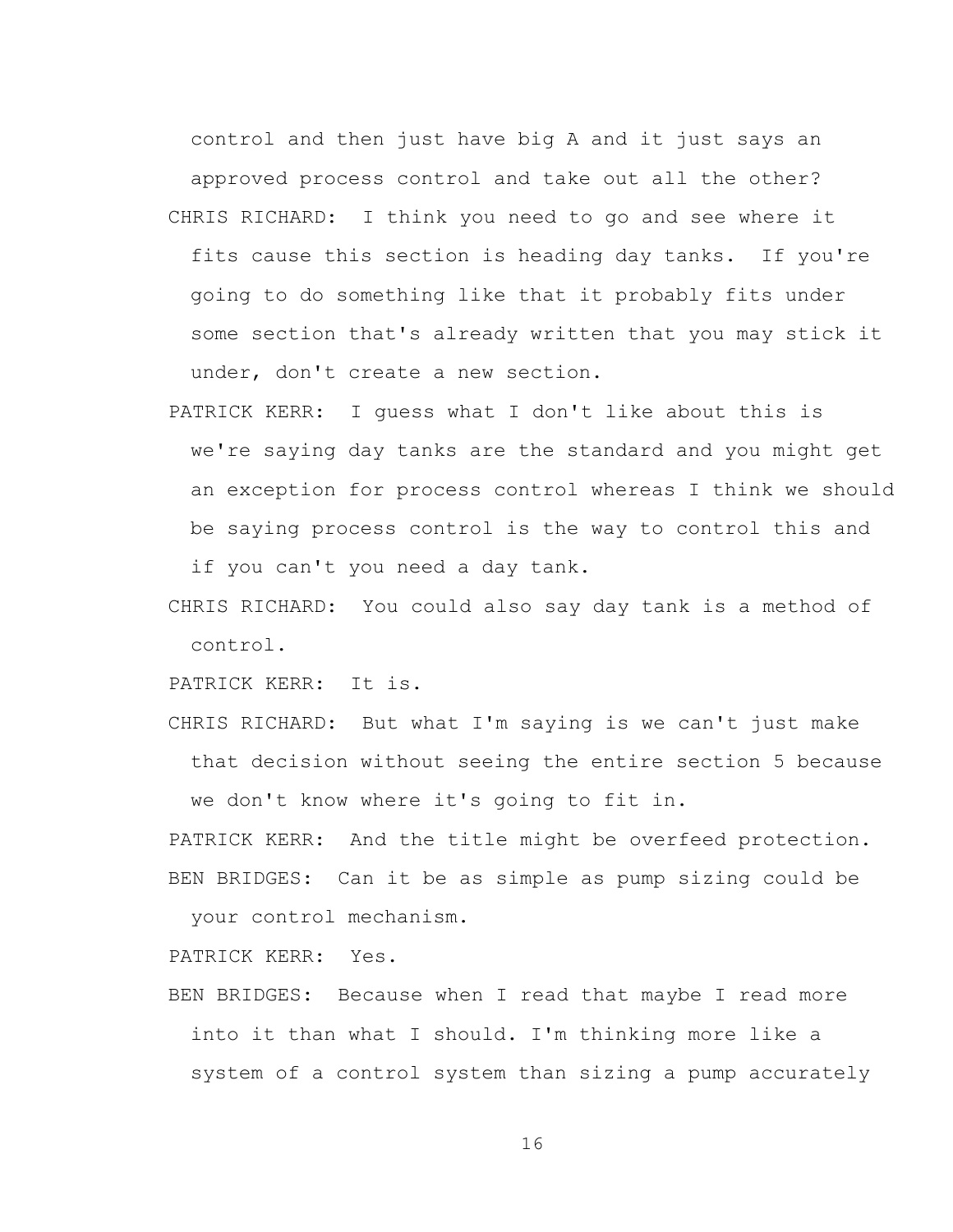from day one.

- CHRIS RICHARD: Also says procedure. People see process control and they think SCADA type systems. It doesn't necessarily have to be a SCADA system. It's just control of the process.
- BEN BRIDGES: But that's vague. If it's vague to me then it's going to be vague to somebody else too.
- ROBERT BROU: I think you take the focus off of day tanks and put it on process control.
- JIMMY GUIDRY: I've heard enough about day tanks. I think we're trying to fit something here. I would have to go back, but this 5.1 is probably on day tanks. That's the way it's written in 10 state standards?

BEN BRIDGES: Right.

- JIMMY GUIDRY: So what we're trying to say is we don't want that section. We want other language that clarifies what we're trying to say here, but we really don't want the day tank section. That's what I'm hearing.
- PATRICK KERR: I think if we just said, whatever the title of this is, overfeed protection, day tank/overfeed protection, we took out all the language and just said what A says. Water systems shall use an approved process control and/or procedure to provide chemical overfeed protection that is acceptable to the state health officer. I think you would be fully protected. Not an if this is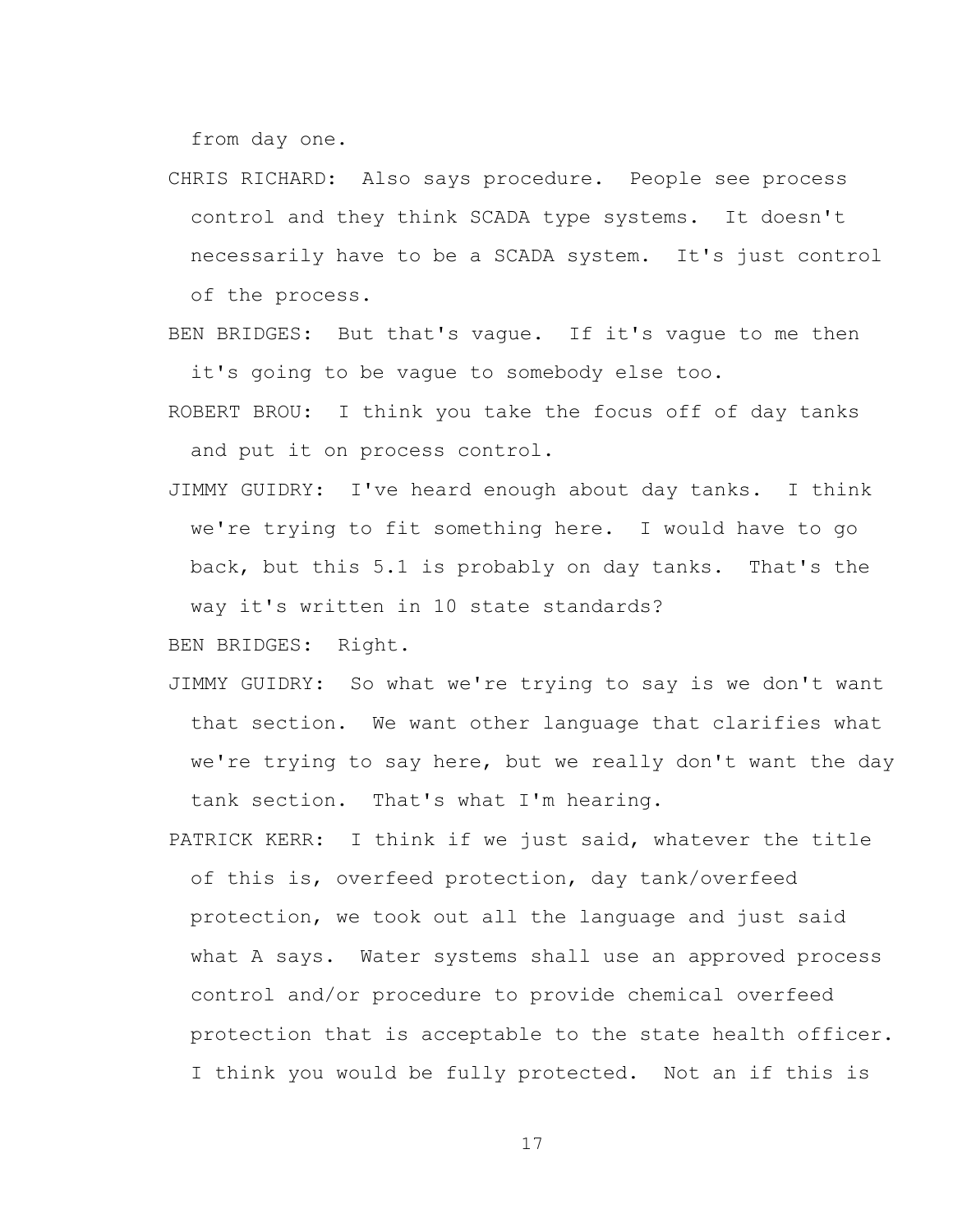an exception, this is the preferred method I would think, that systems aren't going to run out of chemical because they had a day tank problem. And we're not going to overfeed it because we came to an agreement about what adequate controls are.

- CHRIS RICHARD: The only thing you add by adding approval of state health officer it seems like you're adding some approval each time you do it. The way it's written it doesn't require.
- PATRICK KERR: It requires it to use something other than a day tank.

ROBERT BROU: And they were focusing on new construction.

If it's written carefully it could be on existing.

CHRIS RICHARD: Do you have chapter 5 to see where it would fit?

ROBERT BROU: Five is chemicals, feed rate.

AMANDA LAUGHLIN: We're looking now.

CHRIS RICHARD: If you're eliminating this I wouldn't

create a new section.

- JIMMY GUIDRY: I think we're giving it a minute so she can find it.
- AMANDA LAUGHLIN: There's several sections in 5 that you can fit it into. They have a control section, they have a feed section, a bulk liquid storage tank, supply in storage of chemicals, siphon control.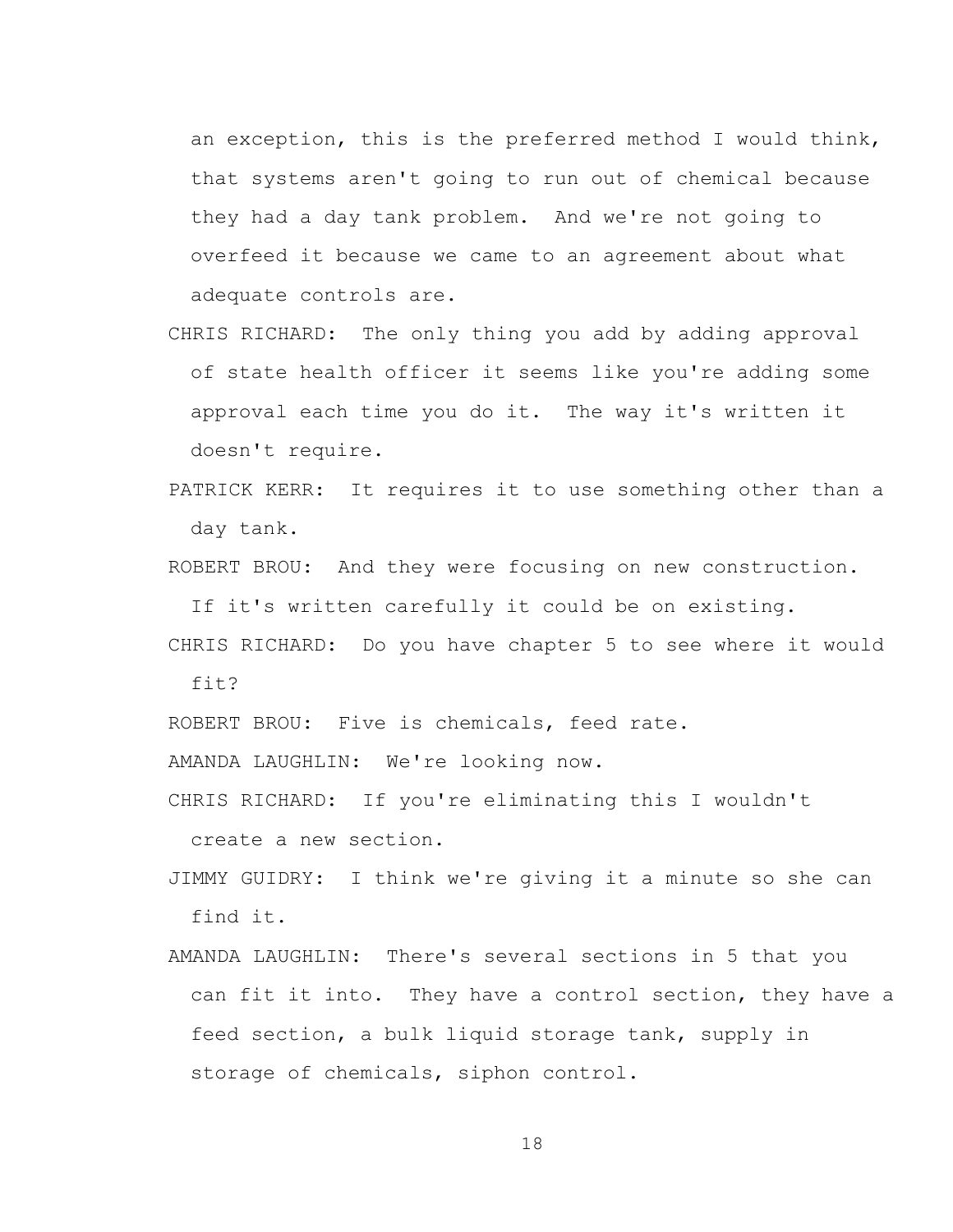RANDY HOLLIS: I like titling it overfeed protection. PATRICK KERR: And leave it as 5.1.11 ROBERT BROU: 5.1 is feed equipment. So 5.1.11 would not

be a problem to have it as overfeed control. RANDY HOLLIS: We all want it. We want overfeed

protection.

BEN BRIDGES: We just have heartburn over a day tank. SIDNEY BECNEL: You have to look at 5.1.11 cause it does get into details on day tanks because we still require the day tank for fluoride, right. Calls for a maximum size and this and that and the other. If you're chunking things that you probably don't know you're chunking.

AMANDA LAUGHLIN: Yeah, it goes all the way from A through

H. We stopped this one at B. There are other things. JIMMY GUIDRY: So if we leave it at day tanks and just supply the discussion of fluoride and have this other discussion for overfeed in another section I think we're going to meet everybody's concerns, I hope.

PATRICK KERR: So it would be fluoride, day tanks and then--

CHRIS RICHARD: Well, you got to leave it at day tanks because people want to do a day tank they still have to meet these requirements.

PATRICK KERR: True. Another suggestion might be to have this become 5.1.11 overfeed protection and then have an A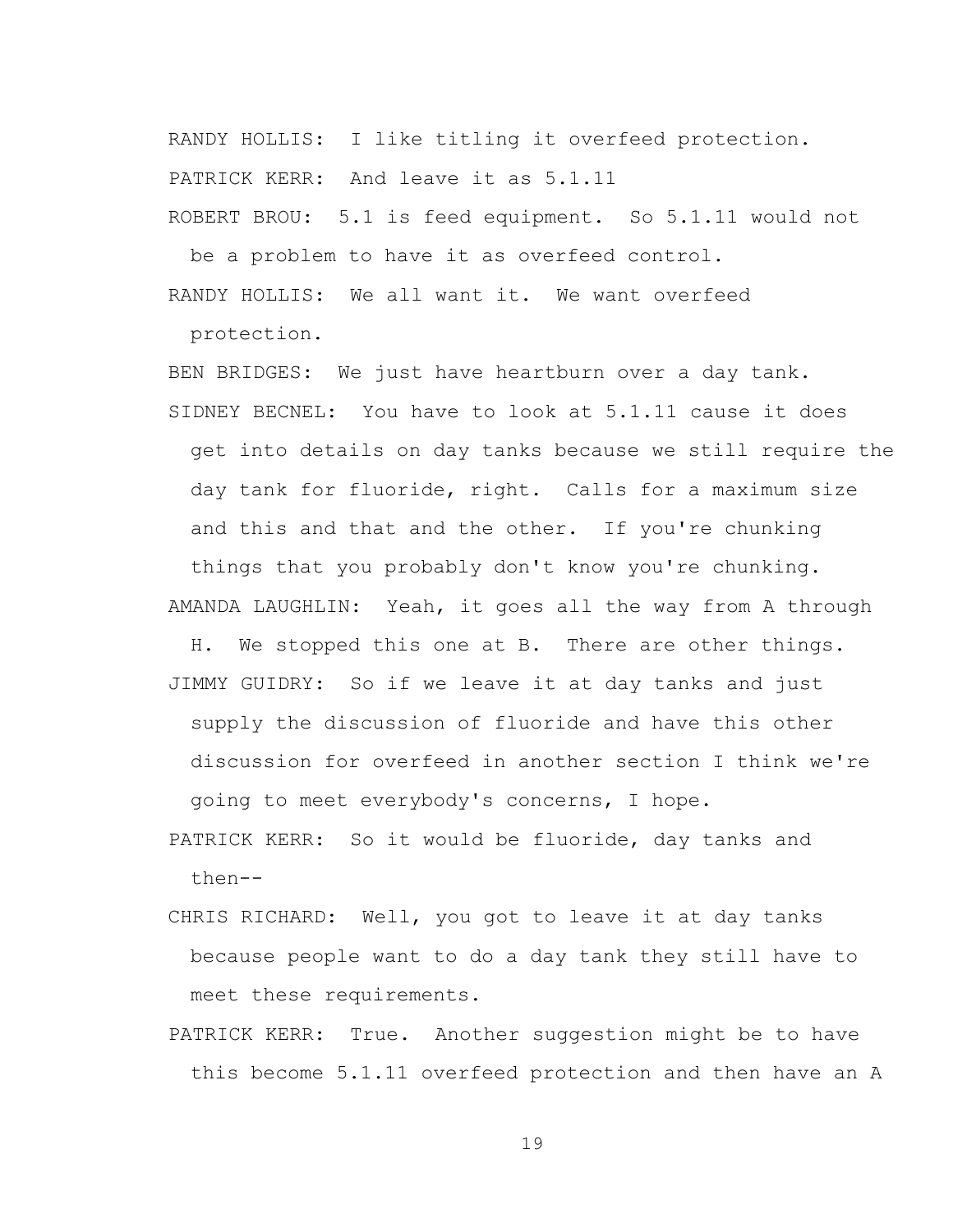that is fluoride and picks up A through H of this. And a B that is all other chemicals and just says what you have in big A in the language here. That probably would be the cleanest way to do it. Sidney is kind of shaking his head.

JIMMY GUIDRY: Sidney, could I get you to work on that for us so we can get some more language. I'm not saying

today, but I'm about done talking about day tanks.

SIDNEY BECNEL: It makes sense. Just put a subsection A

for fluoride and subsection B for the other chemicals.

Overfeed protection, something like that.

JIMMY GUIDRY: So do you want to do that now? SIDNEY BECNEL: No.

JIMMY GUIDRY: You'll get back to us.

SIDNEY BECNEL: Yes, sir.

- JIMMY GUIDRY: We're going to give it to Sidney to come up with what you're recommending today. Hopefully this will make it clear for everybody cause if it's not clear to you, it's not going to be clear to people and that's not my goal. I thought we had killed this baby, but we haven't.
- ROBERT BROU: I did have one more comment on day tanks. It's actually from one of the other committee members who could not be here, Dirk Barrios. He was questioning the need for drains on day tanks when a lot of day tanks are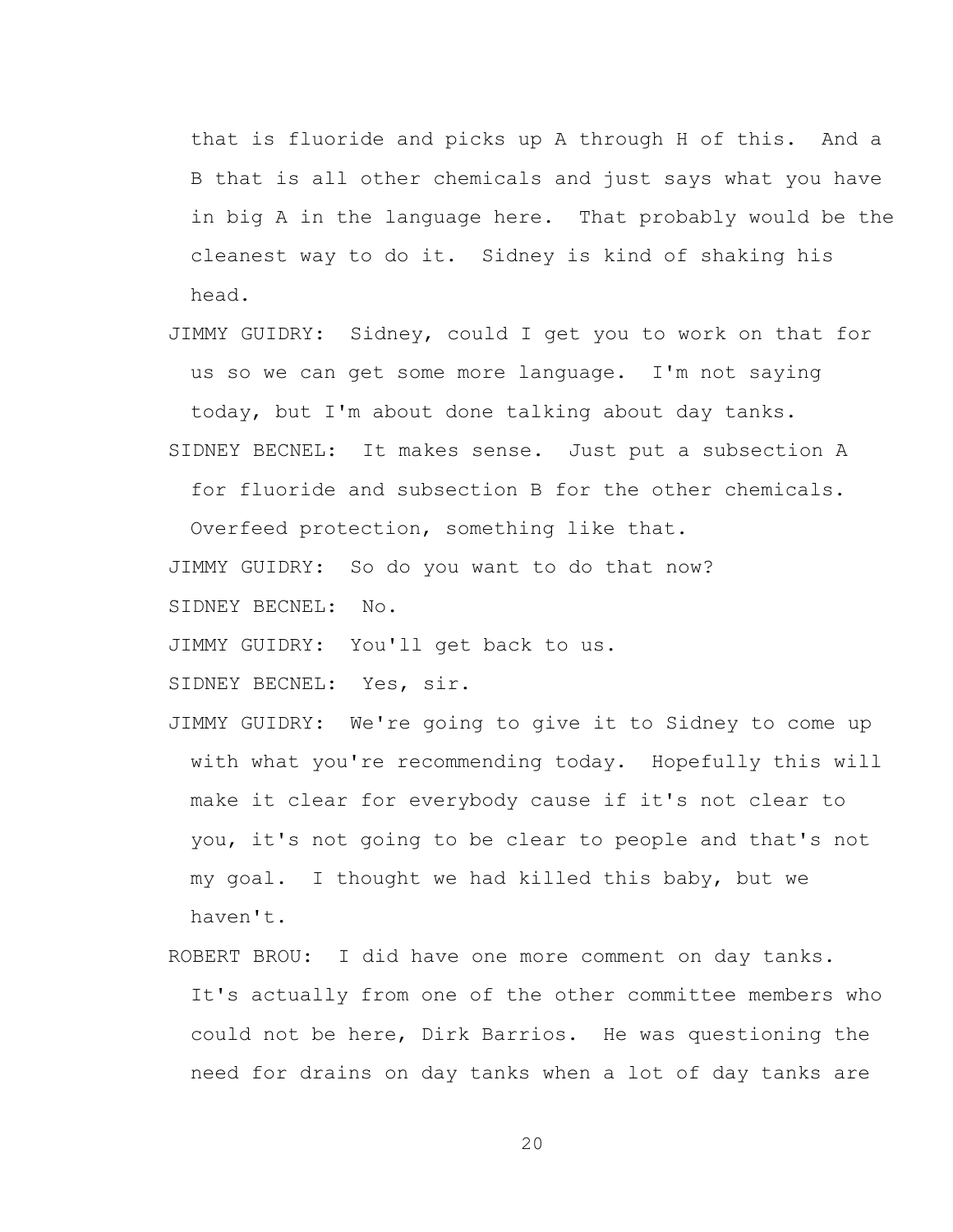sized such that having additional drain on it really just creating more potential for leaks when it's not necessary that they easily can be cleaned out or pumped out because of the size. He'd like for you to at least consider

getting rid of the requirements for drains. AMANDA LAUGHLIN: I thought that was removed. ROBERT BROU: He references a section 5.1.10. Cause you

say you have to meet all the requirements of 5.1.10. It requires a drain on every tank.

RANDY HOLLIS: Is he asking for bulk storage he doesn't want a drain, or day tanks?

ROBERT BROU: On day tanks because of size.

AMANDA LAUGHLIN: Has a method to be drained. H under 5.1.10 each liquid storage tank shall be provided with a method to be drained. That was changed.

PATRICK KERR: So a jockey pump.

ROBERT BROU: I'll pass it on to him. Which section? PATRICK KERR: Randy, you want to revisit fluoride? AMANDA LAUGHLIN: 5.1.10 H.

RANDY HOLLIS: We got fluoride resolved for Crowley. We actually went to the CDC. We pulled up the manual from CDC and saturators are a weird animal and so there's no affective way to put a day tank on a fluoride saturator. The CDC recommended all the process and controls we follow which we did to the T and so for that reason it's fine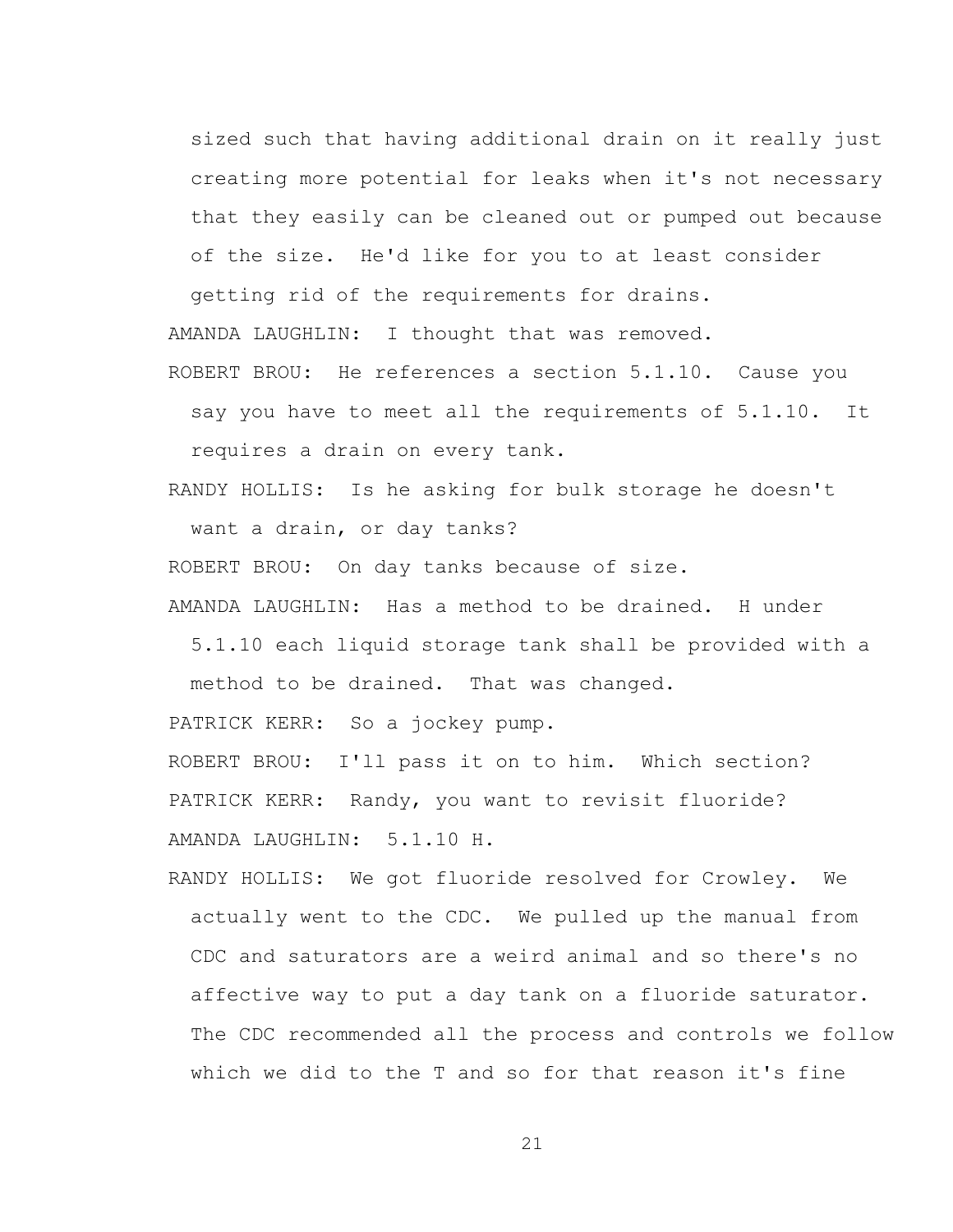with the saturators.

PATRICK KERR: Are you going to get a variance for that? Or is a saturator not considered a bulk storage tank? RANDY HOLLIS: You know I've got approval from DHH so I'm okay. I'm the only one in the state. It's an existing

system.

AMANDA LAUGHLIN: It's the only saturator in the state, I'm pretty sure.

RANDY HOLLIS: And I'm never going to put another one in. JIMMY GUIDRY: We will bring back some language to address day tanks, fluoride and Sidney will work on that with your suggestions. I have another handout here, I don't know who gave this to us, it's not on the agenda. Unless somebody left this here. It's chlorate-sulfuric acid process.

- ROBERT BROU: That was about day tanks for those chemicals and if we changed the language we should not have to deal with that.
- JIMMY GUIDRY: I want to make sure everybody gets their input. I guess the only thing I have left to share with you one many of you probably got an email from Secretary J.T. Lane that he is not chairing, going to be chair, and I have to look at the language, thinking of putting Amanda as vice chair just so we have a quorum. Sometimes it's hard to get a quorum. The work we have to finish of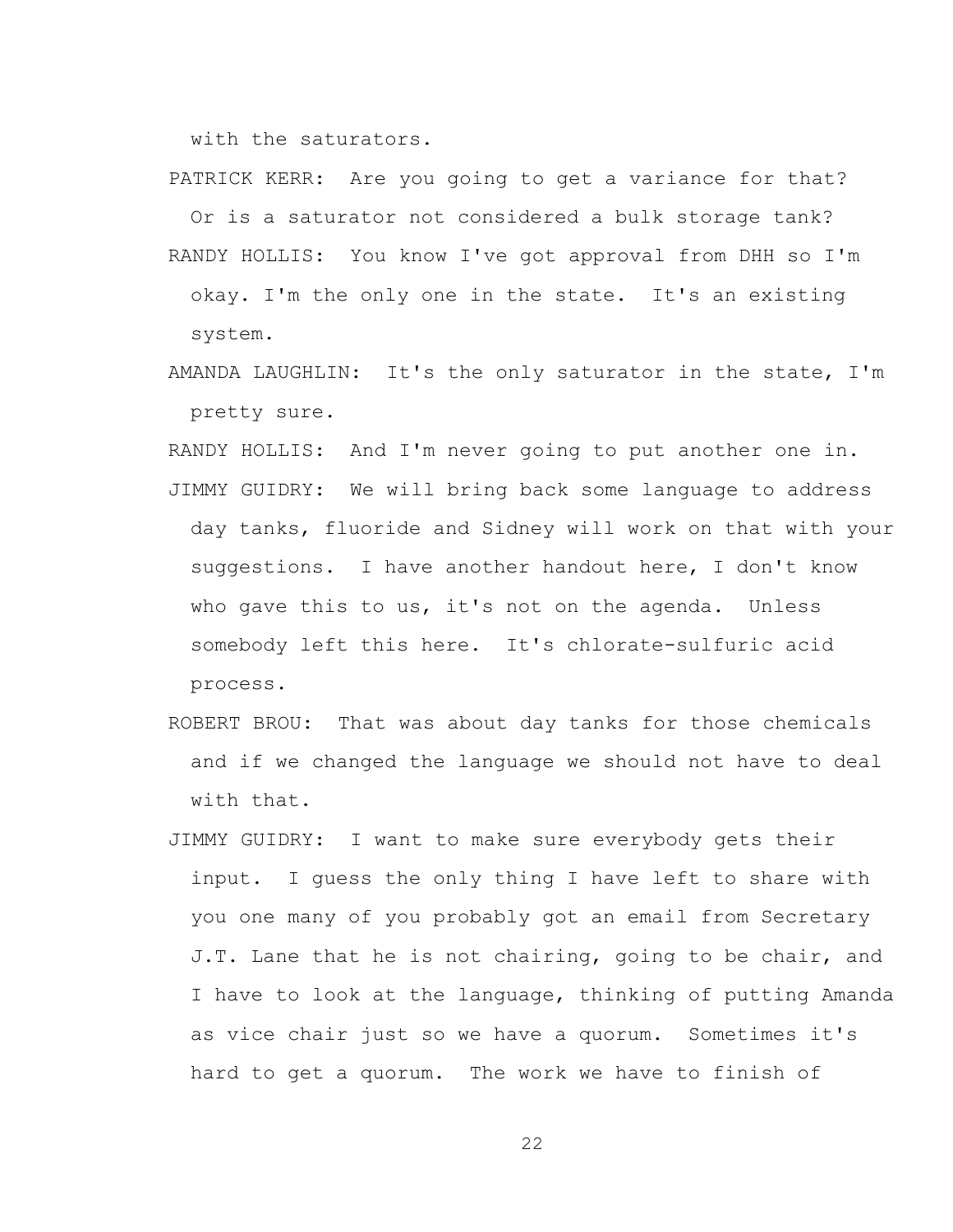course has to do with the last chapter and side by side and accepting it and then going to rule making. The one thing that I'm thinking there's a lot of things that we've done that are going to make a lot of folks out there hopefully happier, but make the legislature happier who were the ones that put us together. The one thing that I don't think we've addressed, and I may be wrong, and I will just go back to this it comes from the developers, some developers, not many, for the requirement of a second water well for a development. This is what I think could happen, and I just want to share with the committee for transparency sake. We can keep it that if a new system puts forward they want to get a permit that the requirement is there, we've taken in to where it's not a significant deficiency on an older system. If they have a second source or they have a way to get water to folks. And they may come to the session and they may decide to put a law in place that takes away that requirement. The reason I share this is because some of, we're having issues with small developments that somebody builds a subdivision, puts in a water well, and they have enough homes on the water well, their water system, nobody owns it. The developer is long gone. Very difficult to work with folks on maintaining a water system when nobody wants to take the responsibility. That's a little different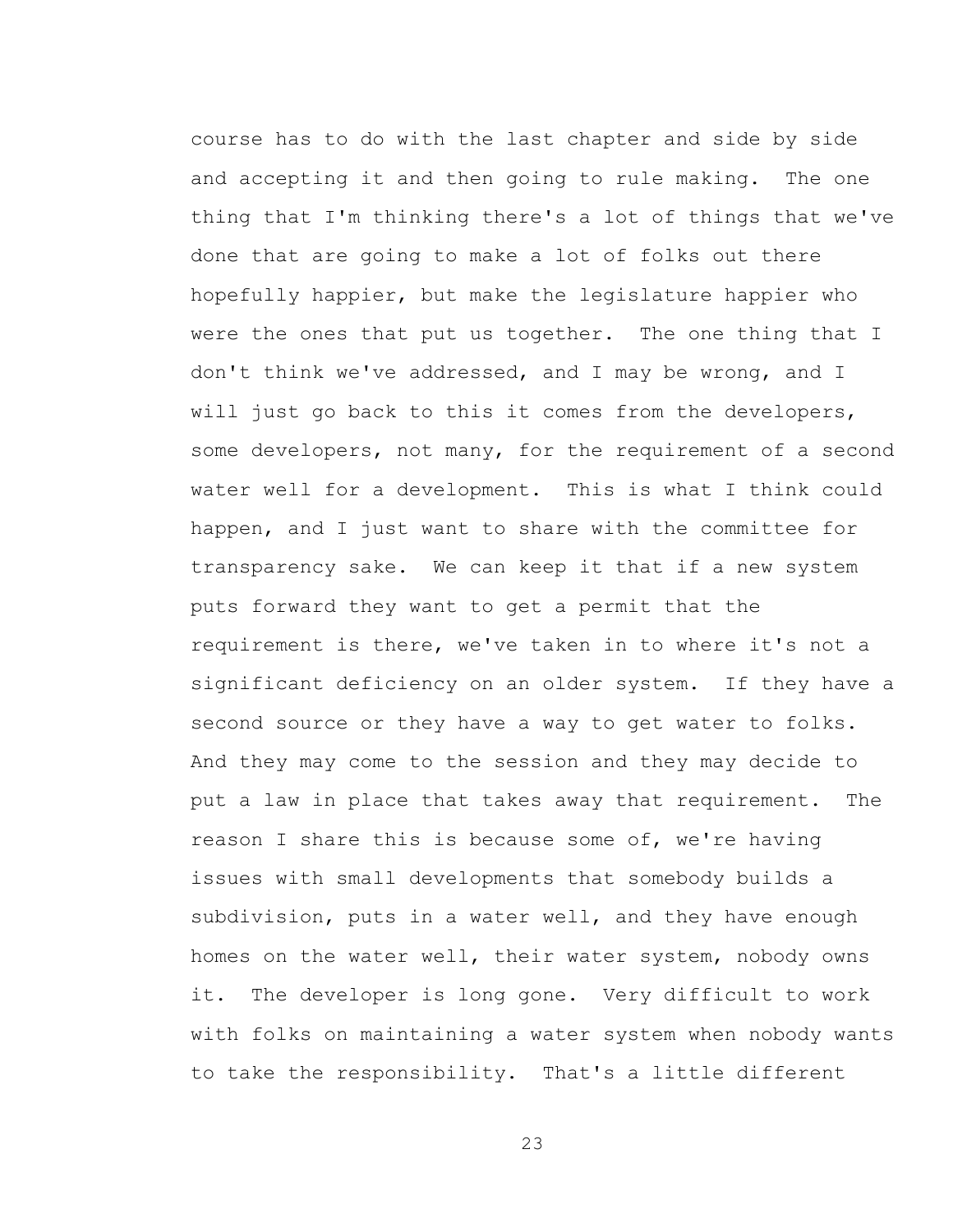than having a second well, but imagine if you have one well and nobody owns it and it goes bad because nobody is taking care of it and there's not a second source. I know the committee feels strongly about the second source. I know we voted on it and it's going to go forward in our rules, but we may still get some pushback because of that requirement because some of the developers don't want to have to go through the expense of having something on standby that may never be used. I can understand their view, but again once they develop, they get their money, they're gone. And then the homeowners are stuck without a second source. And I only want to share it with you because I think we're getting very close to our mandates on what we needed to get done so that when the session comes around, and it's going to be a hectic one cause there's going to be new administration, a huge learning curve and they're going to have much bigger issues than water, that we're on the same page and we may be looking for help to address the backflow issue. Which you're going to need help on as far as making sure we get the protections that we need. And we need to all be on the same page because if we're at odds on some of these issues and they put us at odds we're going to be meeting like this forever. I'm not against us meeting, but I just don't think we need to meet every month once we get the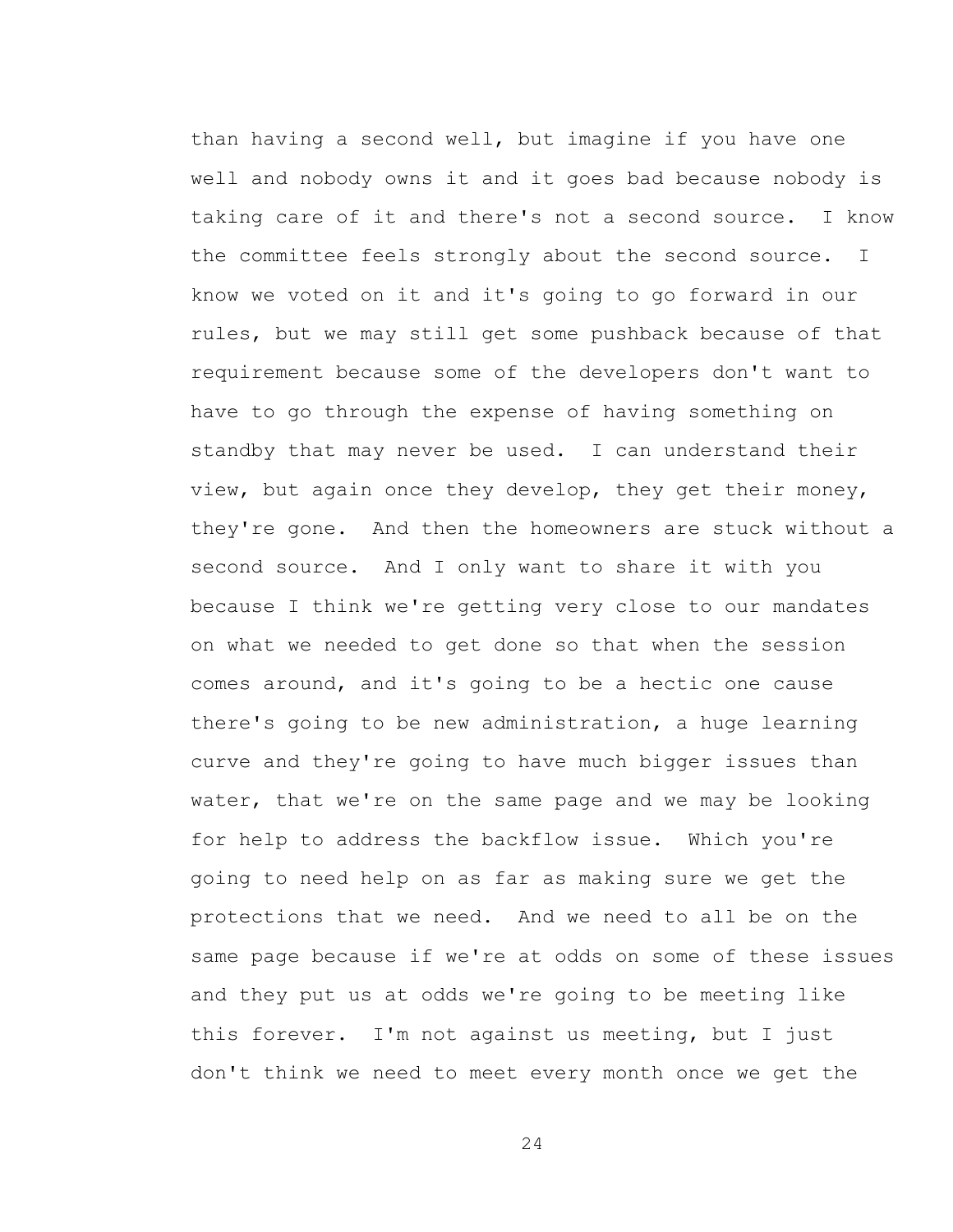majority of our work done. That's my goal is we don't need to meet every month. I want to hear you thoughts on all the work we've done which I think has been phenomenal. I think we've built a relationship. We're getting closer to getting things done. Do we need to revisit, do y'all hear from anybody else that that's a big issue for developers, or is this just something we're hearing one region where they're unhappy with it where there's a lot of development? Do you hear it or is it a problem for y'all when y'all go to new developments to have the requirement for two wells?

PATRICK KERR: Dr. Guidry I'll tell you that it's not just two wells, but two sources of supply. And yes, we get pushback from developers when we force them to connect a new subdivision to two different waterlines for example. One connection's enough, I don't think it is. I think what we've been doing with looping and things like that are important and a second supply is critical. We would support, and maybe there's a workaround that they could coordinate, and we don't do it, I don't know if anybody in the state does, but some states have bulk transports of water that you can have on retainer like a generator. But I think we have a very real responsibility to make sure that folks have water both for drinking and for sanitary purposes maybe within a day or 36 hours or something. If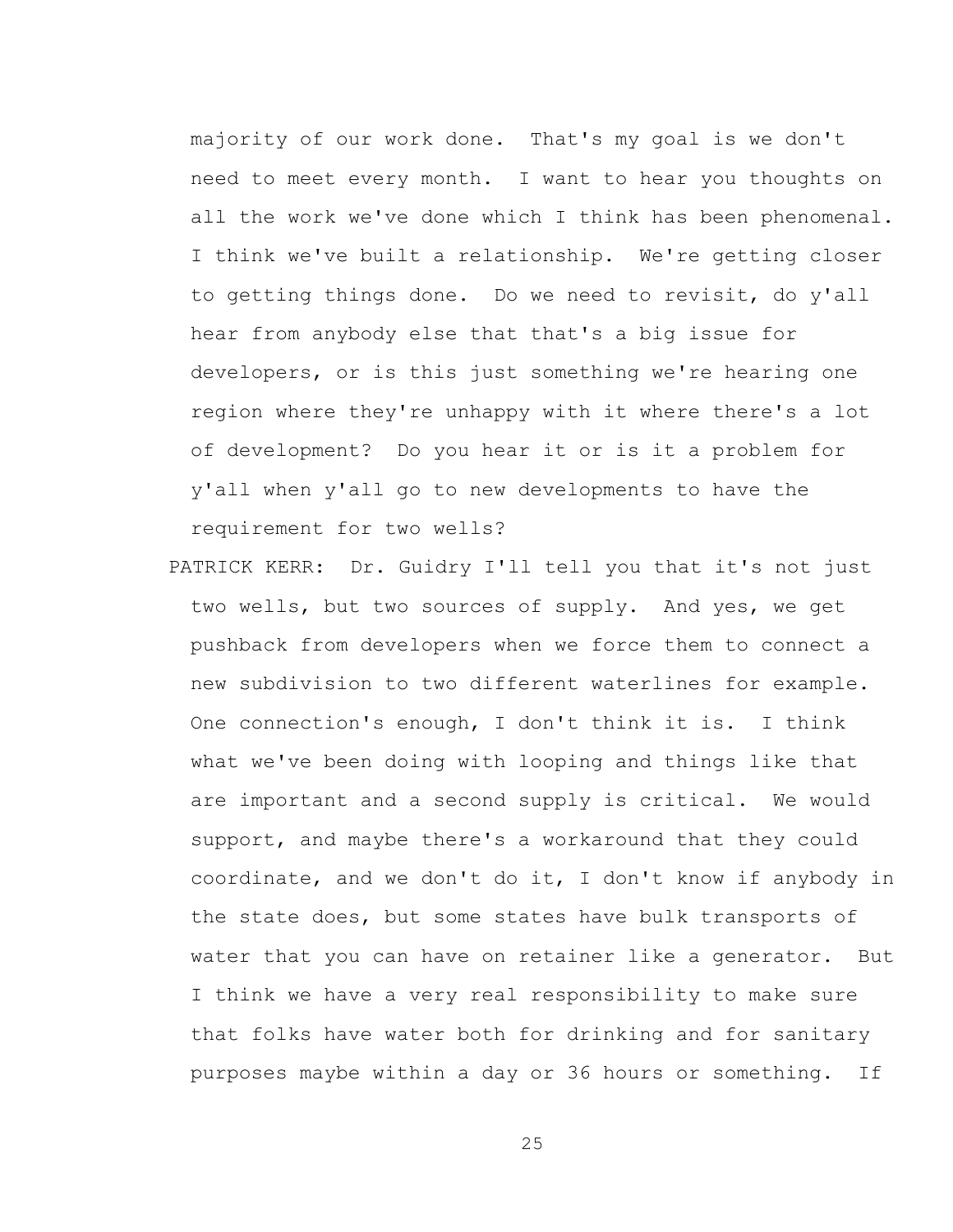there's an extreme case where they can't afford or can't do a second source maybe they have a provision for emergency transfer of water. Not the National Guard, but some other way to do that. I really am an advocate for having two sources. We have some single source systems that I'm responsible for. It's really difficult to fix it after the fact. The time to fix it I think is in plan review for new systems. I'm sorry you buy cheap dirt away from city services and there's some expenses for providing your own services that developers need to bear.

JIMMY GUIDRY: I definitely want to be able to go before the committee and say that our committee, the experts, feel this protects public health. Cause there's argument from other folks you don't need a second well, you just need a second source. And so it's this well that's getting expensive to drill wells. That's the argument. PATRICK KERR: Well, second source would be adequate. If

you can connect to a neighbor.

JIMMY GUIDRY: Yeah, but where we're getting the heartburn is development where there's not a nearby source.

AMANDA LAUGHLIN: That's typically what happens in these new developments that might be one subdivision outside of city limits they don't have anyone to connect to so they have to drill two wells. But those are the ones that he is mainly talking about.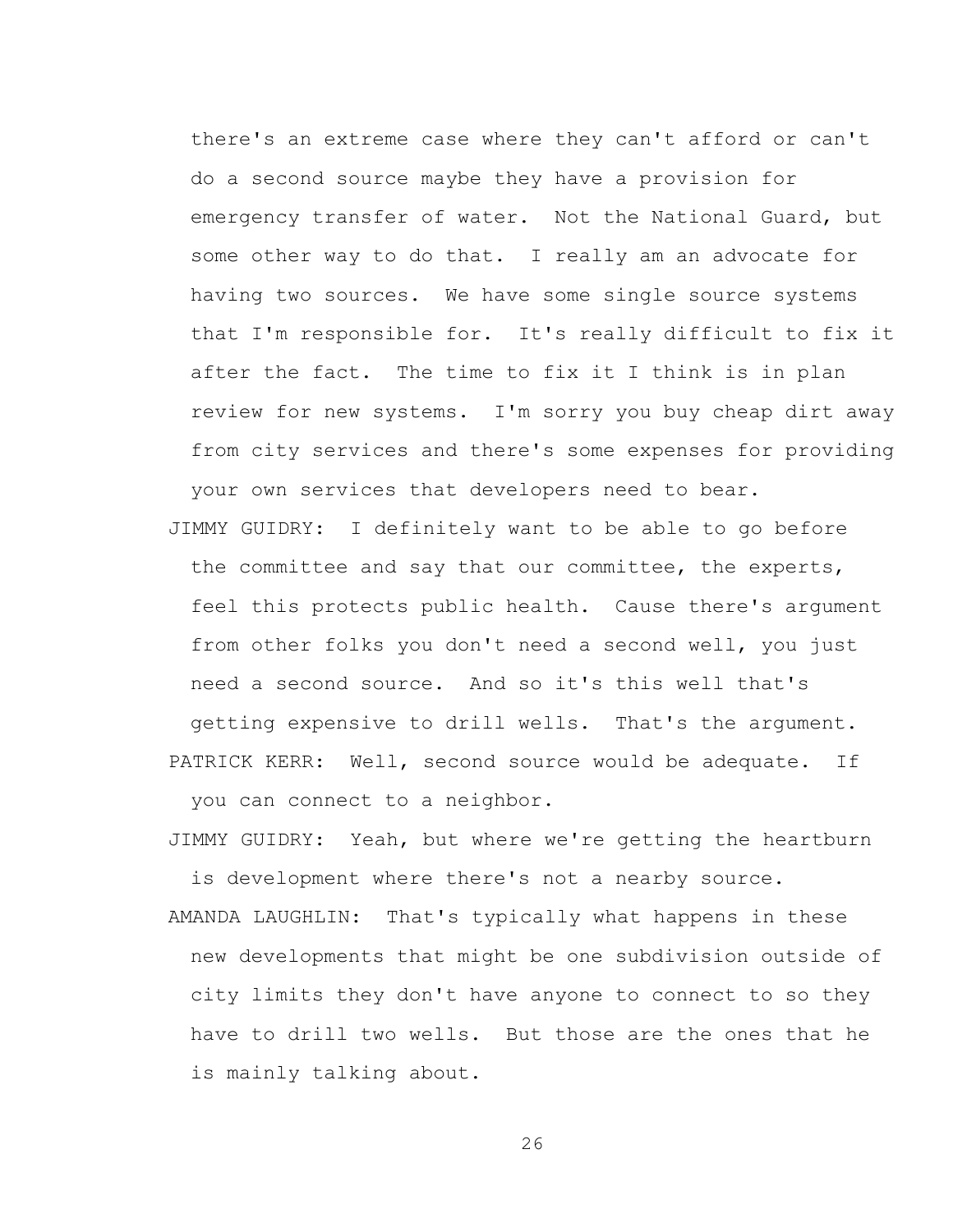PATRICK KERR: Or maybe have a storage requirement or a contract for bulk deliveries. No such animal exist in the state right now, but you could make a market for it. JIMMY GUIDRY: It's not that I agree with their argument, it's that they have the power to change it in law. And I put this before you so that if it comes up at the capitol I'm going to be telling you this is what's coming up, they're trying to remove this requirement and it's part of our code, it's going to be part of our code.

- BEN BRIDGES: How does it not come back under like a homeowners group once they put in a subdivision and the contractor's gone how does enough housing, if you get enough houses to create a PWAS how does it not have an owner tied to that when it's created.
- AMANDA LAUGHLIN: It does. It usually does. We check for that in the plans review. They have to have an owner, like a utility type with a certified operator, all of that. You can't get a permit from DHH without having all that in place. What happens is later they walk away. We get that all the time.
- BEN BRIDGES: Doesn't that fall back on the homeowners group? In my experience it has fallen back on us. As the homeowners group it's our baby if we want to have water we have to do ABC. I don't see where the gap comes in. JIMMY GUIDRY: Some of these small subdivisions 40 homes,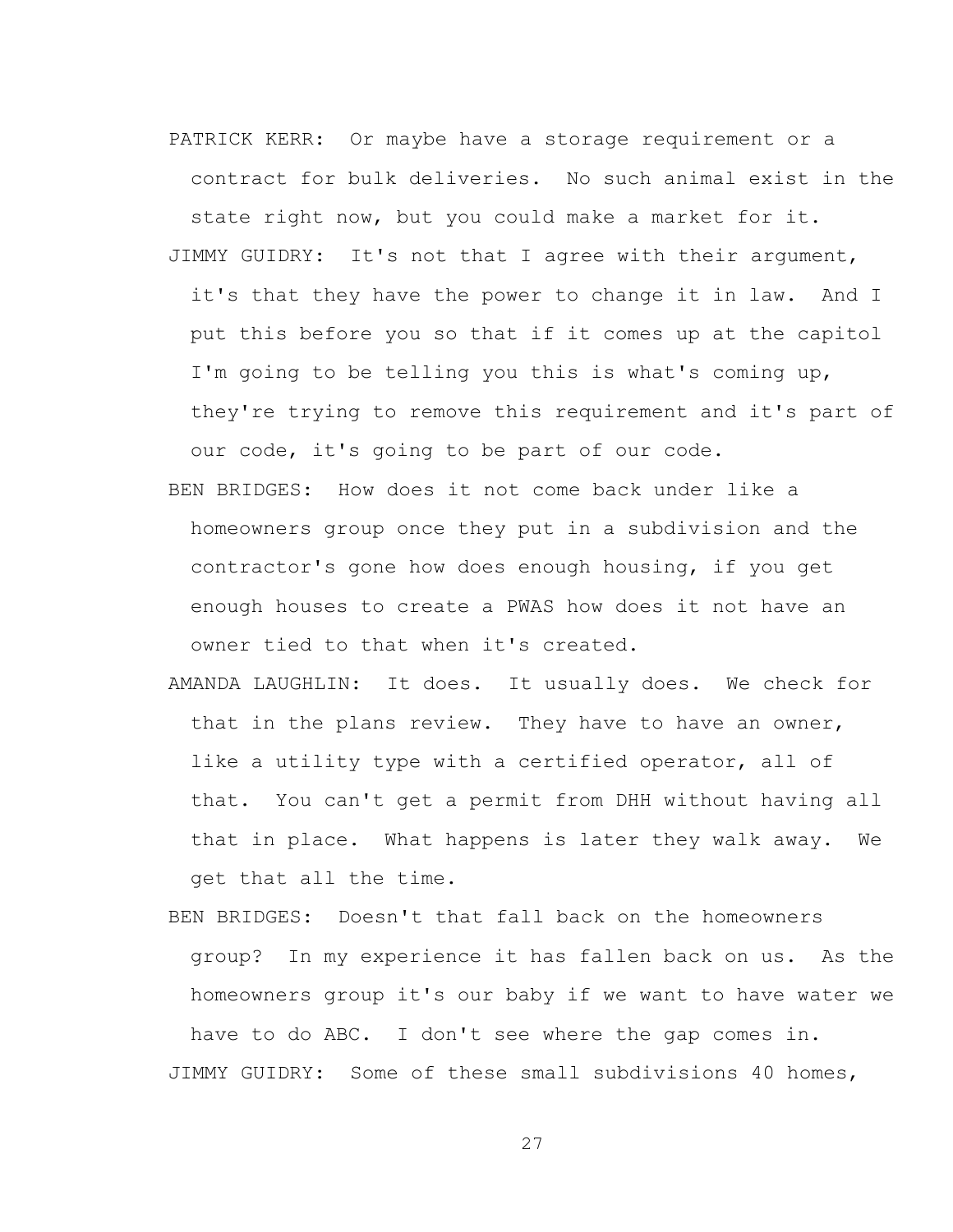30 homes and nobody wants to take it. And my threat to them is I'm cutting off that well, I'm stopping your well. So now 40 homes without water. It's real hard for me to go in and stop people getting water, but they're putting themselves at risk. It's a known risk. They don't want to put up the money to treat their water. They don't have enough members and they don't have any legal responsibility other than I can say it's unhealthy to have that one well, it's not being monitored, it's not being treated. It can no longer be your source of water. You each need individual wells. It's not something we run into a lot, but it's getting more and more because a lot of these older systems there's nobody to go to. RICK NOWLIN: Dr. Guidry, I agree with the second source.

If a developer puts a subdivision in and he disappears. And we have subdivisions where there are no homeowners associations. They just sold individual lots, they never organized a homeowner. Or maybe they organized it, but it's been dormant for years. Who picks up the tab when there's a problem. Probably it's going to be my parish. So the developers actually transfer the cost from themselves to the parish, which I don't really appreciate. If the people are going to buy a nice home in a rural subdivision out away from town there are costs associated with it. Kind of like we have developers come in and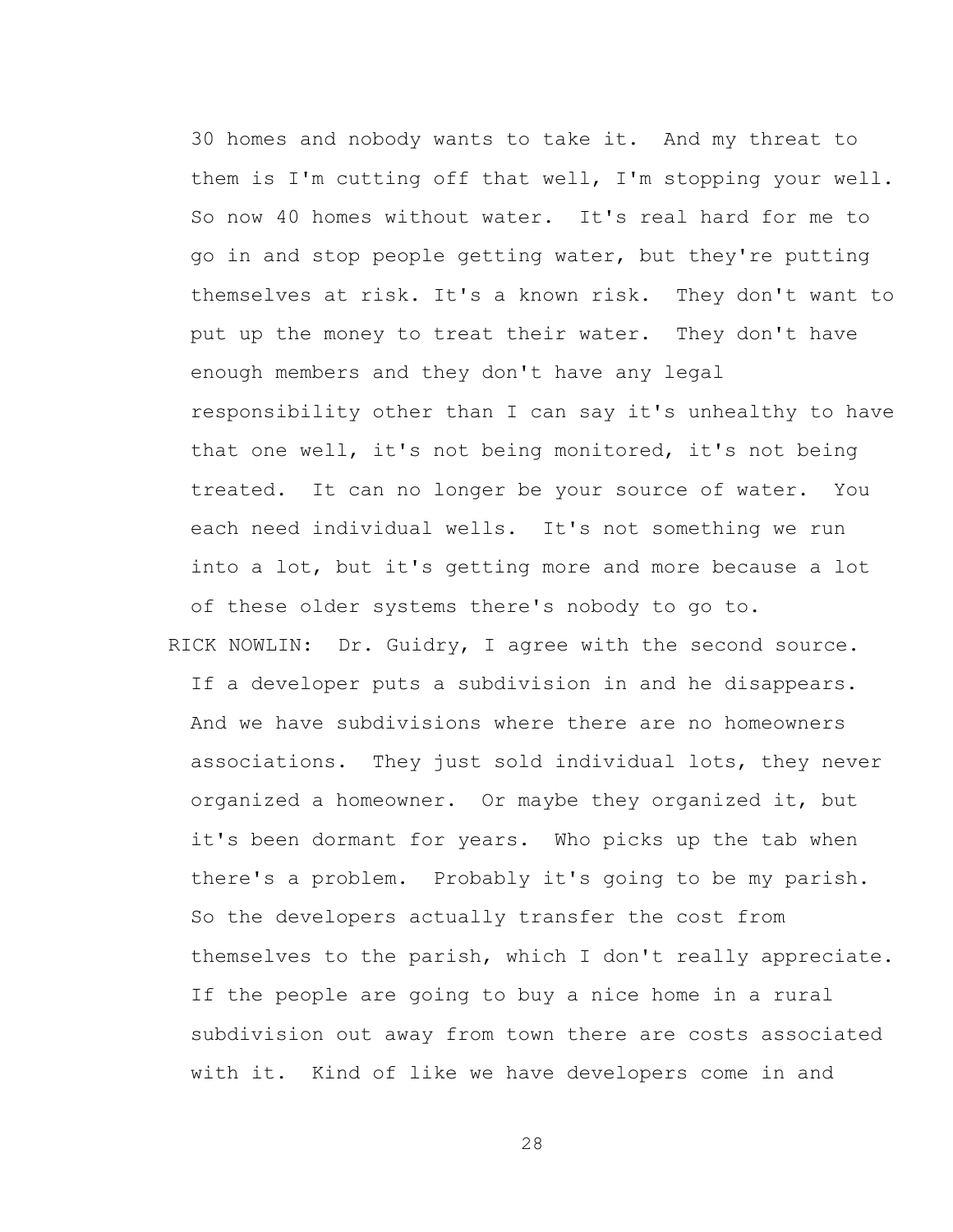develop a real nice subdivision and put a substandard road in and then they want the parish to come in and upgrade the road. That's the reason your lot was only 20,000 dollars. It would have been 45 if you would have had a descent road in there. One aspect while we're thinking about the second source is that we don't allow contractors, developers to transfer their legitimate cost on to the local governing entity.

- RANDY HOLLIS: Dr. Guidry, let me ask the question. If I own a car and I have the title to that car and I decide to abandon it somewhere and they find that I think DMV's just done that with a lot of people with insurance. My question is how can someone, a developer, abandon a well because no one's taken it over, no one's taken the title to it so isn't it still his legally? How can he get out of doing anything?
- JIMMY GUIDRY: I have to look at the legal question because it's a legal maneuver. They do form a homeowners when they have the subdivision development and then once the developer's out of it the homeowners are responsible and then they disband and none of them want to take the responsibility. What's interesting is that these water systems have to have electricity, they have to have a pump so somebody's paying the bill. But none of these homes are metered. There's not even a way to figure out who's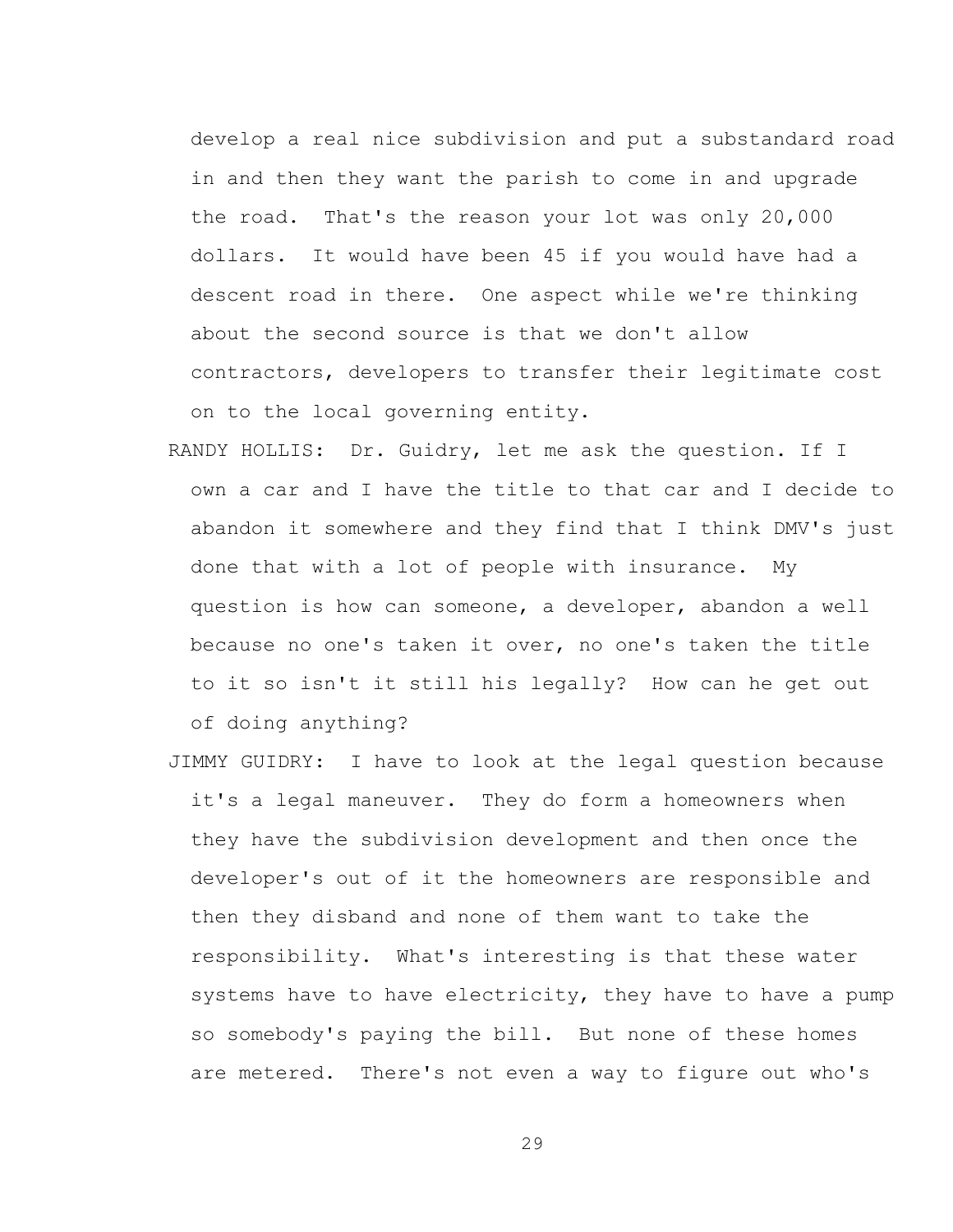using the most water, who needs to pay the most of the bill. They're just all connected to this one well and not keeping it treated, not keeping the chlorine. It's getting tough to make people do what they need to do to protect their health.

- RANDY HOLLIS: This is treacherous ground, but I'm going to mention it anyway. If your main well goes down you can't have a tank large enough if the screen fails because it may take six months to get a well back by the time you drill it and do everything. But on a secondary well, if it is a backup well, could we look at a reduced capacity well for the backup. Because the main well is sized for peak day, peak event for 20 years down the road. Could we look at a secondary supply as being a much smaller than to handle average day conditions which is intended to get them by until they can get the primary well back in service. Then you might not get as much pushback from those developers. And maybe you're already trying that. JIMMY GUIDRY: I actually talked to them what are they
- doing. Some of them are getting together when their developments aren't too far apart and they're buying that second well together and then it becomes a source to their developments. But I don't think anybody has come back and said can the second well be a smaller well or cheaper well. But I'm not sure the code defines that the second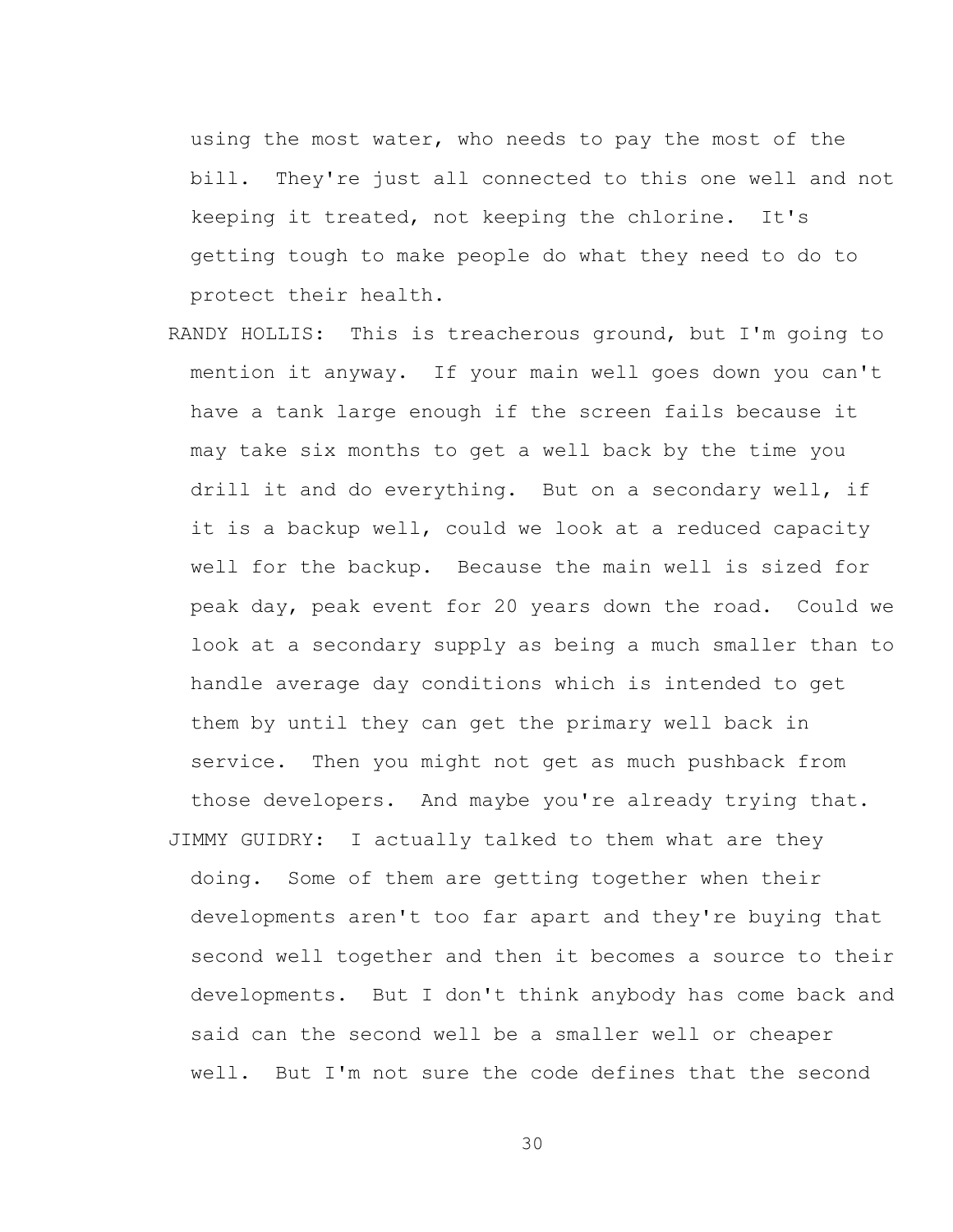well has to be able to do what the first well. CHRIS RICHARD: I don't know if that would be a big

difference on a small subdivision. You're not talking about a big difference between a peak flow for 20 homes an average day. I think it would pretty much the same size well. And on your first point what happens, and I've seen it in Lafayette and a lot of areas in North Louisiana too, where with water and wastewater these guys go in and run these systems and they collect their fees to hopefully put back in the system and maintain it and then they skip town. Sometimes they go to jail, but sometimes that doesn't happen so the community is left with these systems they have to deal with.

JIMMY GUIDRY: We looked at this a few years back public service commissioner I think they do require a bond now if somebody skips town there's a bond to back that up because exactly that. There's quite a few that just took the money and ran. But I think they have to put up a bond now that if they do that their bond will cover the expense. How well it's enforced I'm not sure. But anyway, some thoughts. That's kind of our agenda for the rest of the year. Probably looking at rule making early next year. Probably at the session there will probably be something on plumbing, probably something on backflow, and probably something on, maybe on second well requirements.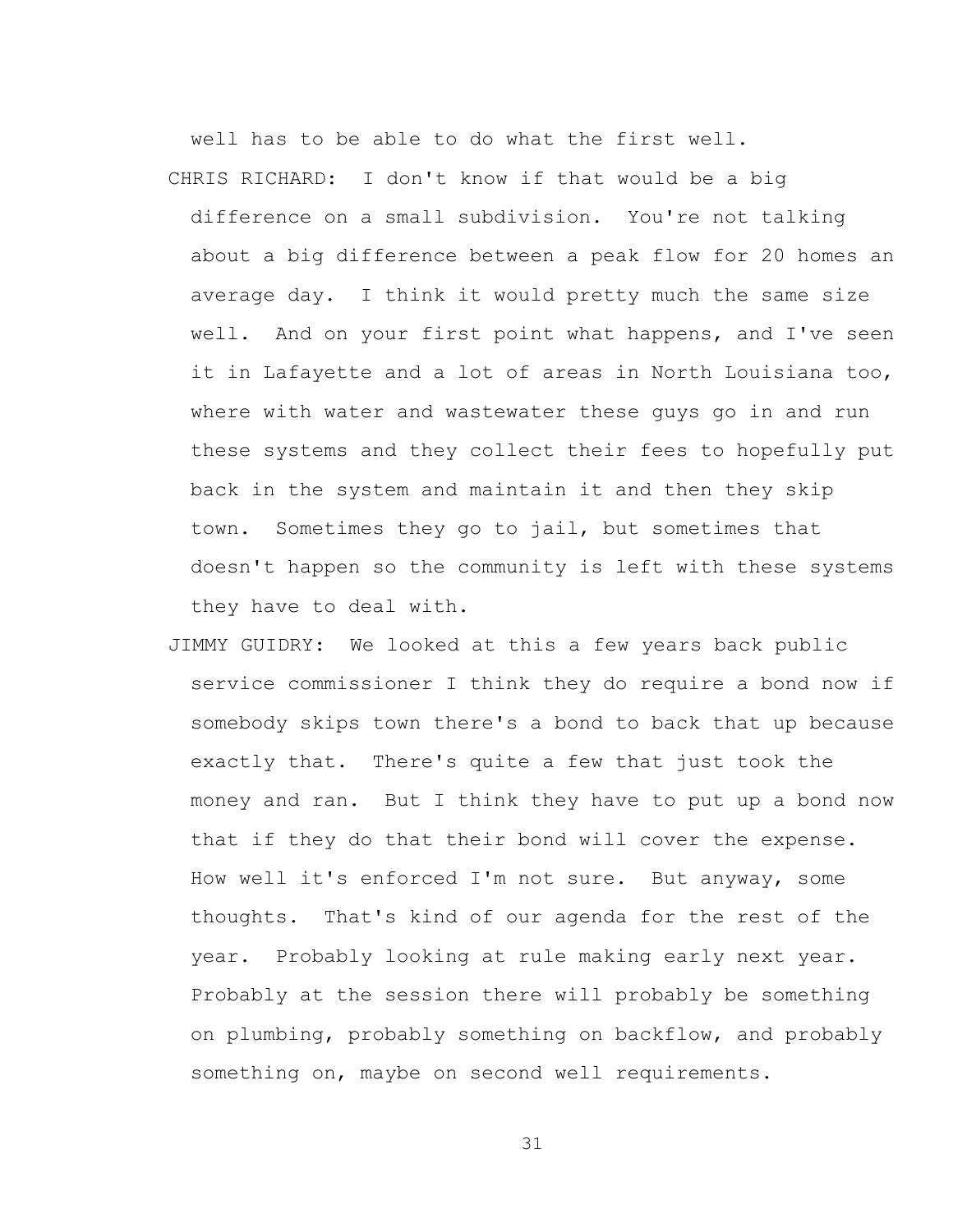PATRICK KERR: I wonder if there is a way that you during plan review could contractually obligate the owner to maintain the permit, maintain the operator or transfer ownership to someone who is qualified. But make known in that permit that they are responsible for it until such transfer takes place or they turn the well off. We have certificates of occupancy for homes. If there's a problem with a home the parish can pull the CO and I'm sorry, you can't live there anymore. But there's no such certificate of occupancy and Entergy will go turn their power off as soon as we pull the CO. There's no such CO for a pump station. But if there could be some way that we could put some teeth into it that power may not be provided to a pump station, an operating utility unless a certified operator is in place. You guys can come up with some language. But maybe we could do that in rule making so that you're not the bad guy, their operator went away, I'm sorry we cannot allow water to be produced. You need to figure that out subdivision. And they'll go real quick to somebody as a certified operator or hire them to bring the system back. There's all kinds of folks who do that for a living. You may not be the boogie man there. So if the permit holder walks away from it, there's no transfer of the permit, we pull their electric meter.

JIMMY GUIDRY: What I'm seeing is that the people that do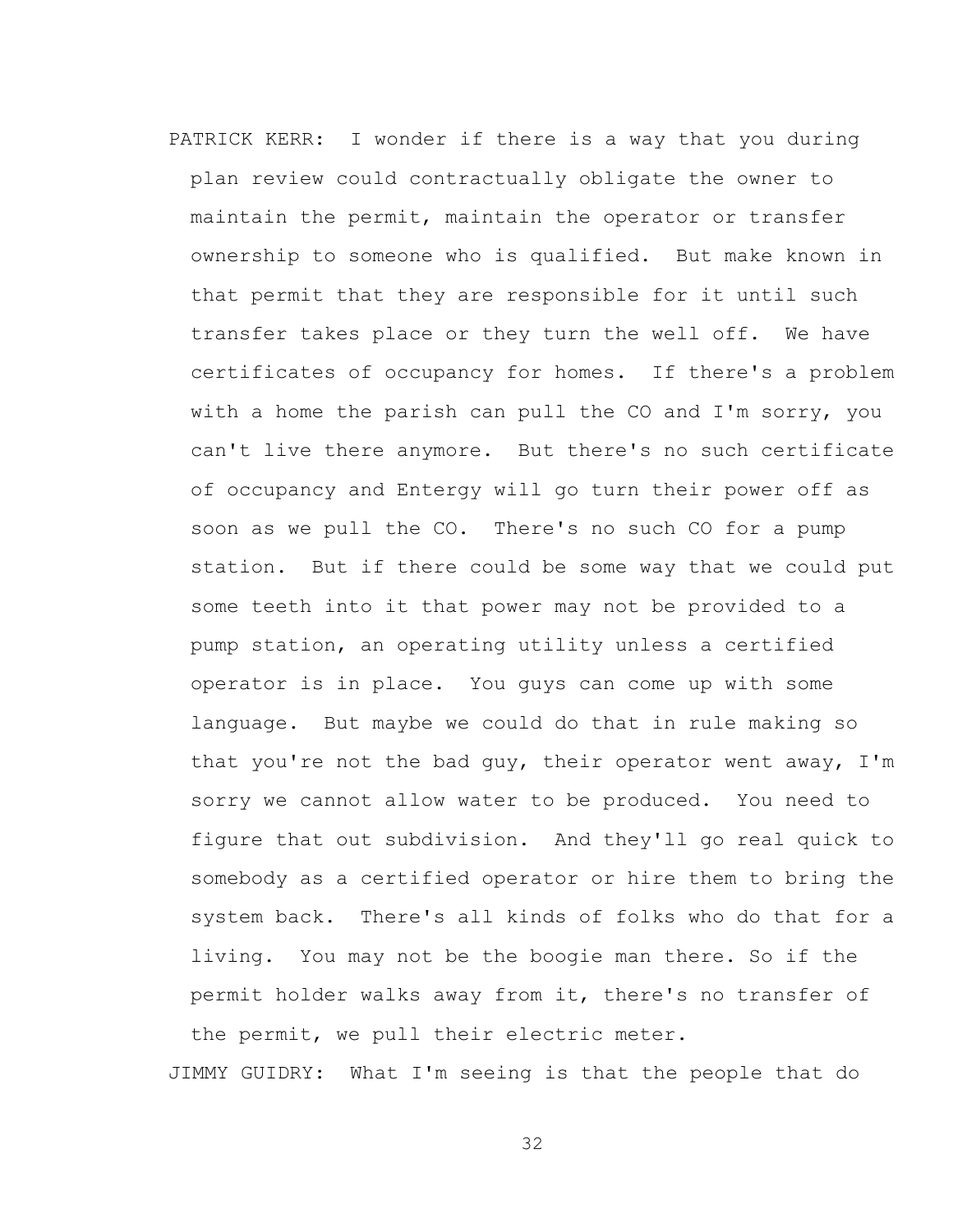this for a living they want to develop and then they want the homeowners to take over cause they don't want the system. But then the developer, the folks that have the subdivision going they disband because they don't attend the meetings, they don't want to put up any money, whatever the reason, and then nobody seems to have responsibility. And the only thing I have left is to go and say you know what you're responsible for this well as a group. And if y'all can't agree and you're not going to work it out we're turning off this well and you're going to have to have your own well to have water. Not a nice thing to do.

- PATRICK KERR: Back to the DMV thing. You have to prove you have insurance. Maybe you make it incumbent upon a certified operator to report secession of his contract with a system. So if a system has a certified operator under contract it's the operator's responsibility to say I just got fired and then you know immediately and somebody has to be operating it. I think you can maybe figure out a way to short circuit that.
- JIMMY GUIDRY: Really you get a permit to operate and then you lose your permit, what do we do with that. You no longer have a permit. Who had the permit. The developer is long gone, the home association has disbanded. PATRICK KERR: That's not your problem Dr. Guidry.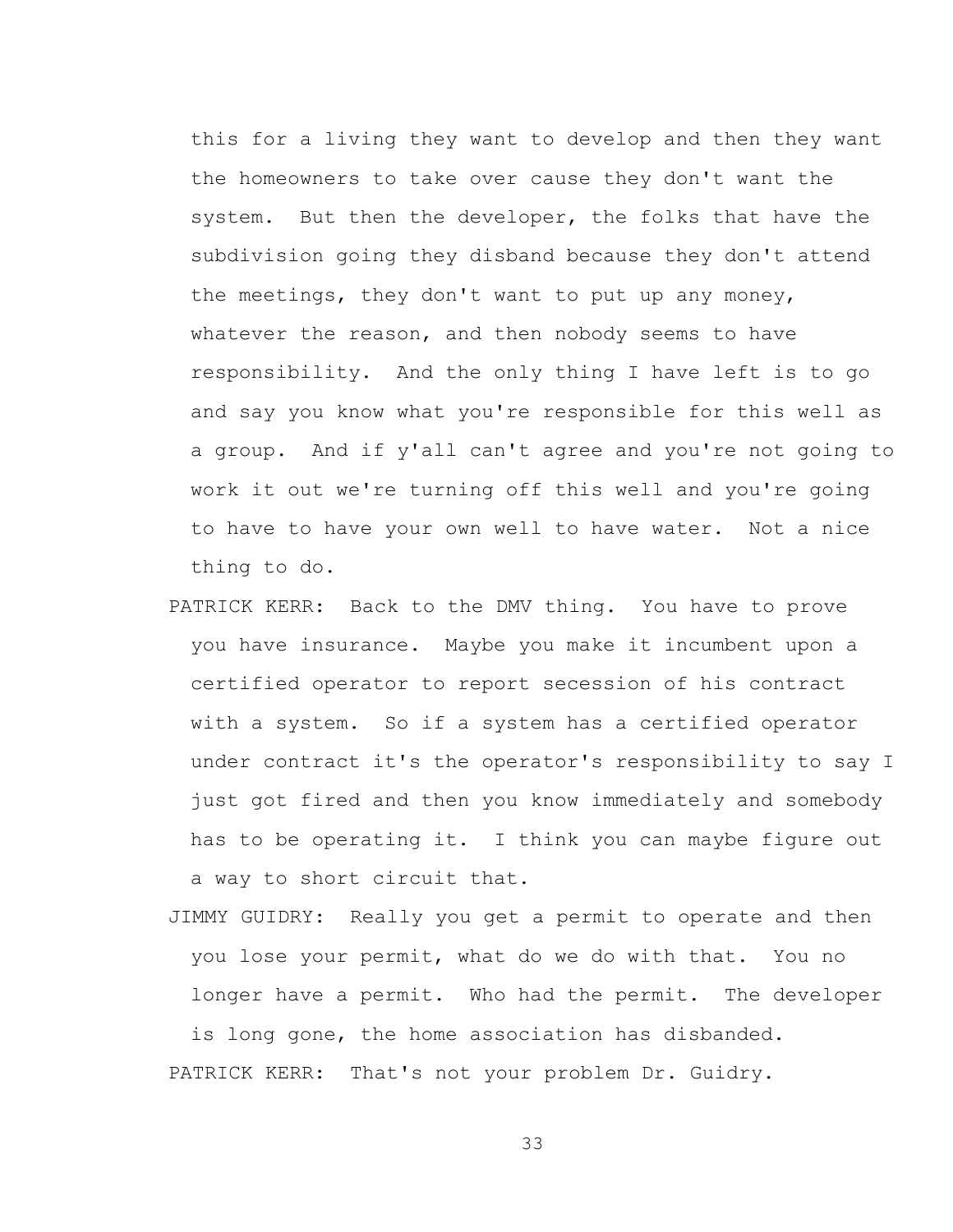- RUSTY REEVES: What about a possible disclosure on the lots they are selling that this is a public water system with a single source of supply. The developer would have to put that disclosure when he sold the lot. So in the event this water system is disbanded you as a homeowner are going to be responsible.
- CHRIS RICHARD: How do you keep that going, how do you enforce that? And what happens when the homeowner sells that house to somebody else? There's no continuation. PATRICK KERR: If there's no responsible party there should not be water treatment. We have to figure out how to stop that and make it not your problem.
- JIMMY GUIDRY: It's not a big problem, it's just a major obstacle. Where you have a lot of development eventually they're all going to tie in. It's where you have these isolating developments and there's not enough people to pay what it takes to run a water system.
- RUSTY REEVES: And I think now it's the newer ones coming on. The existing ones think we've kind of worked that situation out. But it's the new ones coming on. And if there was a disclosure maybe that person wow, wait a minute. You mean I could be without water. I'm not interested in that lot no more. The thing is we get back to either you stay in town and you pay the fees and abide by the rules, or you move way out of town and don't have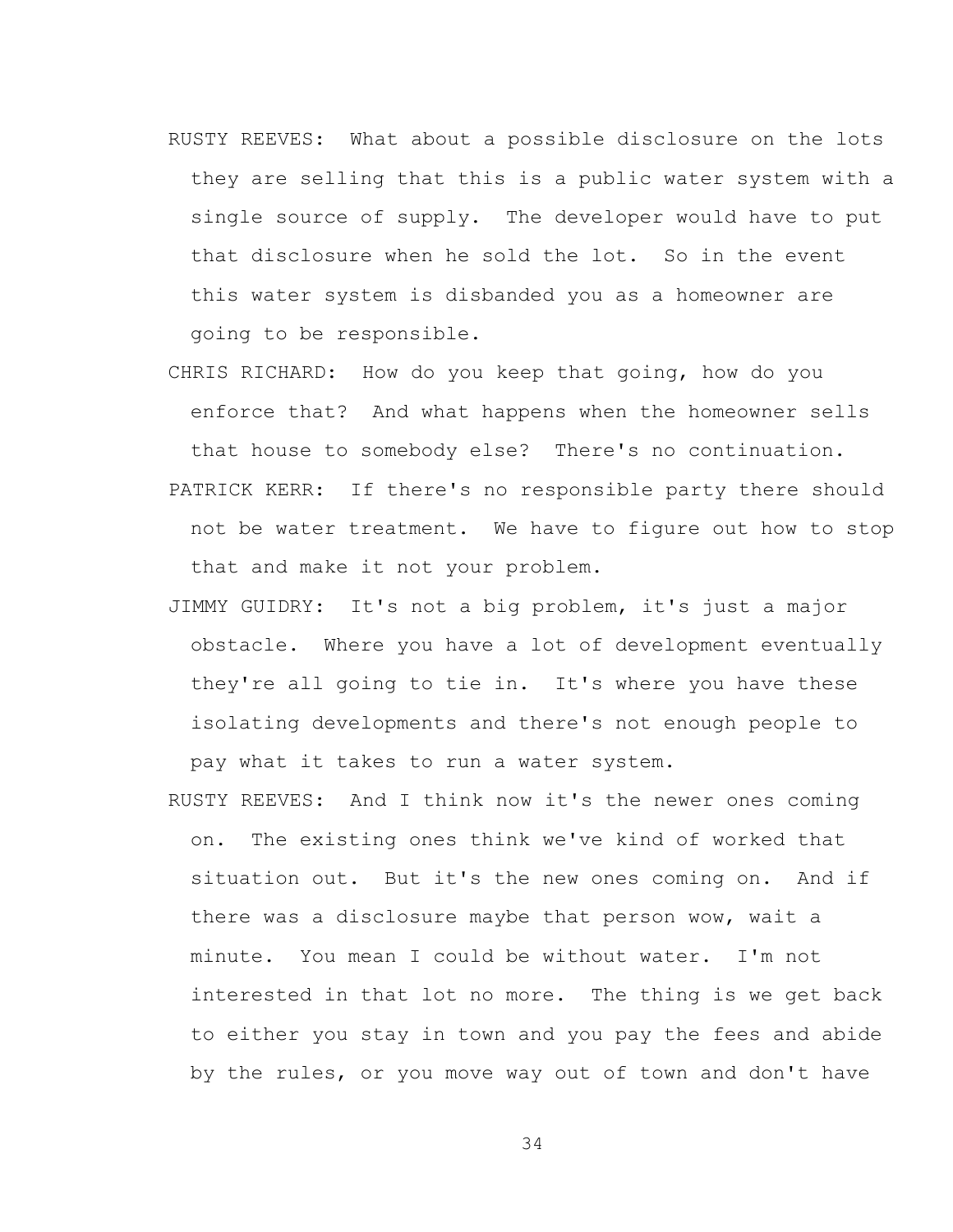rules, but you may not have water Sunday morning either. RANDY HOLLIS: That goes into the convenance of the subdivision. That's what happened with our subdivision. I know in our homeowner's association what happened, in thinking back through it now, is that when 50 percent of the lots were sold by the developer he had formed the homeowners association all responsibilities for common grounds were then turned over to the homeowners association. So that was the trigger, 50 percent of the lots were sold. I don't doubt it's probably the same thing with a water well or a wastewater plant. When 50 percent of the lots are sold it would be an easy way that it triggers something. That would be in convenance and that would be almost very difficult for somebody to find when they're looking at a lot. I didn't get my convenance until after I bought it and everything.

PATRICK KERR: When that transfer occurs the department should be notified the ownership of the well has changed.

RANDY HOLLIS: I like your idea of the operator being responsible. Whenever a sanitary survey is done or anything--

PATRICK KERR: That's three years.

RANDY HOLLIS: Well, okay. Or a change in ownership that the operator has to disclose that to DHH.

JIMMY GUIDRY: You know what I'm hearing, and of course I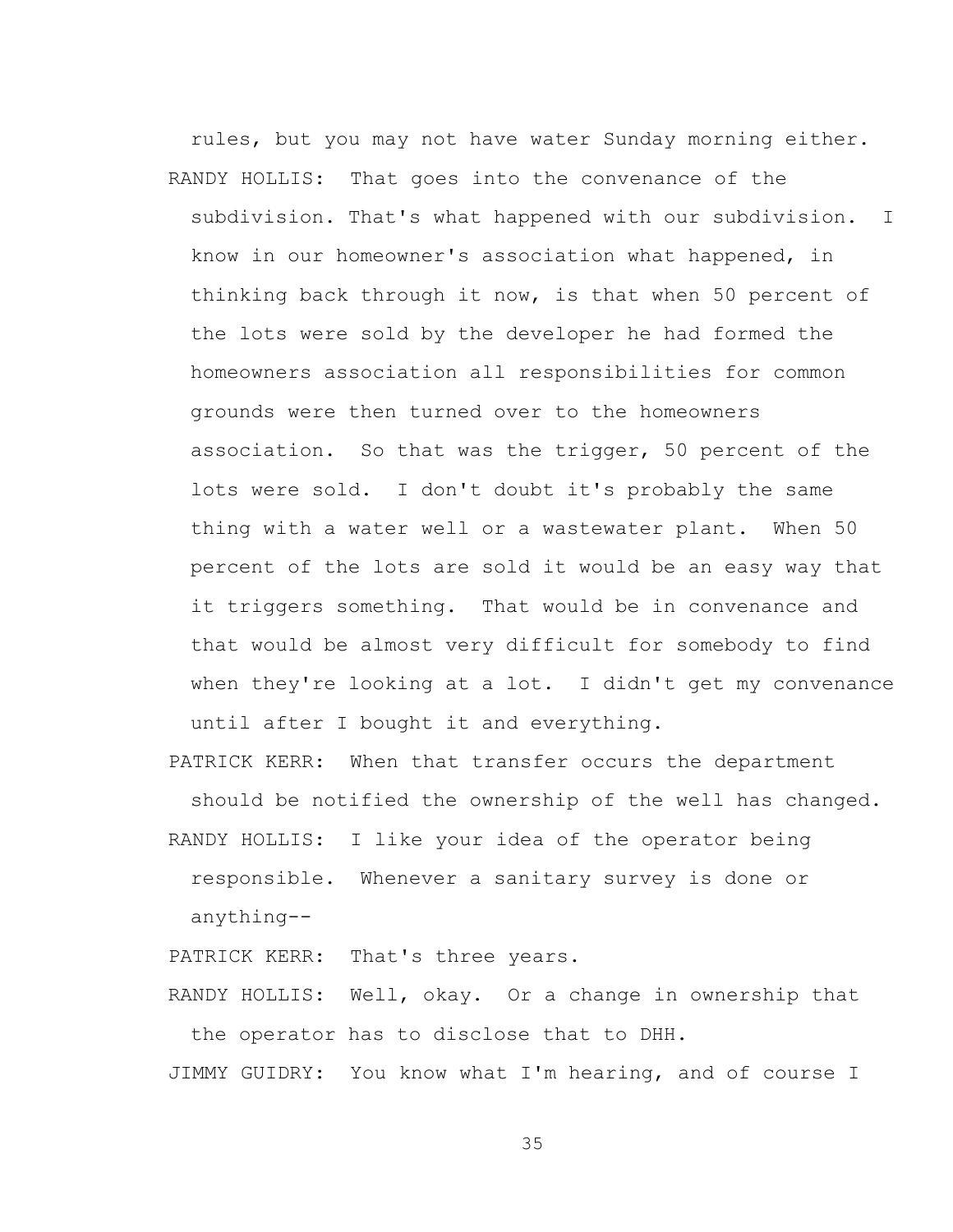already have enough enemies over there, really you need an operator of the water system that's going to be continuing, not somebody that's developing something and is gone.

- PATRICK KERR: Most developers are not operators Dr. Guidry. They hire one.
- JIMMY GUIDRY: They hire one, but then they turn over that responsibility to a group that may or may not stay in existence. Like one of these subdivisions I'm talking about there's like three other roads that are on the well and the other three roads are individual water systems. Side by side. So you don't have enough people on the water system for upkeep. Literally they should either all be on individual or should all be on the well to make it affordable.
- AMANDA LAUGHLIN: And over time originally it had an owner and an operator. That man ran it for several years, he passed away. His daughter says, I'm not running the water system. The neighbor in the neighborhood was like I need water to my house so he volunteers to run it. And then we get word of that and by that time there's no one that owns it. The property has been sold a couple of times. I don't even think the people that own the property the well is on know they are a public water system supply. So it just gets more and more in depth and it's hard to fix.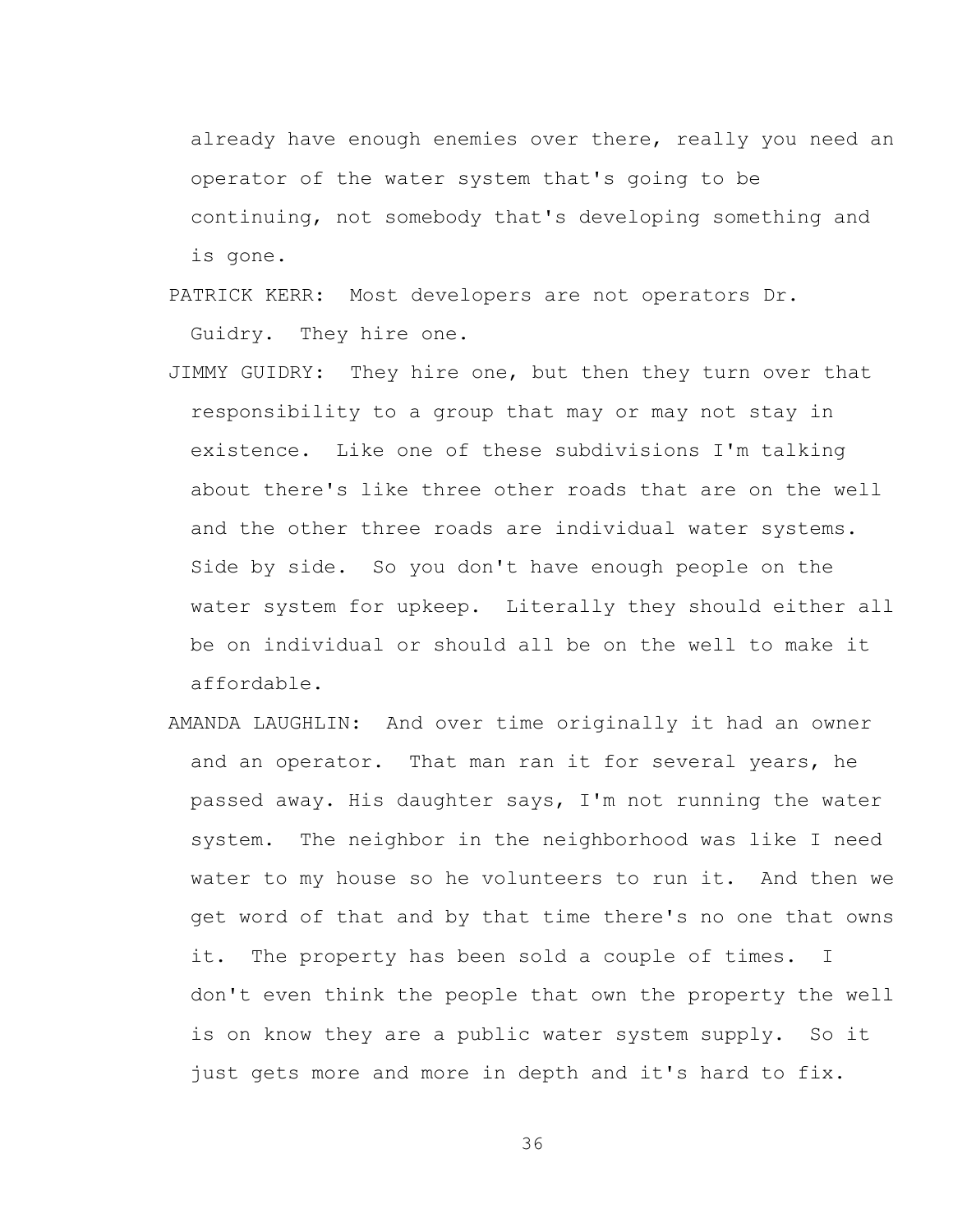And then when you go to the homeowners and they've had water for 30 years. And they probably don't even know that they're on a public water supply because they don't get bills.

RICK NOWLIN: Amanda, how is the department notified when the ownership or operating control of the system is transferred from the developer to the homeowners association? Are you notified?

AMANDA LAUGHLIN: Sometimes, not all of the time.

RICK NOWLIN: It's not a requirement?

AMANDA LAUGHLIN: Right. A lot of the times we find out from sanitary surveys which are every three years and then we realize there's a new owner or it's changed hands.

- RICK NOWLIN: Maybe the initial permit could include a provision that the transfer of ownership or any operating of control whether it's by deed, donation, or sale, or contract with an operator they have to inform the department.
- AMANDA LAUGHLIN: The permits are issued to the owner at that time.
- RICK NOWLIN: Possibly you could also have the homeowners association, existence of it attached to the deed so that anybody that got a deed would have an attachment to it that described the obligation of the homeowners association.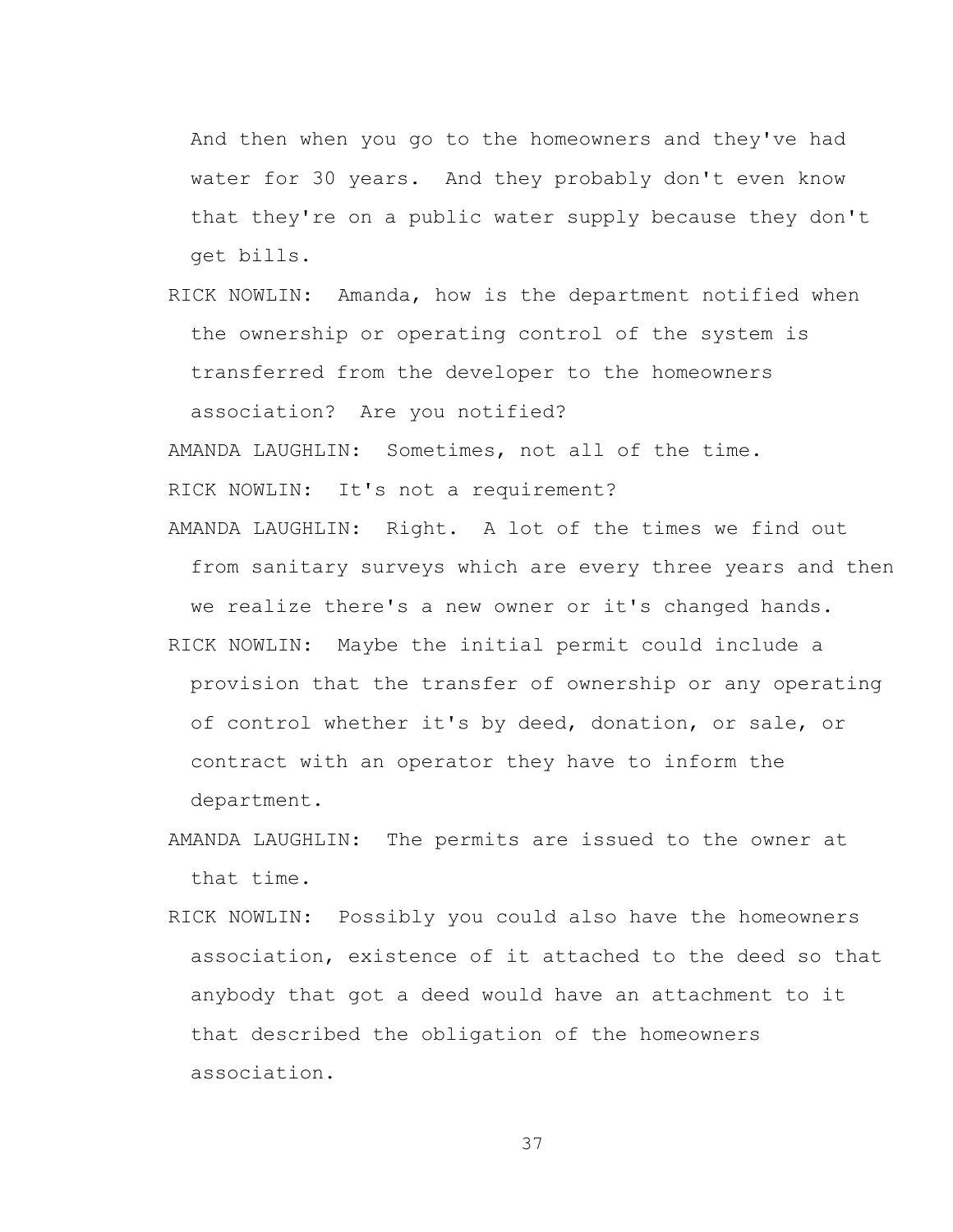- AMANDA LAUGHLIN: In this particular case they had a homeowners association registered at the Secretary of the State and then they just quit one day. They don't renew with the Secretary of the State.
- JIMMY GUIDRY: I appreciate the input, but now we have before us new language. And so let's take a few minutes for you to kind of peruse it and see what gives you heartburn. If we met what you suggested or not. Maybe we can actually vote on this before you leave and close this chapter.
- CHRIS RICHARD: Do we want to say something right now it says if day tanks are only going to be provided for fluoride. Do you want to say that somehow the requirements for day tanks would be applicable to any day tank?
- ROBERT BROU: I was going to suggest in the second sentence taking out for fluoride bulk storage. Cause the first one mandates that it is for fluoride, has to be used, but you don't want to take the option of a day tank away from it. So the second sentence day tank shall meet all

requirements and everything else stay the same.

RANDY HOLLIS: Where is that?

ROBERT BROU: Under B, the second sentence in B currently says day tanks for fluoride bulk storage. Take out for fluoride bulk storage in that sentence. Day tank shall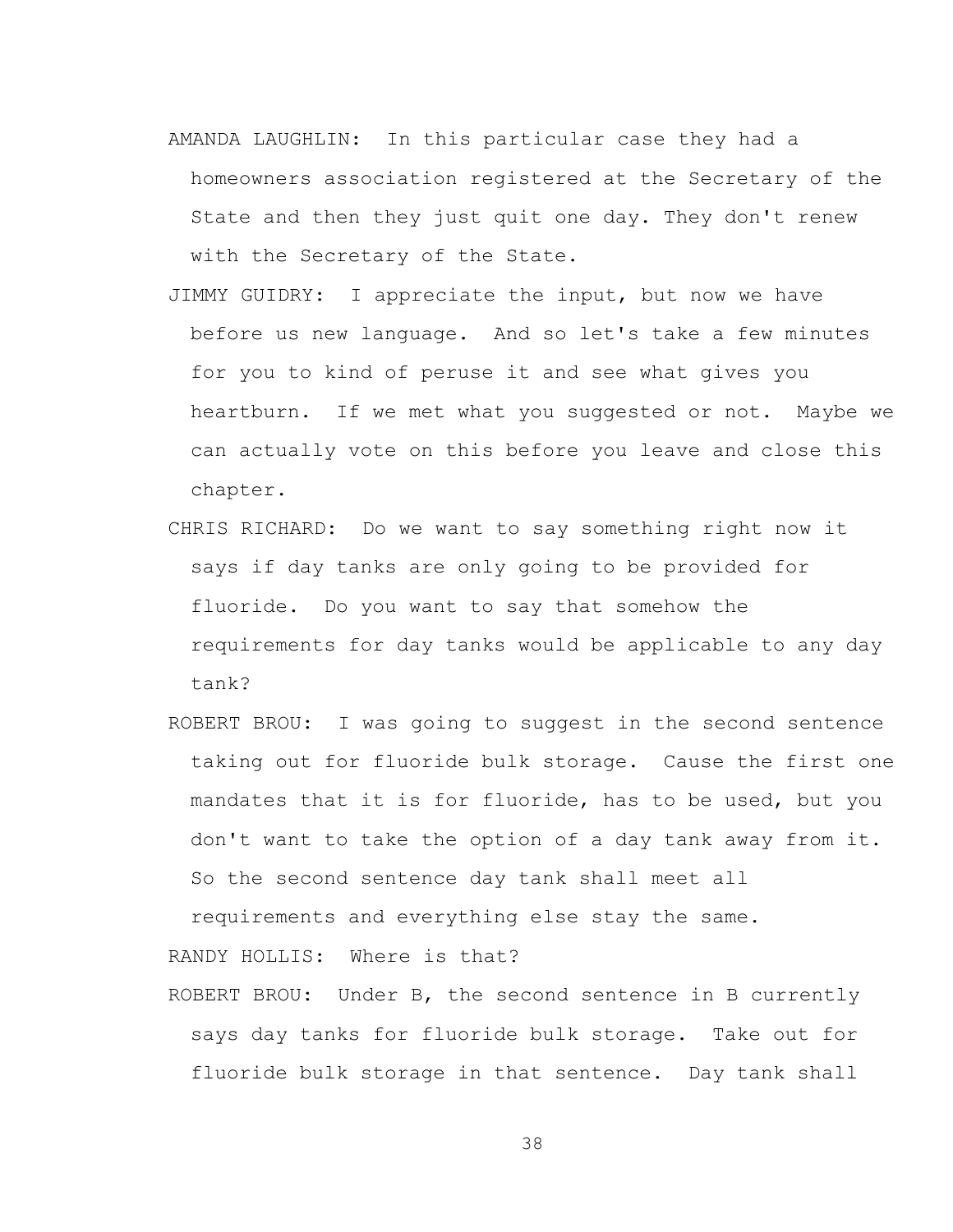and everything else can remain. And the first sentence is just saying you will always use day tanks for fluoride. JIMMY GUIDRY: Read the sentence for me if you will cause

I'm having trouble. Day tanks shall be provided period. ROBERT BROU: No. The first sentence would be day tanks shall be provided for fluoride bulk storage. The second sentence, day tanks shall meet all the requirements of section 5.1.10, except for that shipping containers do not require F overflow pipes and H drain methods or method. AMANDA LAUGHLIN: Are you saying because you want to take

out for fluoride bulk storage because you want it to refer to all day tanks?

ROBERT BROU: Correct.

- AMANDA LAUGHLIN: I don't read it like that when you say it that way. I would think you were referring back to your first sentence about fluoride day tanks.
- RANDY HOLLIS: I agree. It needs to say day tanks for all chemicals.
- AMANDA LAUGHLIN: Correct. I think that day tanks shall be provided for fluoride bulk storage should be its own sentence and then day tanks, when used, day tanks shall something like that.

ROBERT BROU: I'm fine with that.

JEREMY: When used for fluoride or any other storage.

(council speaking simultaneously)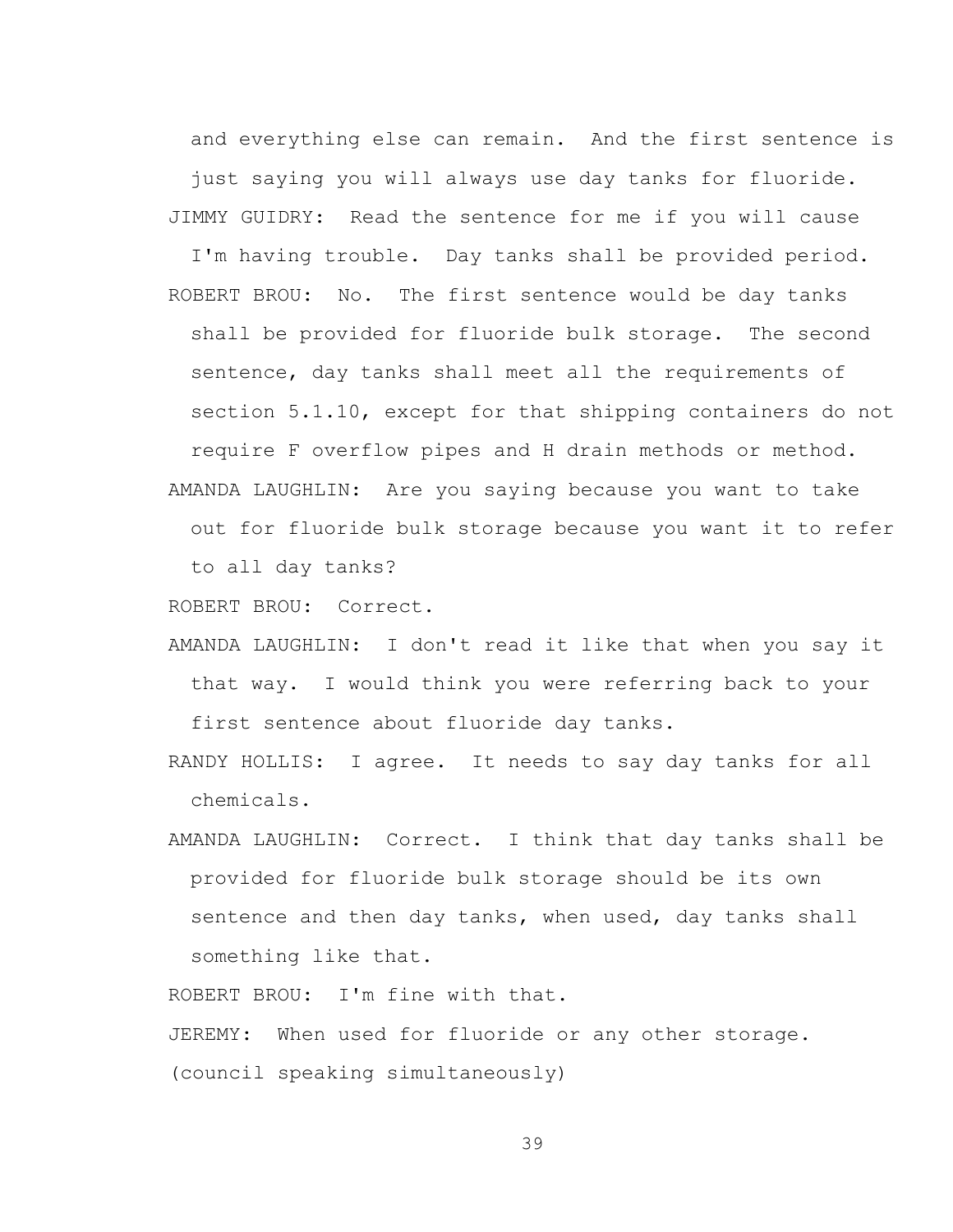CHRIS RICHARD: Leave it B and put C.

- JIMMY GUIDRY: What if you added a little A? If day tanks are used for overfeed protection such tanks are required in section read below. If day tanks are used for overfeed protection such tanks should meet the requirements of section B. 5.1.11b.
- PATRICK KERR: Can I throw more out there on A. I think it might be better to take fluoride out of there completely and just say when liquid chemical feeds are supplied from bulk storage an approved process control or procedure shall be provided period. And then one of the approved process controls is day tanks, we all know that. We drop down and we talk about what day tanks require. So we don't have to mention fluoride in the first one. We just say an approved process control is required for all

chemical feeds. Even for a 55 gallon tank.

- AMANDA LAUGHLIN: Let's go back to the first one. Caryn is trying to edit while we're talking.
- PATRICK KERR: If we were to say an approved process control or procedure shall be provided for liquid chemical feeds period. An approved process control shall be provided for liquid chemical feeds.
- JIMMY GUIDRY: And then the next statement would be what we just heard. If day tanks are used for overflow protection the tank shall meet read below. Requirements of B.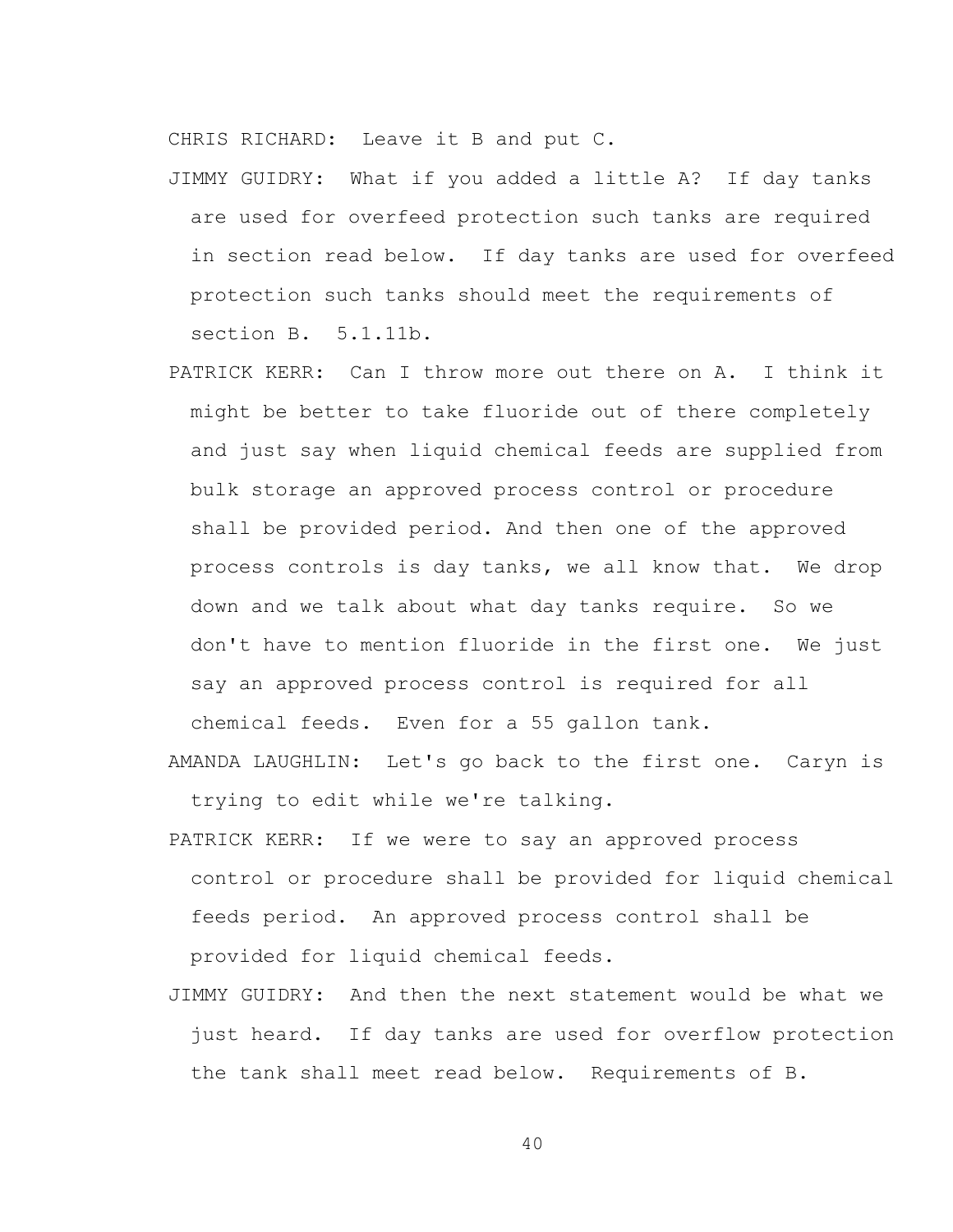PATRICK KERR: So then we go back to what Amanda said. We do have a sentence that says day tanks shall be provided for fluoride feed. Again, I don't think bulk storage

needs to be there for fluoride feeds.

RANDY HOLLIS: Bulk storage.

PATRICK KERR: That's fine. And then the next section is day tanks and we lay out everything on day tanks. AMANDA LAUGHLIN: We're still editing A.

- PATRICK KERR: So take out the whole first part of it, the whole red and just start at an. An approved process control and/or procedure shall be provided for liquid chemical feeds period.
- BEN BRIDGES: What if your 55 gallon drum is your bulk storage?

AMANDA LAUGHLIN: Do y'all want to use the 55 gallons? BEN BRIDGES: If you have a 55 gallon drum you got to have a day tank. And it is with a 55 gallon drum if that's your bulk.

- AMANDA LAUGHLIN: No, because the second sentence says the process control.
- PATRICK KERR: I don't know why you want to leave that siphon control in there.
- BEN BRIDGES: That's part of the process control to have siphon control.

PATRICK KERR: There's a lot of things you're going to have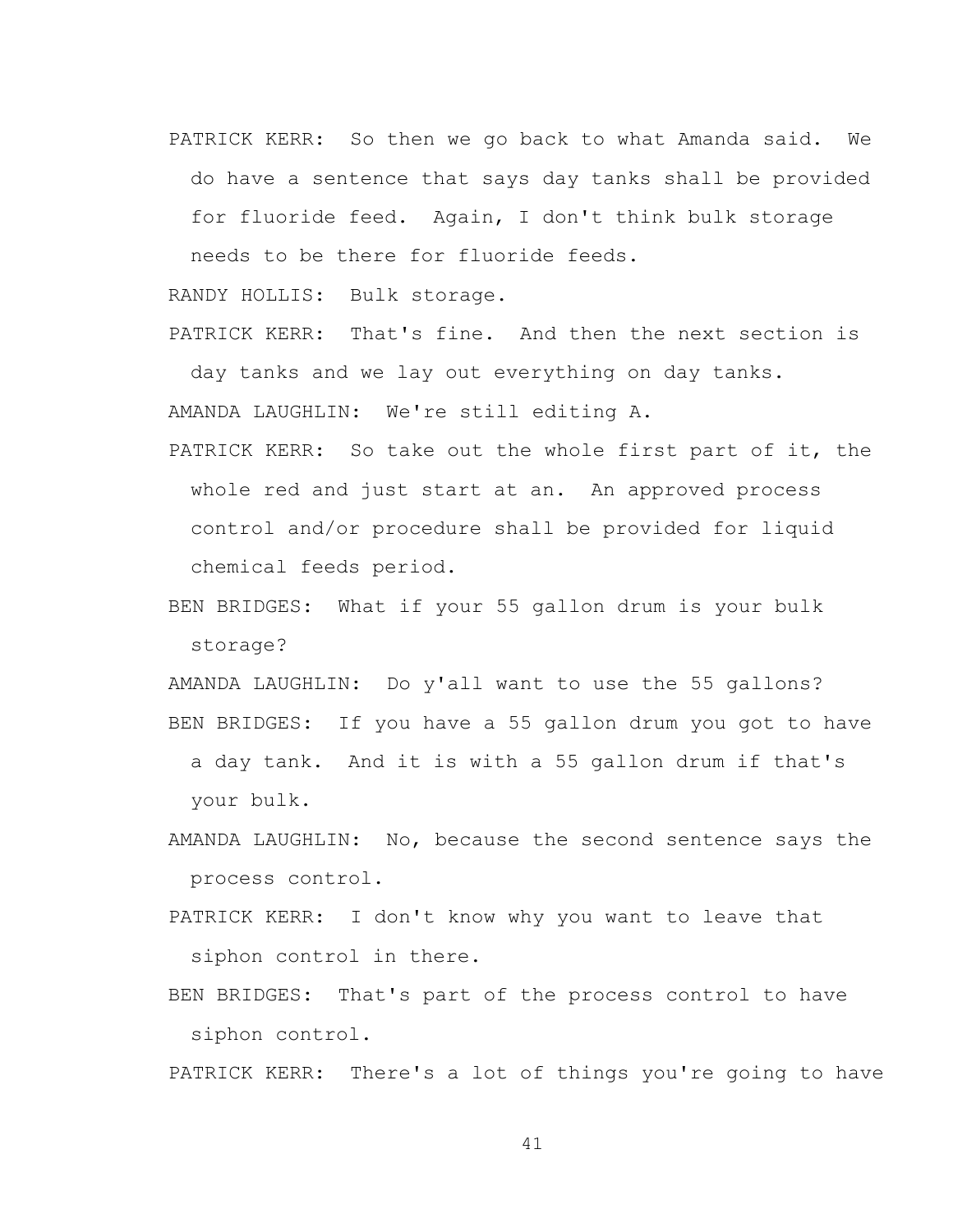for process control. Basically what I'm saying is if you have a chemical feed you need to demonstrate to the department that you're not going to overfeed. And 55 gallons of some things could be very detrimental. Fifty-five gallons of fluoride in a 40 home subdivision could be very detrimental. So I don't think we need to go there.

BEN BRIDGES: So what determines bulk storage? A 55 gallon drum could be a bulk storage for a small system, right.

PATRICK KERR: Well, only bulk storage is going to apply to fluoride.

BEN BRIDGES: What's the quantity to get to bulk storage? Why can't a 55 gallon drum be their bulk storage? PATRICK KERR: It can be.

JIMMY GUIDRY: Any kind of storage of fluoride.

BEN BRIDGES: But there's not a gallon associated with it. PATRICK KERR: Well, if you want to put the 55 gallons in

that's fine. There's nothing magic about 55 gallons other than it's a standard size drum.

CHRIS RICHARD: Then you just say day tanks shall be provided for fluoride. Take off the bulk storage. The

way it reads right now doesn't make sense to me.

PATRICK KERR: And then C is day tanks where used shall meet the following requirements. And that applies to any day tank.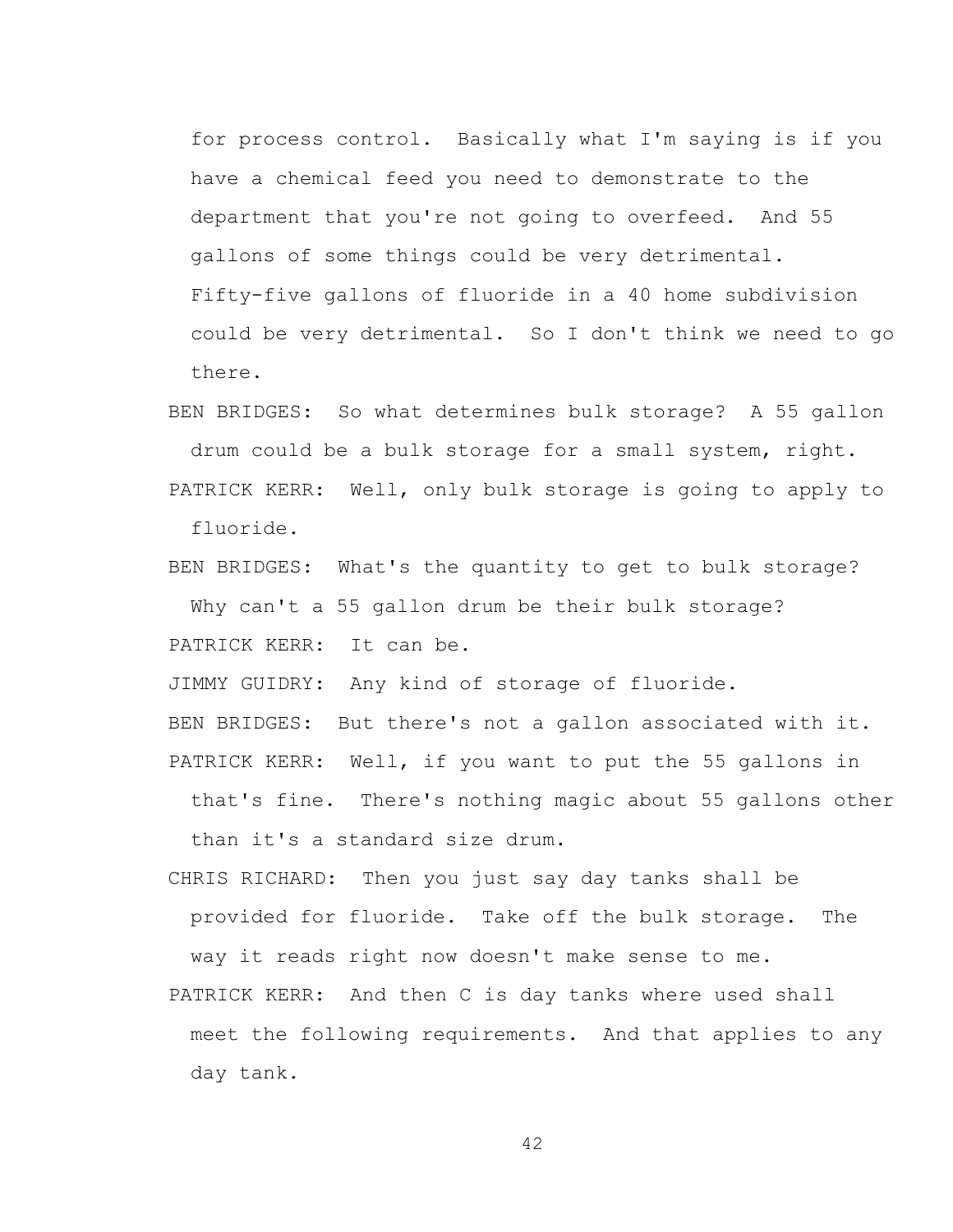- ROBERT BROU: Day tanks shall be provided for fluoride period makes more sense to me cause 55 could be way more than a 30 hour supply. Maybe your 30 hour supply is a 5 gallon.
- JIMMY GUIDRY: I'm going to read it again. An approved process control shall be provided for liquid chemical feeds. If day tanks are used for overflow protection the tank shall meet requirements of B.

CHRIS RICHARD: Make it C.

BEN BRIDGES: C as in cat.

JIMMY GUIDRY: What's B?

CHRIS RICHARD: B is just day tanks shall be provided for fluoride.

BEN BRIDGES: So fluoride's got to have day tanks.

JIMMY GUIDRY: On mine C is day tanks should hold no more than 30 hour supply.

AMANDA LAUGHLIN: That's going to move to another.

JIMMY GUIDRY: So what's the letter? And I don't know if we should refer to letter or just next section.

PATRICK KERR: So we're going to have three high level subsections. The first one that says process controls required for liquid chemicals feeds. The second one says day tanks are required for fluoride--

RANDY HOLLIS: Bulk storage.

PATRICK KERR: For fluoride bulk storage.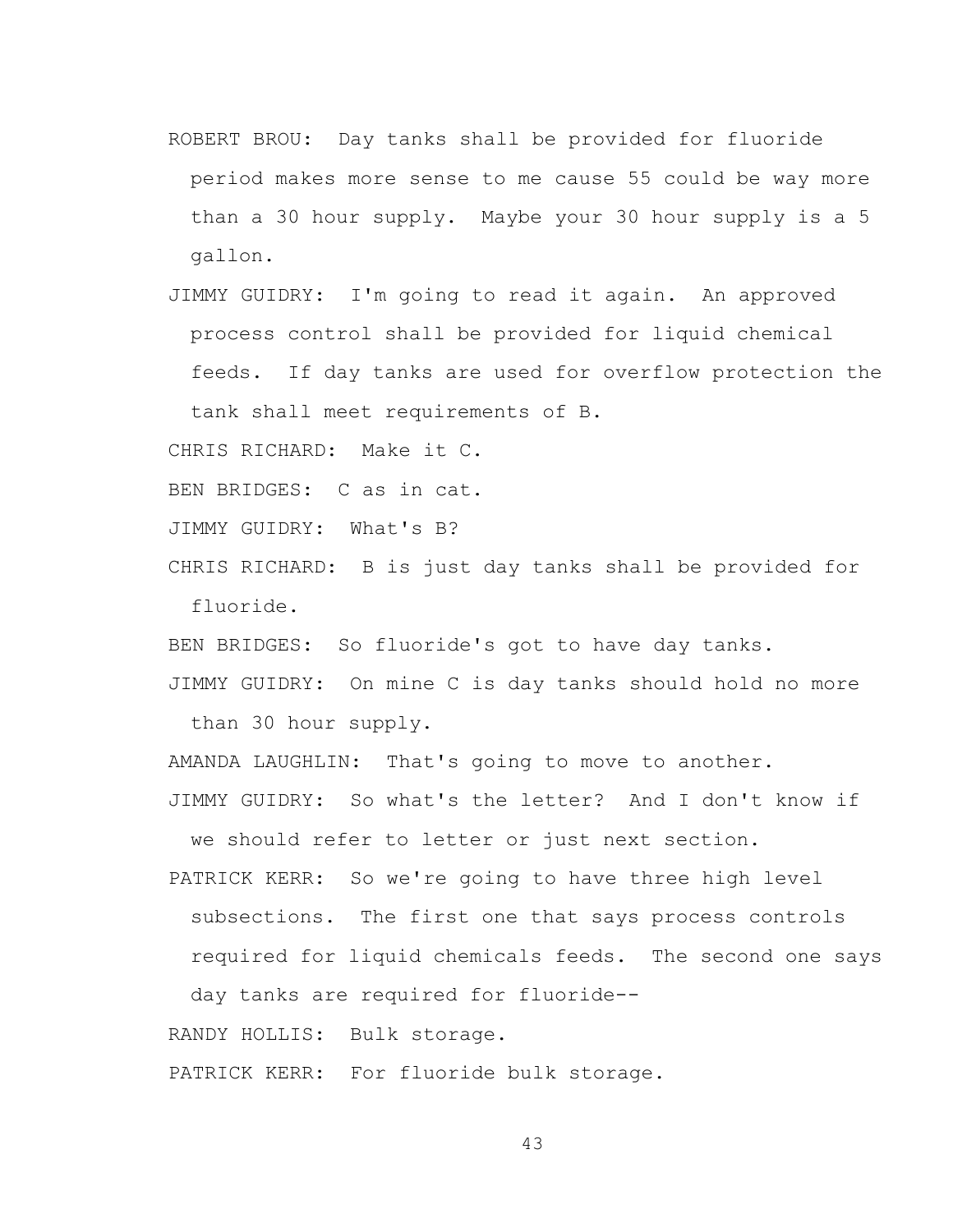- RANDY HOLLIS: You don't understand it, please leave bulk storage in there.
- PATRICK KERR: Okay, we're going to have to define bulk storage somewhere. And then the third section is where day tanks are used you meet all of the follow requirements and you put them in there just that way.

RANDY HOLLIS: Day tanks if provided have to be provided. CHRIS RICHARD: That says at the top.

JIMMY GUIDRY: You know it's more than day tanks are used because you have to clarify you're saying day tanks are used for fluoride, but you can use day tanks for other things besides fluoride.

PATRICK KERR: Exactly.

- JIMMY GUIDRY: So before you start your requirements for day tanks you probably have to say day tanks used for fluoride, bulk storage, or for the process--
- PATRICK KERR: I'm saying any day tank. All day tanks where used.
- JIMMY GUIDRY: Yeah, but we never mention anywhere that day tanks can be used for anything but fluoride.

CHRIS RICHARD: You said it in the first sentence.

PATRICK KERR: They're required for fluoride, but you can use them for anything.

BEN BRIDGES: If you so desire to.

JIMMY GUIDRY: So if day tanks are used.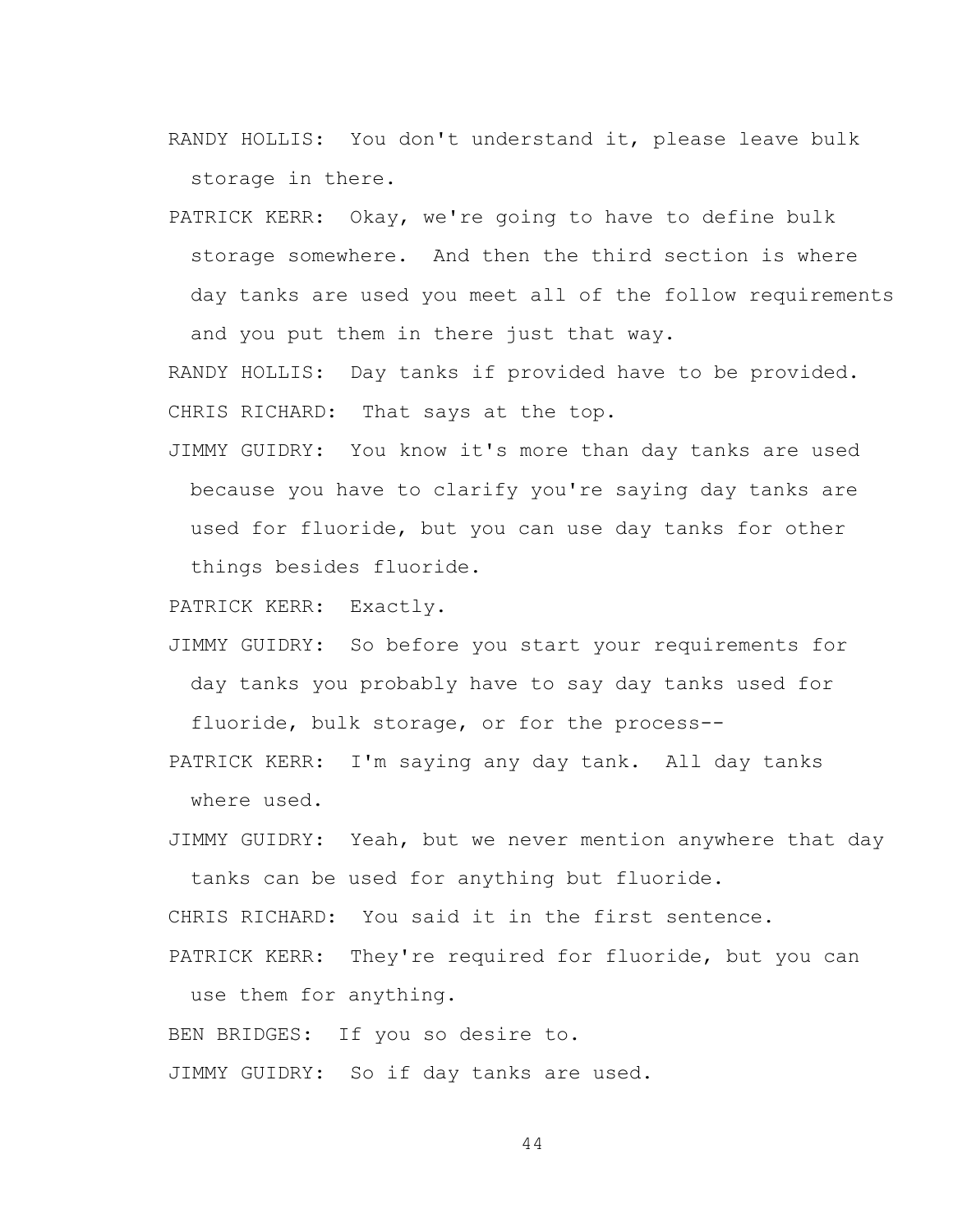- CHRIS RICHARD: You said that at the top in your first paragraph.
- AMANDA LAUGHLIN: We can read back what we wrote. A now says an approved process control and/or procedure shall be provided for liquid chemical feeds period. The process control and/or procedure must be in addition to the requirements of section 5.1.5 siphon control. When day tanks are used for overfeed protection day tanks shall meet requirements of C which has changed.
- JIMMY GUIDRY: It was too confusing to refer to another section so we said B was the way it is. And that talks about fluoride bulk storage and then when we get to the next section that's when we say day tanks are used it meets all the following.
- CHRIS RICHARD: It's indented like it looks like it's a separate subjection, but it's not. They're all independent. You can't refer to C.
- AMANDA LAUGHLIN: That's what A would say. And then B says day tanks shall be provided for fluoride bulk storage. And then C now says where day tanks are used day tanks shall meet all the requirements of 5.1.10 except that shipping containers do not require F overflow pipes and H drain method.

PATRICK KERR: Perfect.

RANDY HOLLIS: Should you under that C, just so that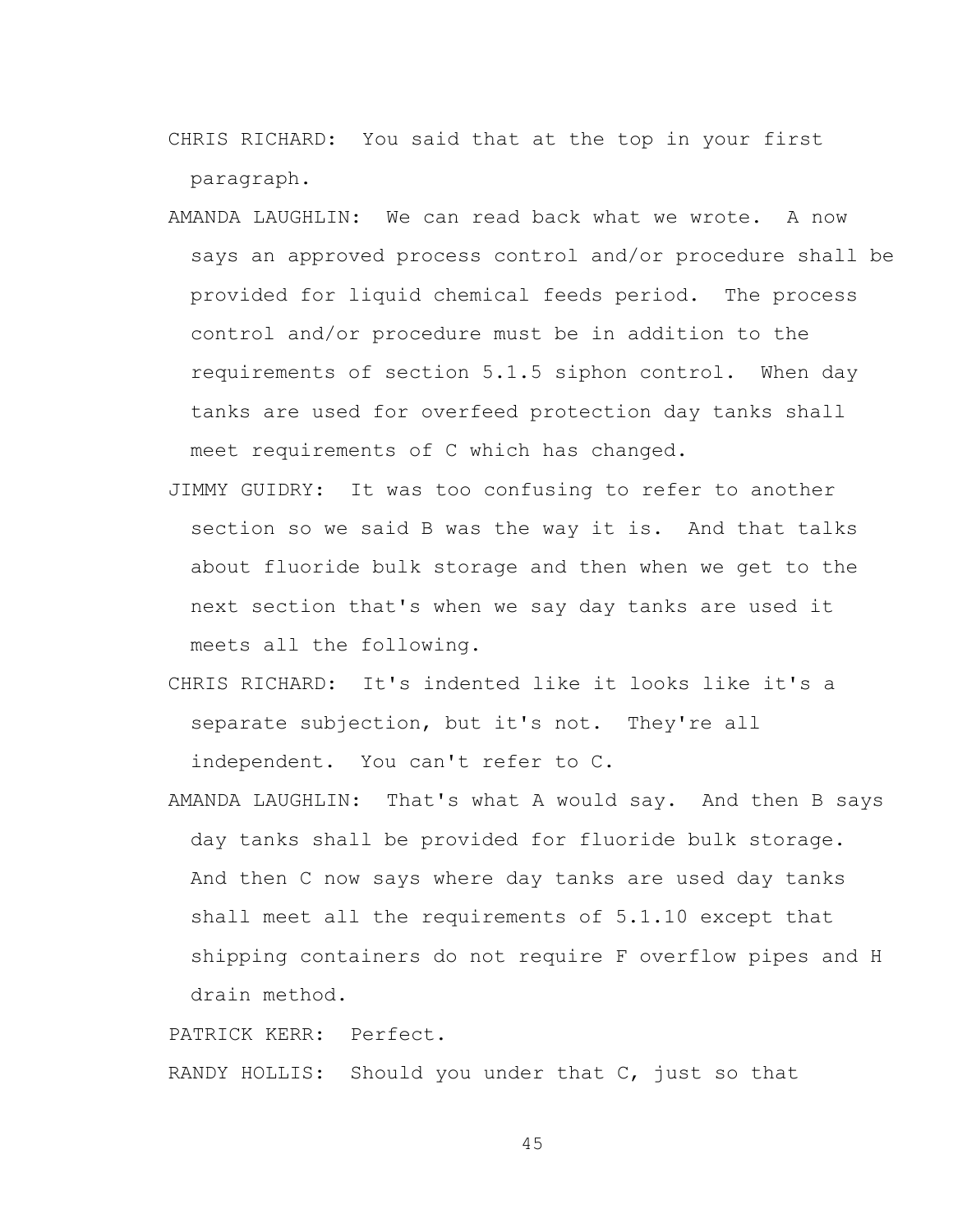someone doesn't misinterpret this, should we put day tanks if provided for fluoride or other chemicals so that it says for other chemicals.

AMANDA LAUGHLIN: You can say when day tanks are used for chemical feeds, something like that.

(council speaking simultaneously)

- JIMMY GUIDRY: Day tanks for fluoride or if used for other chemicals.
- PATRICK KERR: If you use a day tank you got to do all this stuff.

BEN BRIDGES: If day tanks are used follow this.

- RANDY HOLLIS: If you just follow the paragraph under fluoride.
- JIMMY GUIDRY: I guess when I read C where they're used day tanks shall meet all the requirements we refer to another section except and we give an exception, but then we go with what follows that. So it's not like what follows that, looks like C stands alone. It refers back to section.
- CHRIS RICHARD: It's because everything's indented below C and it shouldn't be. When you first look at it you think

it's a subsection and it's not.

ROBERT BROU: Well, they are under C now.

CHRIS RICHARD: No. They all stand alone.

JIMMY GUIDRY: And then I don't know how you're going to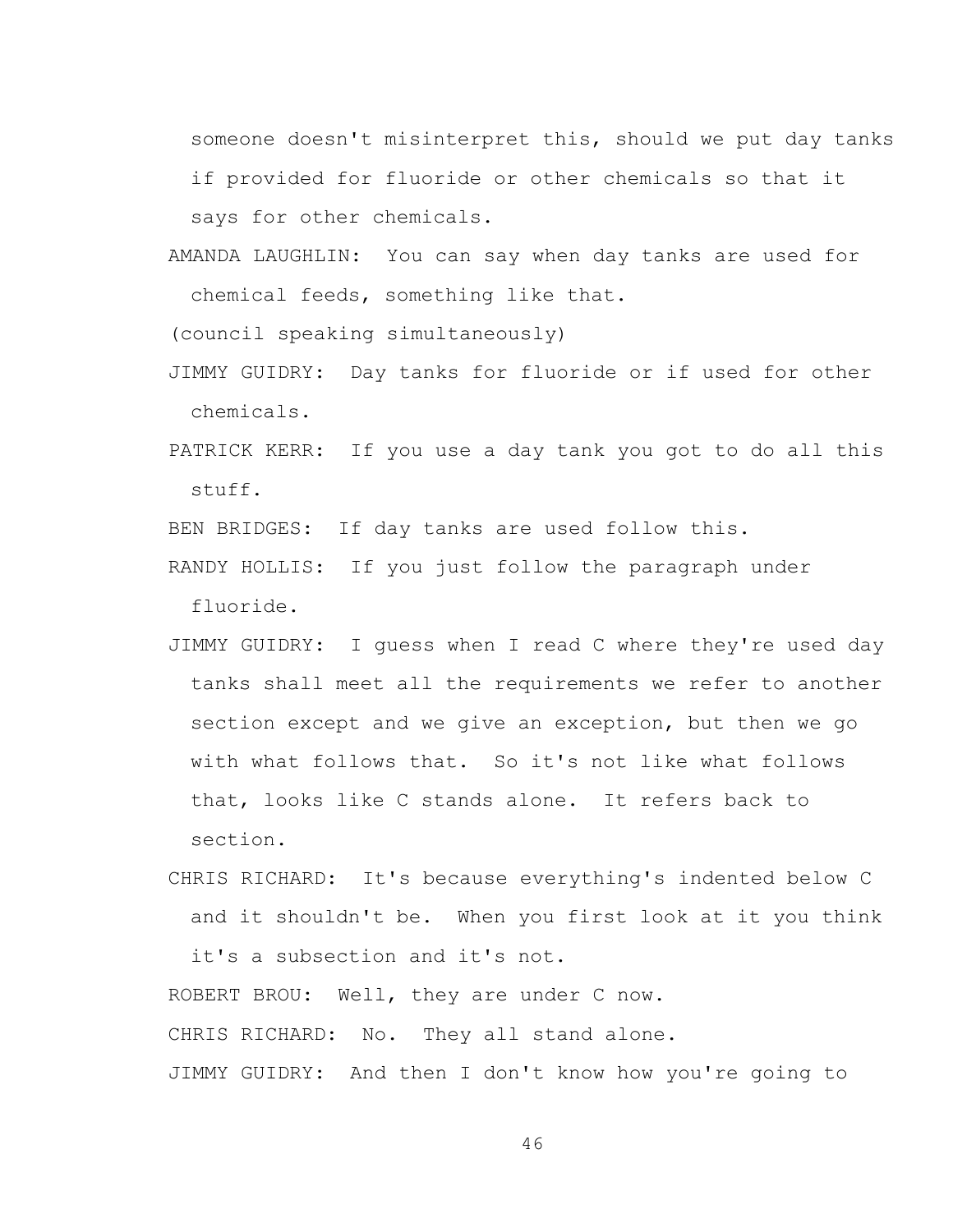letter under C, but those aren't letters anymore. CARYN BENJAMIN: We'll fix the format. I have one

question. This one said except for fluorosilicic acid here, but is this one applicable? Do you think should I not delete where motor driven. I couldn't tell.

SIDNEY BECNEL: I think it's all applicable now that you are generally referring to day tanks. I think we should eliminate the strike out.

PATRICK KERR: So add it back.

- CARYN BENJAMIN: The whole thing or just that second sentence?
- SIDNEY BECNEL: The whole thing. What about this, a tip rack you wouldn't be using a tip rack for fluorosilicic acid.

JIMMY GUIDRY: So we can take out that statement? SIDNEY BECNEL: At least except for fluorosilicic acid maybe you can use a tip rack. I think you want to keep yourself away from that.

BEN BRIDGES: Why do you have to have bulk in there Randy? RANDY HOLLIS: Because it's a saturator. It's a totally different animal than bulk. So please don't change it from bulk please. You have no idea what we've gone through. I'm begging you.

JIMMY GUIDRY: Anybody have a thought on tip rack? Do we need that piece in there?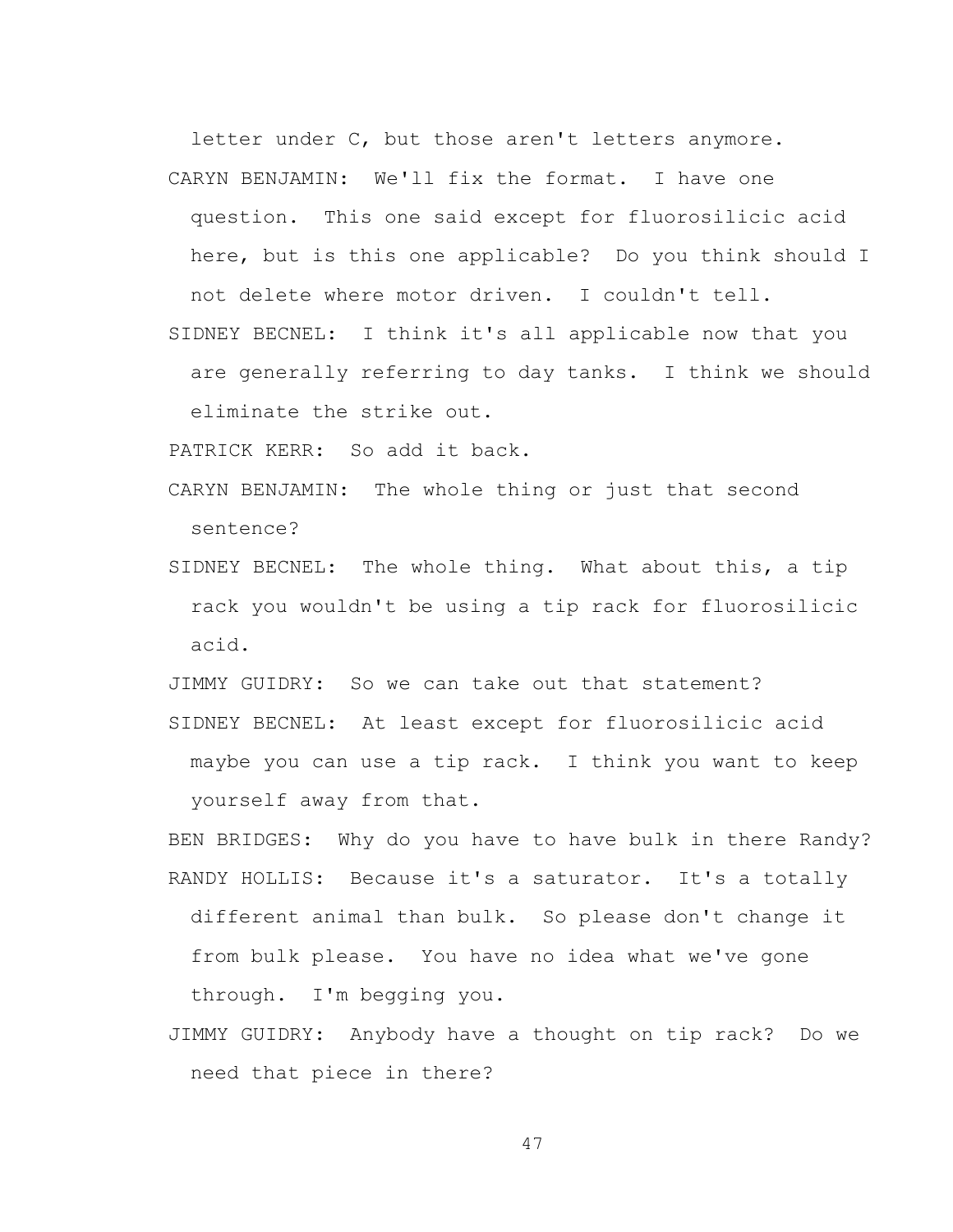- PATRICK KERR: Why don't we take out, can't we just leave the last sentence and take out the rest of it? Where motor driven transfer pumps are provided overflow shall be provided.
- RANDY HOLLIS: You could actually change it by putting a comma after container and make that part of the sentence and then another comma saying and for motor driven pumps. PATRICK KERR: Why do you care if people use tip racks or

hand pumps? All we care about is preventing an overflow. BEN BRIDGES: And the same with a motor driven pump if you have the procedures in place.

- PATRICK KERR: There just needs to be an automatic means to prevent overflow. Let's just leave that last sentence and take out the rest. Now I'm going to ask another question. Why does the Health Department care if your day tank overflows? I don't think the Health Department needs to regulate that. They should be able to clean it up and things like that. There should be no automatic transfer to a day tank. It should be manual.
- CARYN BENJAMIN: I was going to say in the case of fluoride there is one bulk storage near a school so if they did have an overflow that was a good quantity that could affect the neighboring community. That's why we would care, at least for fluoride.

PATRICK KERR: Well, might we just need to say on E filling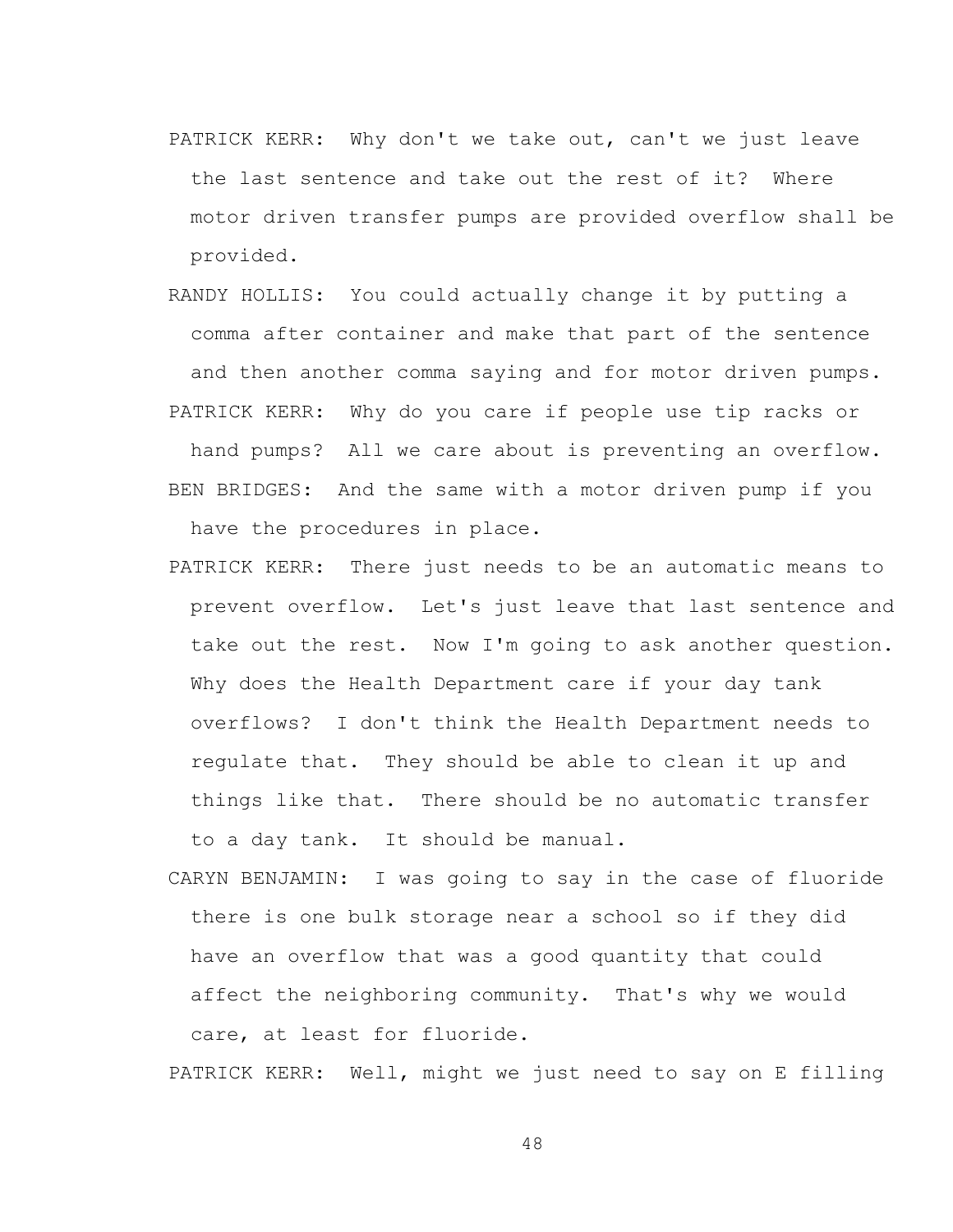of day tanks must be a manual process or-- I guess I could program my SCADA system to refill my day tanks and there goes my 30 hour limit. It just keeps on refilling it when it gets low.

- RANDY HOLLIS: Like the transfer of fluoride you do use motor driven pumps. You don't want to prevent that. I'm scared about taking out that part about hand pumps because 10 years from now somebody may get 10 state standards and this standard and say well gosh, that committee took hand pumps out. They took it out on purpose so you can't do that.
- CHRIS RICHARD: But if it's not there where does it say you can't do it?
- RANDY HOLLIS: I'm scared of someone's interpretation down the road.
- CHRIS RICHARD: An omission doesn't mean you can't do it. Just cause it's not listed in there that if you provide it doesn't mean I can't do it. To me it's actually the opposite. You're not restricting it, I'm allowed to do it.
- RANDY HOLLIS: I understand, I just hate someone's interpretation down the road pulling this up and they pull up ours and they say the committee must be smarter than we are and they took it out on purpose.

PATRICK KERR: Does that sentence hurt anybody, does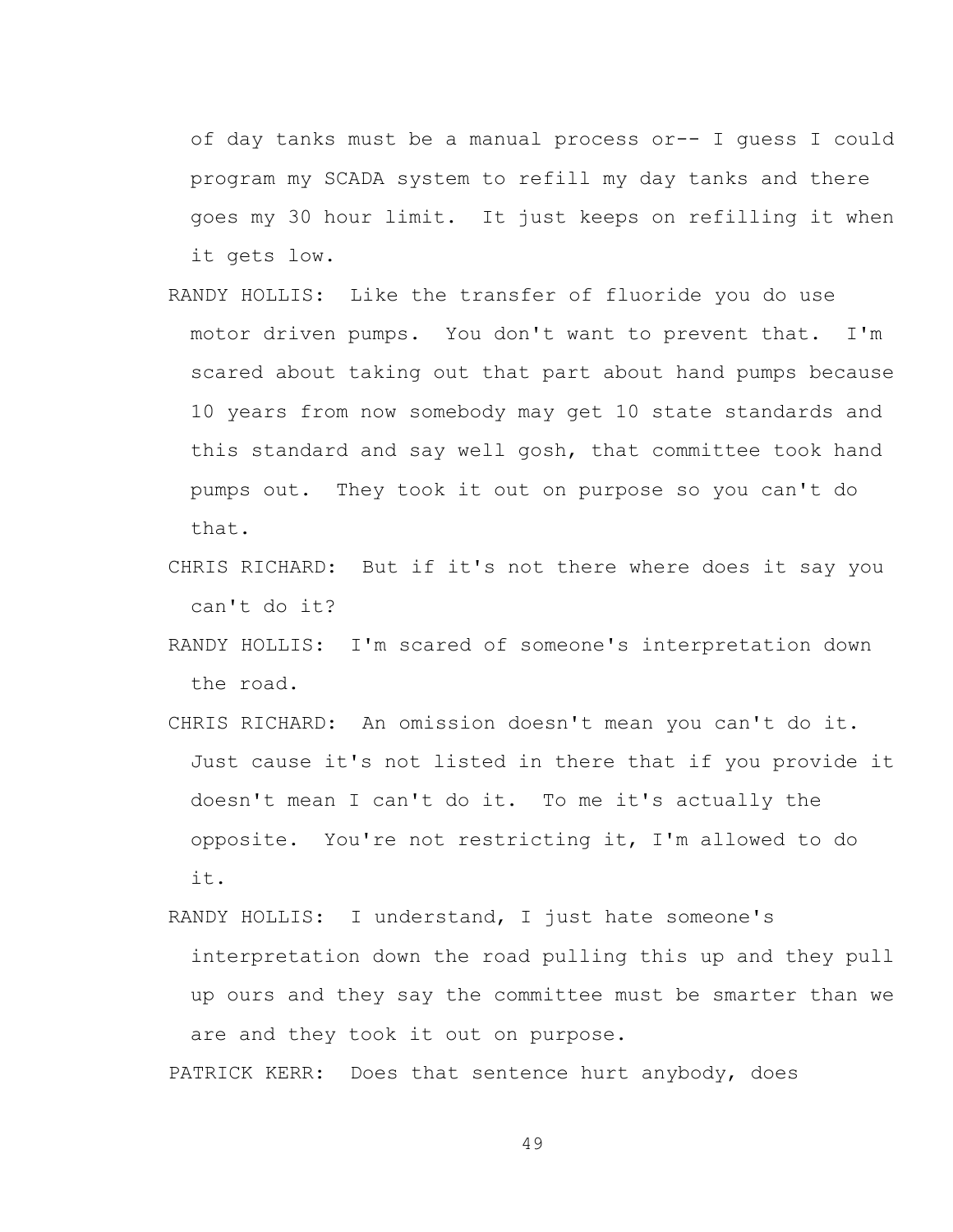anybody care?

JIMMY GUIDRY: Y'all are getting very close to being like lawyers.

PATRICK KERR: Does anybody care? I don't care.

ROBERT BROU: I think the main reason we were solid on a lot of things in here is that it is not a regulation. This should be a regulatory document. It doesn't necessarily specifically mention every allowance. It says what can't be done or what has to be done. Taking out something that says may or something that really has nothing to do with regulatory agency really should be left out of this document.

PATRICK KERR: I like the last sentence. I think it's important.

ROBERT BROU: I think you're better off losing the first two.

RANDY HOLLIS: Can we go with it like it is?

PATRICK KERR: Sure.

JIMMY GUIDRY: The only thing Sidney how strong do you feel about the tip rack being there?

SIDNEY BECNEL: I guess it could be used for certain chemicals. I don't see it being used for fluorosilicic acid. It's good I think.

JIMMY GUIDRY: Yeah, but the way I read that sentence is that except for fluorosilicic acid all these things that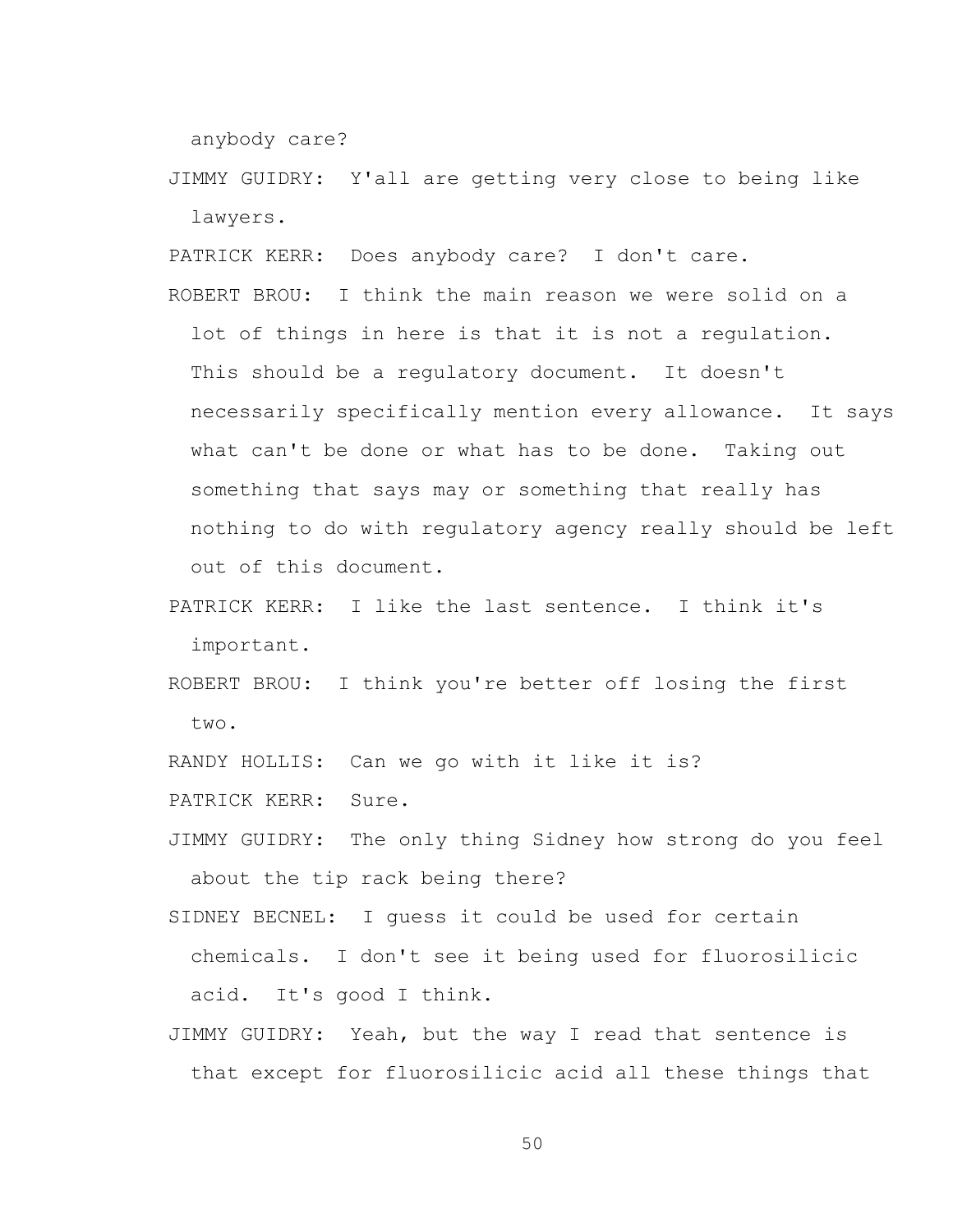follow can be used, but you can't do that for fluorosilicic acid.

PATRICK KERR: No, I don't think so.

ROBERT BROU: That's not how it was intended.

SIDNEY BECNEL: It's talking about hand pumps.

JIMMY GUIDRY: Yeah, I think there's too much in that

section that's not related. It's too confusing to me.

You're talking about hand pumps, you're talking about tip rack, transfer pump.

SIDNEY BECNEL: They don't want you to use a hand pump to transfer fluorosilicic acid.

BEN BRIDGES: That's all I read, don't use a hand pump.

SIDNEY BECNEL: But I think you have to use a motor driven pump for fluorosilicic acid anyway, right. So you have to leave the last sentence for sure. Can I ask another question. You eliminated the fluoride bulk storage and I'm confused about that.

PATRICK KERR: We're not eliminating it.

- SIDNEY BECNEL: Day tanks shall be provided for fluoride bulk storage. To me a pump storage is the fluoride the man delivers in the truck, right, and fills your tank up. All right, so saying that's going to be your day tank. It's a humungous tank.
- PATRICK KERR: No, no, no. Where he delivers it to is your bulk storage.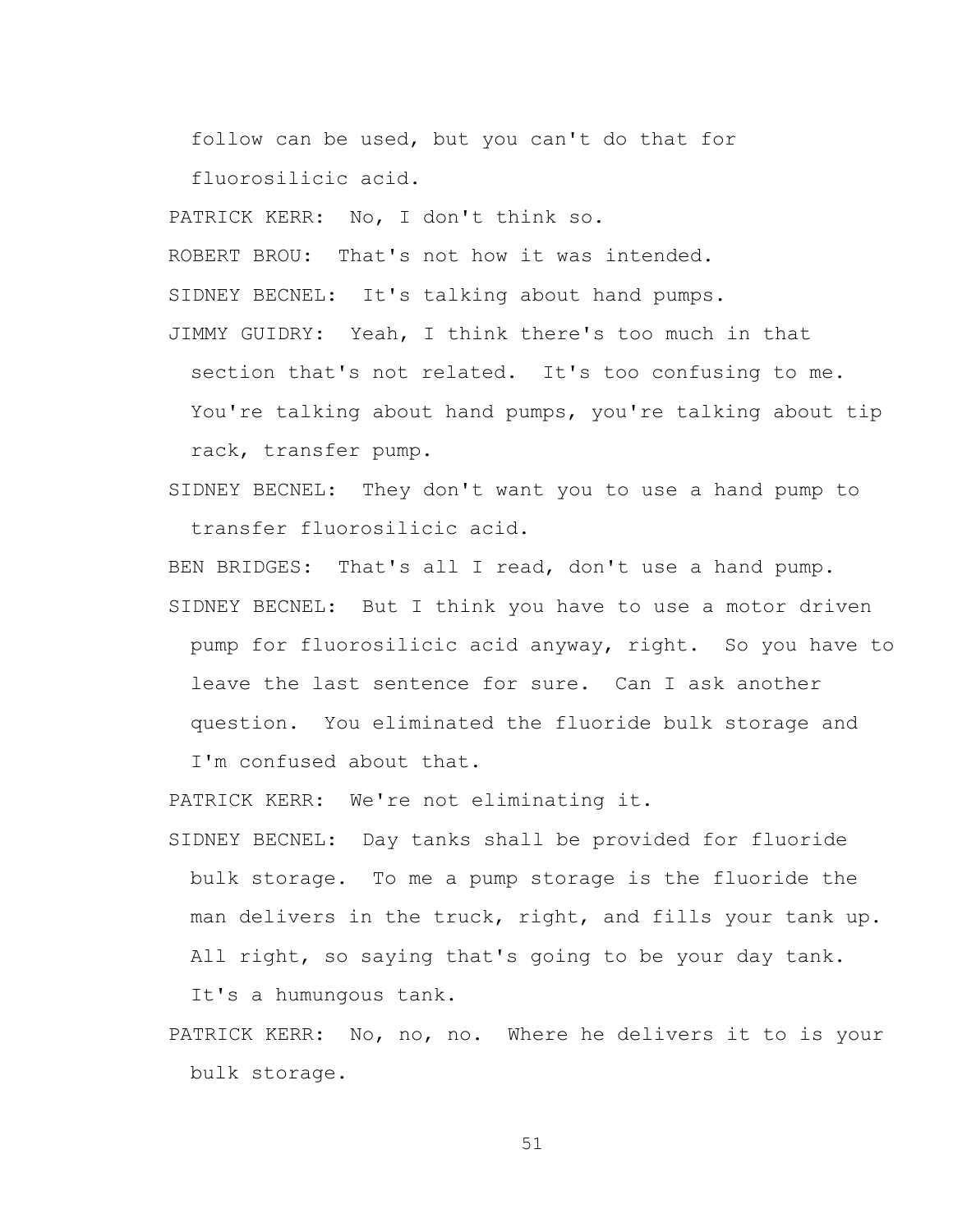RANDY HOLLIS: Where you have your bulk storage you're

bringing in an 18-wheeler you're required then to have a much smaller day tank then you have the bulk storage. SIDNEY BECNEL: To me the wording's not exactly right. PATRICK KERR: Chris is right. It should say fluoride bulk

storage shall be.

BEN BRIDGES: B, right there.

- RANDY HOLLIS: Fluoride bulk storage shall incorporate day tanks.
- CHRIS RICHARD: It's saying the bulk storage is the day tank.
- RANDY HOLLIS: Fluoride bulk storage shall utilize day tanks.

PATRICK KERR: There you go.

- SIDNEY BECNEL: One other question. You know at the top, the very first sentence says the liquid chemical feeds but don't you use a day tank, maybe I'm mistaken, if you have dry chemicals and you have to mix it with water what would you call that?
- BEN BRIDGES: That would be a batch tank. Your day tank is a smaller vessel that holds the same strength of product as what you have in an 8,000 gallon tank. The premise is that if you lose a line going to your chemical feed room you don't lose 8,000 gallons you lose 200 gallons. You're reducing the severity of the loss and the spill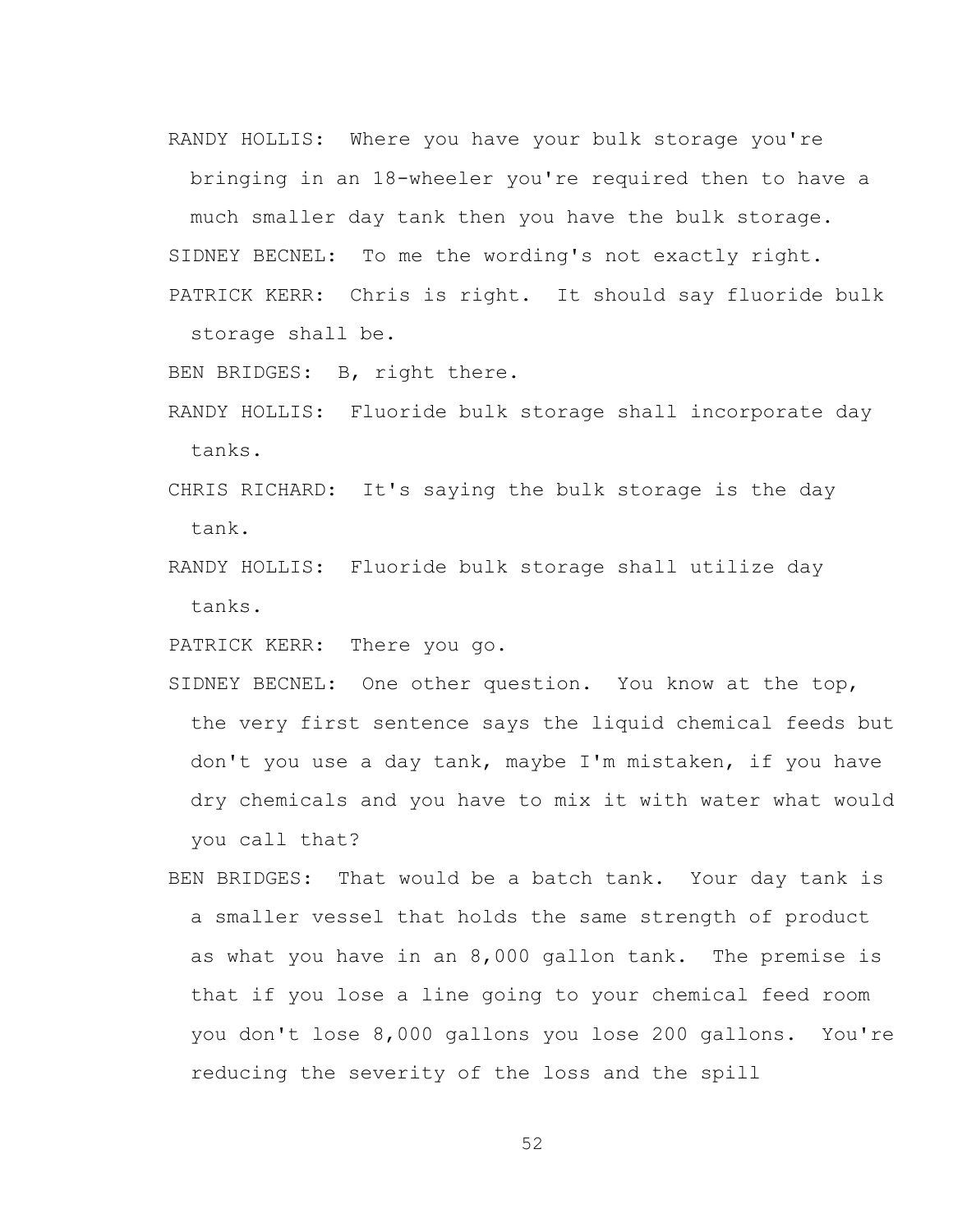possibility. However, nine out of ten times you overflow the day tank because your operator goes turns on the valves, goes smoke a cigarette, comes back and it's overflowing running down the hill and you've wasted more than you would have if you didn't even have a day tank. SIDNEY BECNEL: What about that sentence that talks about, that last sentence it was talking about an automated means to prevent an overflow shall be provided when you have a motor driven transfer pump. What is that about? Isn't that kind of trying to eliminate that?

- ROBERT BROU: An automated method to prevent overfeed could be something as simple as a alarm.
- PATRICK KERR: In E down there if we put except for fluorosilicic acid colon and then three bullets under it hand pumps may be provided, a tip rack may be used, and an automated overflow prevention shall be provided. You have to do all three. Except for fluoride hand pumps may be provided, tip rack may be used, and you have to have an overflow prevention. Right, is that what we're trying to say?
- SIDNEY BECNEL: Doesn't the last sentence kind of say that, or am I misreading it?

ROBERT BROU: Are you saying now when I have fluoride I do not have to have an automated means to prevent overflow? BEN BRIDGES: Right, you're negating the fluoride side.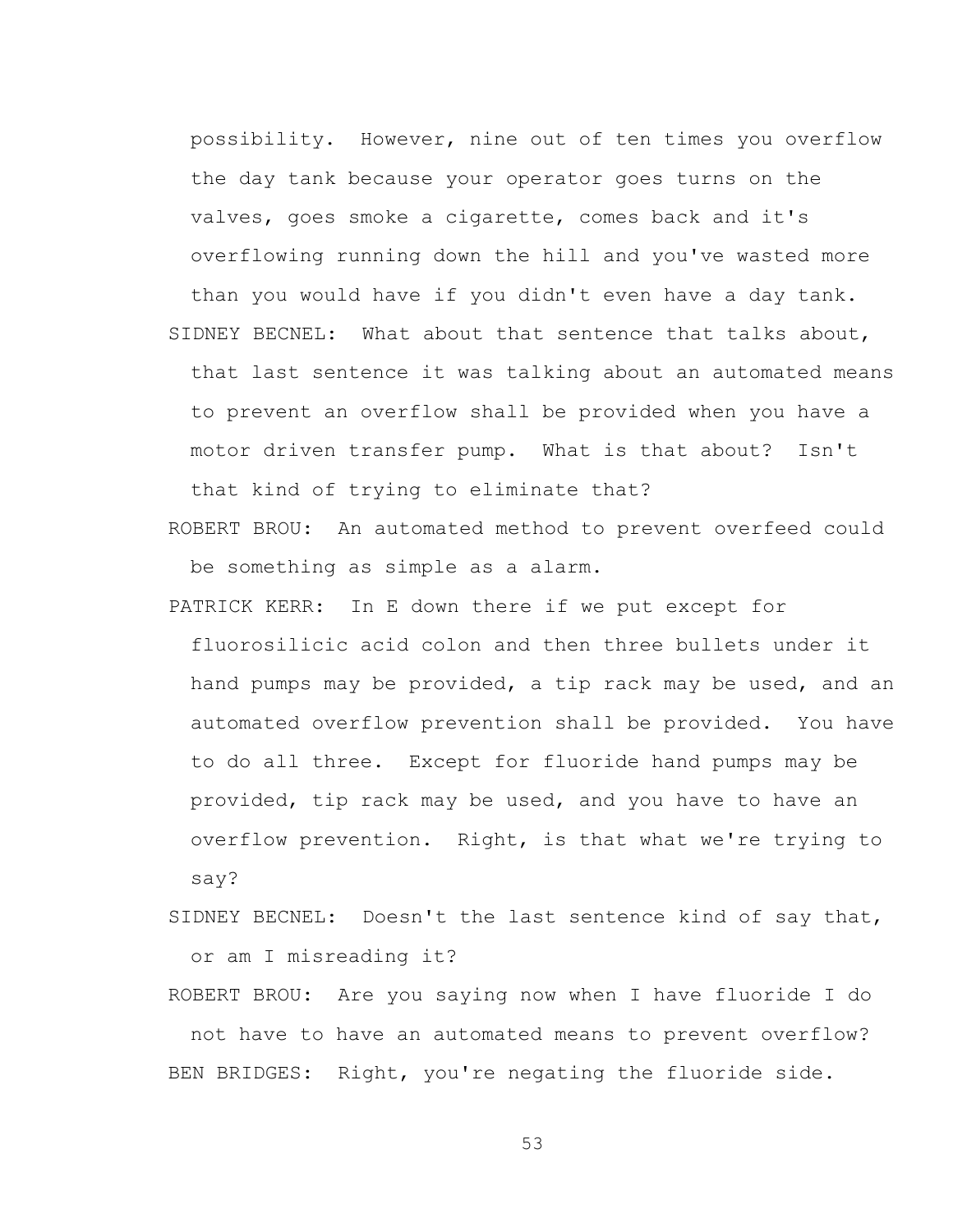PATRICK KERR: It's required for all day tanks.

CHRIS RICHARD: It needs to go on its own.

PATRICK KERR: Filling of day tanks shall not be automated are you talking about?

ROBERT BROU: No, you just said except for fluoride you have to have automated means of overflow. You negated that need for the automated means of overflow.

JIMMY GUIDRY: Looks to me the issue is this, we start a sentence except for fluoride you don't know if the rest of that paragraph refers back. What we need to say is hand pumps may be provided the transfer from a shipping container except for fluorosilicic acid. The rest of that stuff doesn't necessarily apply, right. When you put that at the beginning it looks like the rest of that applies. PATRICK KERR: So Dr. Guidry I think if you did that, if you look the last sentence and moved it down to H and put it down at the bottom. Well, put it in H. Just cut that sentence and paste it at the end of H.

PATRICK KERR: It applies to H.

CHRIS RICHARD: Actually, not necessarily. One is saying if you're using an automatic pump to do a transfer the other one is just an automated transfer. Even if it's a manual operation, but it's a motor driven pump the way it reads right now if it's a motor driven pump you have to have a means to provide overflow. It has nothing to do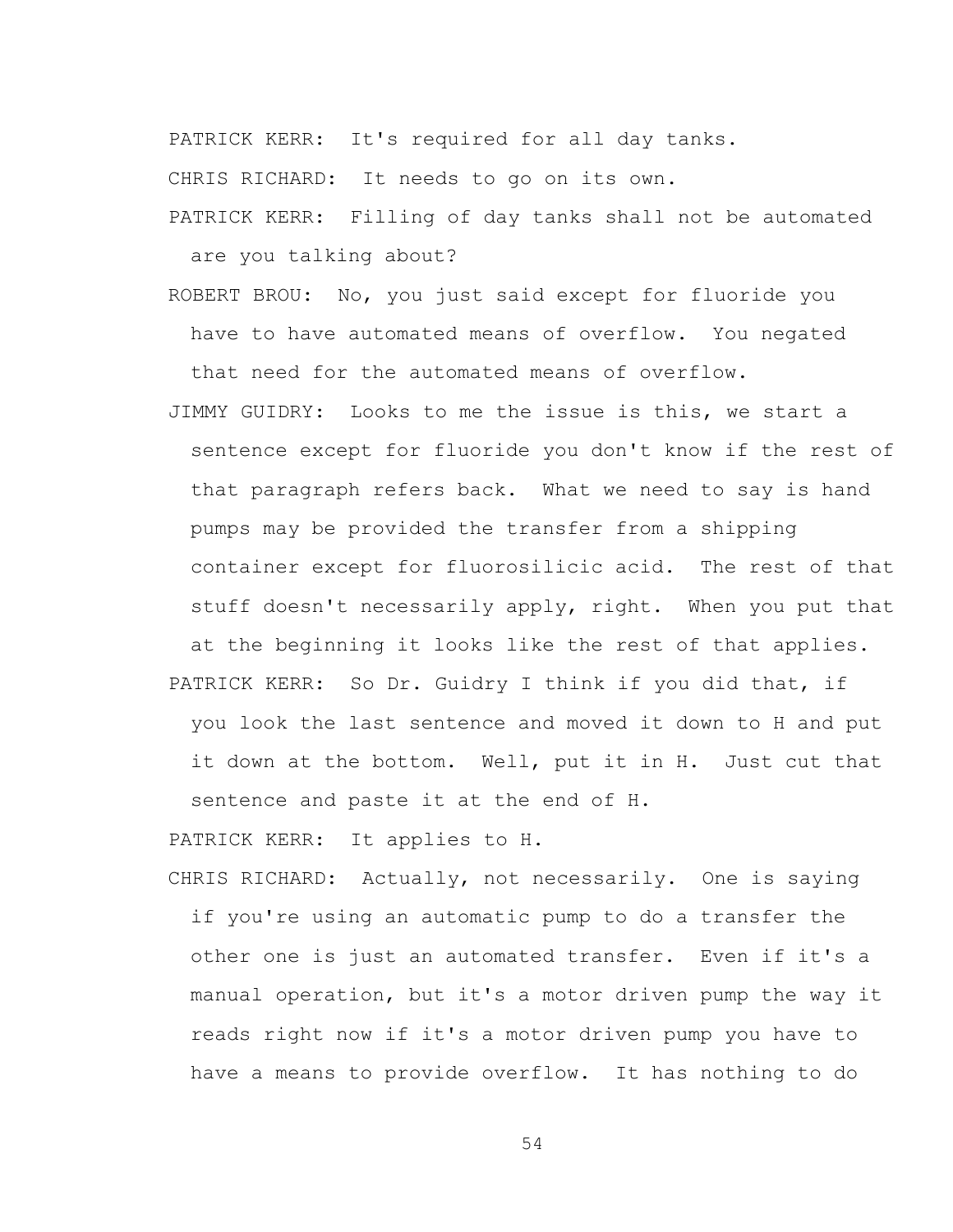with whether it's automated or not. It has to do with it's motor driven.

PATRICK KERR: So you want to make it an I Chris?

CHRIS RICHARD: Yeah.

PATRICK KERR: That's fine.

CHRIS RICHARD: You can use a tip rack for fluoride, that's okay.

JIMMY GUIDRY: We started on this we had about a one paragraph on day tanks.

RICK NOWLIN: Now it's a miniseries.

PATRICK KERR: Well, no. The whole thing was still in there Dr. Guidry.

JIMMY GUIDRY: Are we ready to look at it one final time? CHRIS RICHARD: Finish B. Day tanks shall be provided where bulk storage--

RANDY HOLLIS: Day tanks shall be provided where bulk storage of fluoride--

PATRICK KERR: Where fluoride is stored in bulk.

CHRIS RICHARD: Just add is used. Put is used after fluoride.

AMANDA LAUGHLIN: What about under C we talked about adding where day tanks are used for chemical feeds or something like that under C so that it applies to all other chemicals.

PATRICK KERR: All of this applies to all other chemicals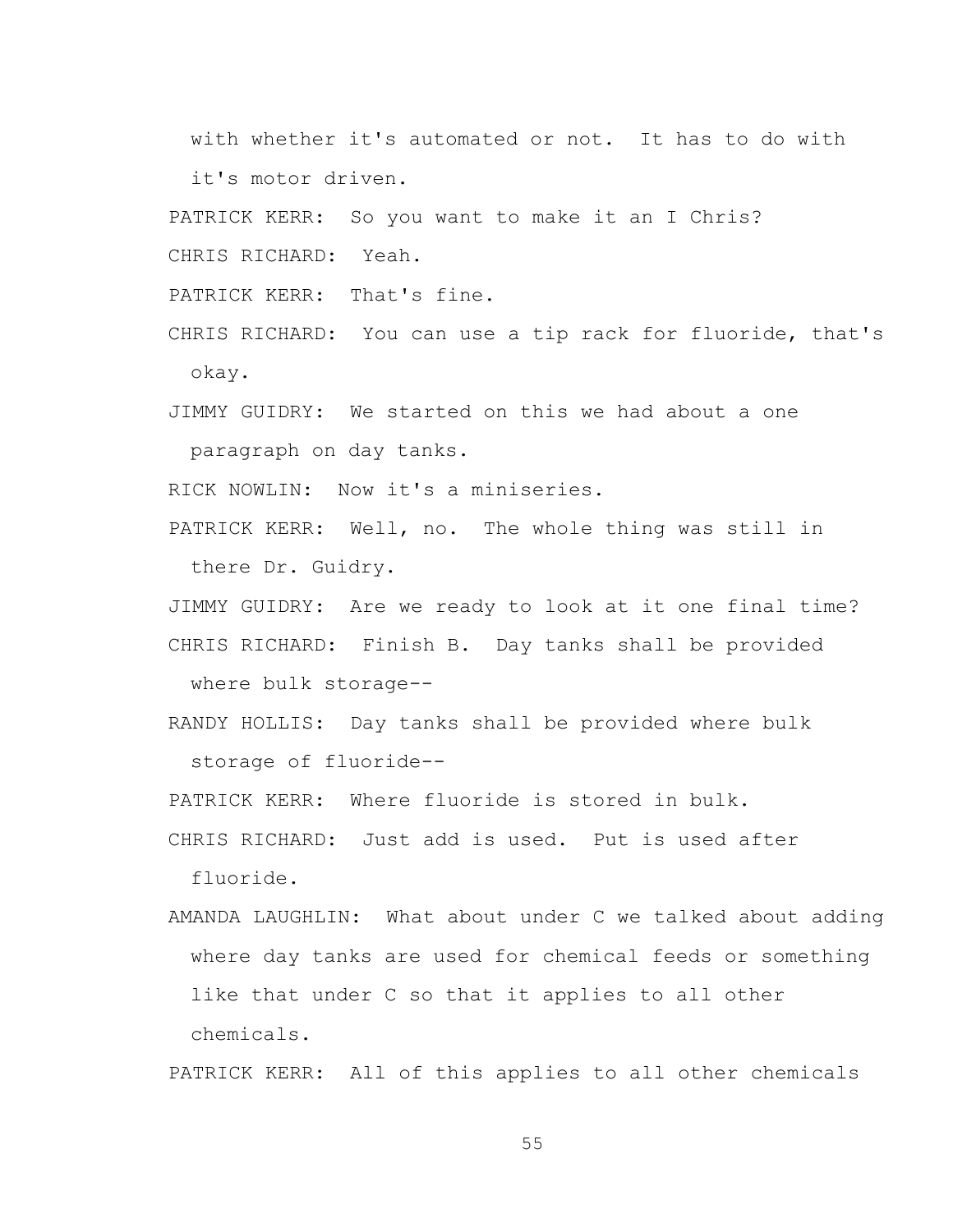except for D.

RANDY HOLLIS: Just because it follows B it somewhat implies C.

ROBERT BROU: D needs to not be indented. The only one under C is day tanks shall be 30 hours. LAURIE JEWELL: It would just be a 1. ROBERT BROU: And then D is by itself. PATRICK KERR: No, D is part of C. CHRIS RICHARD: I agree.

PATRICK KERR: There's only three main paragraphs and all the things below there are part of C.

CHRIS RICHARD: I agree. Remember all this was separate. The heading was day tanks. Everything was under the

heading of day tanks. We eliminated that.

PATRICK KERR: I move we accept this language.

CHRIS RICHARD: Second.

JIMMY GUIDRY: Everybody in favor, aye.

(council responds unanimously "aye")

JIMMY GUIDRY: Anybody oppose?

JEREMY: I want to put my two cents in. The first statement an approved process, what about approved overfeed process. And then also the section where it says day tanks, I'm sorry C, where day tanks are used day tanks shall meet all of, put of between all and the. An approved overfeed process control and/or procedure. I